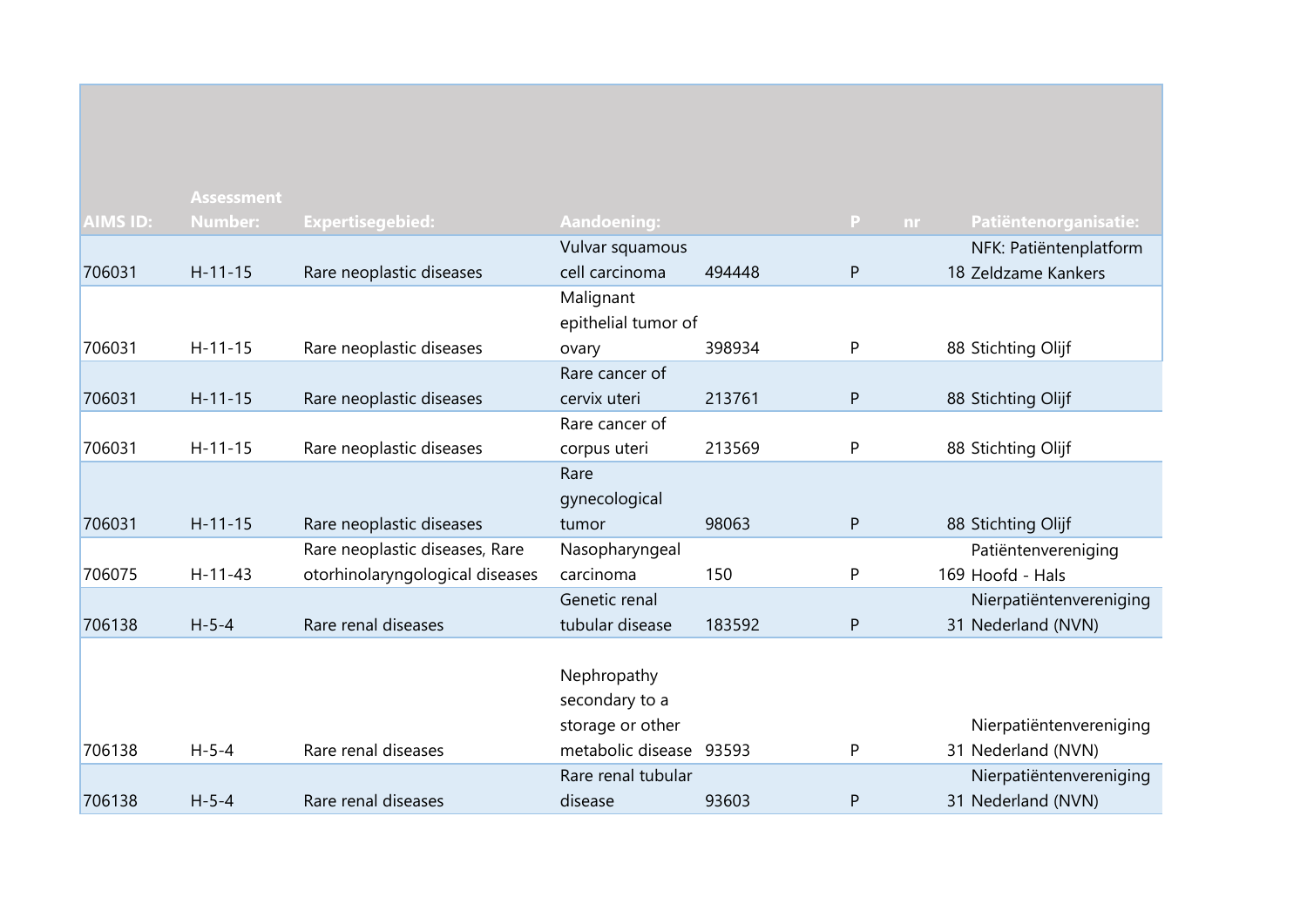| <b>AIMS ID:</b> | <b>Assessment</b><br>Number: | <b>Expertisegebied:</b>    | Aandoening:                                                                  |       | P.<br>nr.    | Patiëntenorganisatie:                                        |
|-----------------|------------------------------|----------------------------|------------------------------------------------------------------------------|-------|--------------|--------------------------------------------------------------|
| 706138          | $H - 5 - 4$                  | Rare renal diseases        | Nephropathy<br>secondary to a<br>storage or other<br>metabolic disease 93593 |       | $\mathsf{P}$ | Volwassenen Kinderen<br>en Stofwisselingsziekten<br>56 (VKS) |
| 706138          | $H - 5 - 4$                  | Rare renal diseases        | Rare renal tubular<br>disease                                                | 93603 | ${\sf P}$    | Volwassenen Kinderen<br>en Stofwisselingsziekten<br>56 (VKS) |
|                 |                              |                            | Rare central                                                                 |       |              |                                                              |
| 706167          | $H-14-8$                     | Rare neurological diseases | nervous system<br>and retinal<br>vascular disease                            | 71281 | P            | 100 Oogvereniging                                            |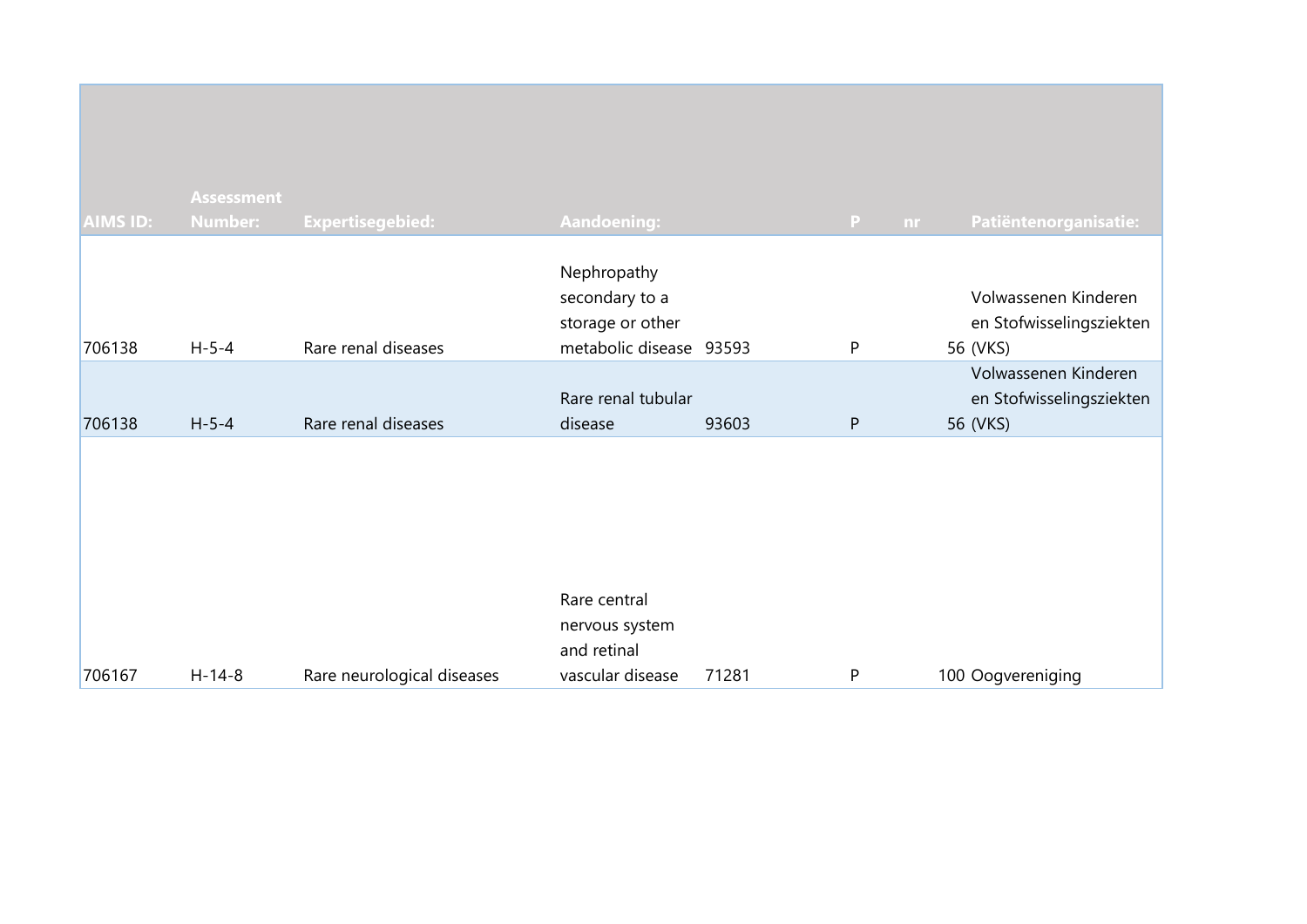|                 | <b>Assessment</b> |                                          |                                                      |        |           |                                                        |
|-----------------|-------------------|------------------------------------------|------------------------------------------------------|--------|-----------|--------------------------------------------------------|
| <b>AIMS ID:</b> | <b>Number:</b>    | Expertisegebied:                         | Aandoening:                                          |        | P<br>nr.  | Patiëntenorganisatie:                                  |
| 706167          | $H-14-8$          | Rare neurological diseases               | Acquired<br>aneurysmal<br>subarachnoid<br>hemorrhage | 90065  | P         | Stichting<br>Hersenaneurysma<br>315 Patiënten Platform |
|                 |                   | Rare surgical maxillo-facial             |                                                      |        |           |                                                        |
| 706222          | $H - 2 - 16$      | diseases                                 | Cleft hard palate                                    | 101023 | P         | 17 LaPosa                                              |
| 706222          | $H - 2 - 16$      | Rare surgical maxillo-facial<br>diseases | Cleft lip and<br>alveolus                            | 141291 | ${\sf P}$ | 17 LaPosa                                              |
| 706222          | $H - 2 - 16$      | Rare surgical maxillo-facial<br>diseases | Cleft lip with or<br>without cleft<br>palate         | 1991   | P         | 17 LaPosa                                              |
| 706222          | $H - 2 - 16$      | Rare surgical maxillo-facial<br>diseases | Cleft lip/palate                                     | 199306 | P         | 17 LaPosa                                              |
| 706222          | $H - 2 - 16$      | Rare surgical maxillo-facial<br>diseases | Cleft palate                                         | 2014   | P         | 17 LaPosa                                              |
| 706222          | $H - 2 - 16$      | Rare surgical maxillo-facial<br>diseases | Submucosal cleft<br>palate                           | 155878 | ${\sf P}$ | 17 LaPosa                                              |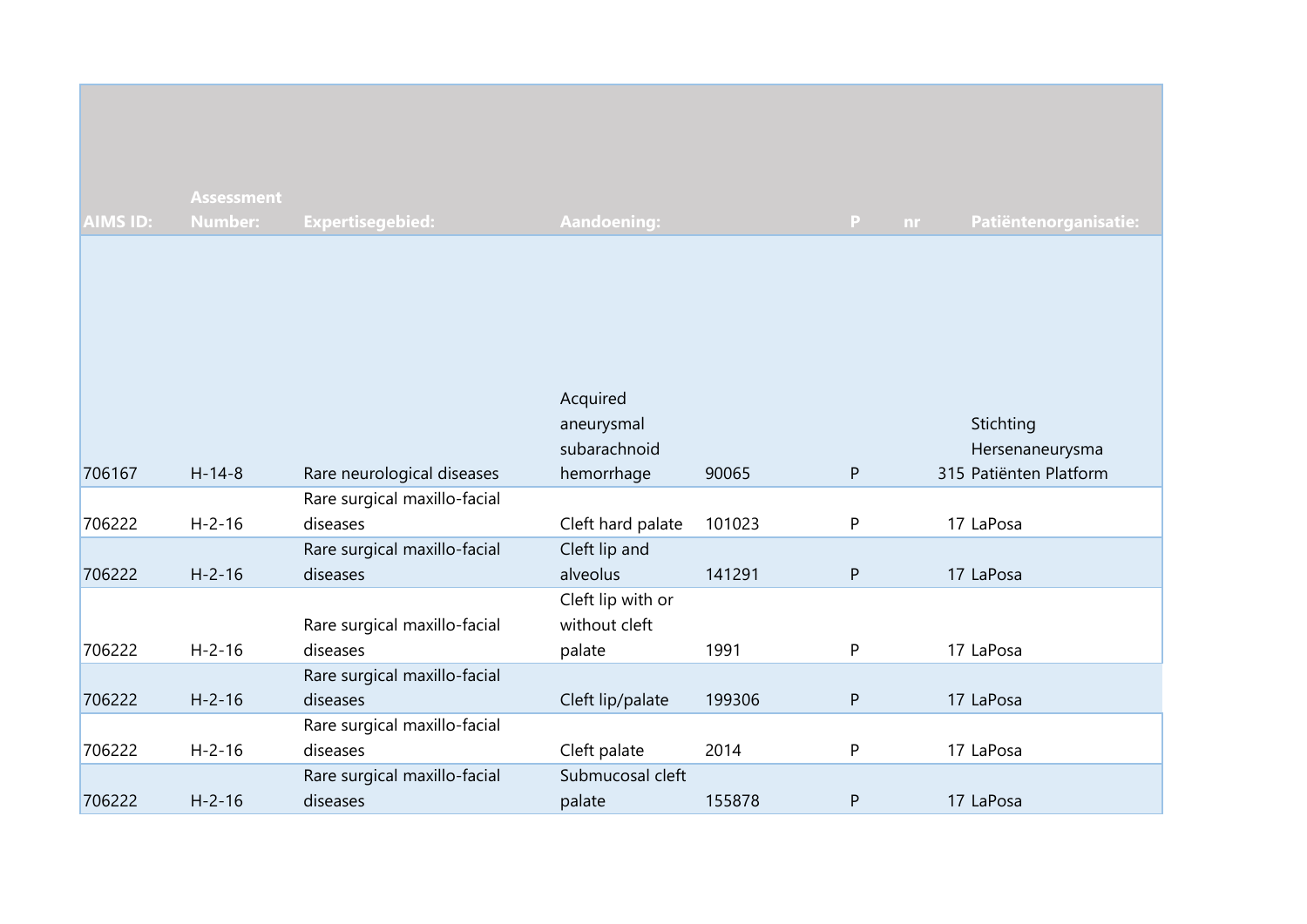|                 | <b>Assessment</b> |                              |                      |        |          |                         |
|-----------------|-------------------|------------------------------|----------------------|--------|----------|-------------------------|
| <b>AIMS ID:</b> | <b>Number:</b>    | <b>Expertisegebied:</b>      | <b>Aandoening:</b>   |        | P<br>nr. | Patiëntenorganisatie:   |
|                 |                   | Rare surgical maxillo-facial |                      |        |          |                         |
| 706222          | $H - 2 - 16$      | diseases                     | Cleft hard palate    | 101023 | P        | 287 Schisis Nederland   |
|                 |                   | Rare surgical maxillo-facial | Cleft lip and        |        |          |                         |
| 706222          | $H - 2 - 16$      | diseases                     | alveolus             | 141291 | P        | 287 Schisis Nederland   |
|                 |                   |                              | Cleft lip with or    |        |          |                         |
|                 |                   | Rare surgical maxillo-facial | without cleft        |        |          |                         |
| 706222          | $H - 2 - 16$      | diseases                     | palate               | 1991   | P        | 287 Schisis Nederland   |
|                 |                   | Rare surgical maxillo-facial |                      |        |          |                         |
| 706222          | $H - 2 - 16$      | diseases                     | Cleft lip/palate     | 199306 | P        | 287 Schisis Nederland   |
|                 |                   | Rare surgical maxillo-facial |                      |        |          |                         |
| 706222          | $H - 2 - 16$      | diseases                     | Cleft palate         | 2014   | P        | 287 Schisis Nederland   |
|                 |                   | Rare surgical maxillo-facial | Submucosal cleft     |        |          |                         |
| 706222          | $H - 2 - 16$      | diseases                     | palate               | 155878 | P        | 287 Schisis Nederland   |
|                 |                   |                              | Rare hemorrhagic     |        |          |                         |
|                 |                   |                              | disorder due to a    |        |          | Nederlandse Vereniging  |
|                 |                   |                              | qualitative platelet |        |          | voor Hemofiliepatiënten |
| 708008          | $H - 12 - 8$      | Rare hematologic diseases    | defect               | 275736 | P        | 74 (NVHP)               |
|                 |                   |                              | Rare hemorrhagic     |        |          |                         |
|                 |                   |                              | disorder due to a    |        |          |                         |
|                 |                   |                              | qualitative platelet |        |          | Stichting Zeldzame      |
| 708008          | $H - 12 - 8$      | Rare hematologic diseases    | defect               | 275736 | P        | 75 Bloedziekten (SZB)   |
|                 |                   |                              | Cerebral             |        |          |                         |
|                 |                   |                              | malformation with    |        |          |                         |
| 708027          | $H - 4 - 1$       | Rare neurological diseases   | epilepsy             | 166478 | P        | 7 Epilepsie NL          |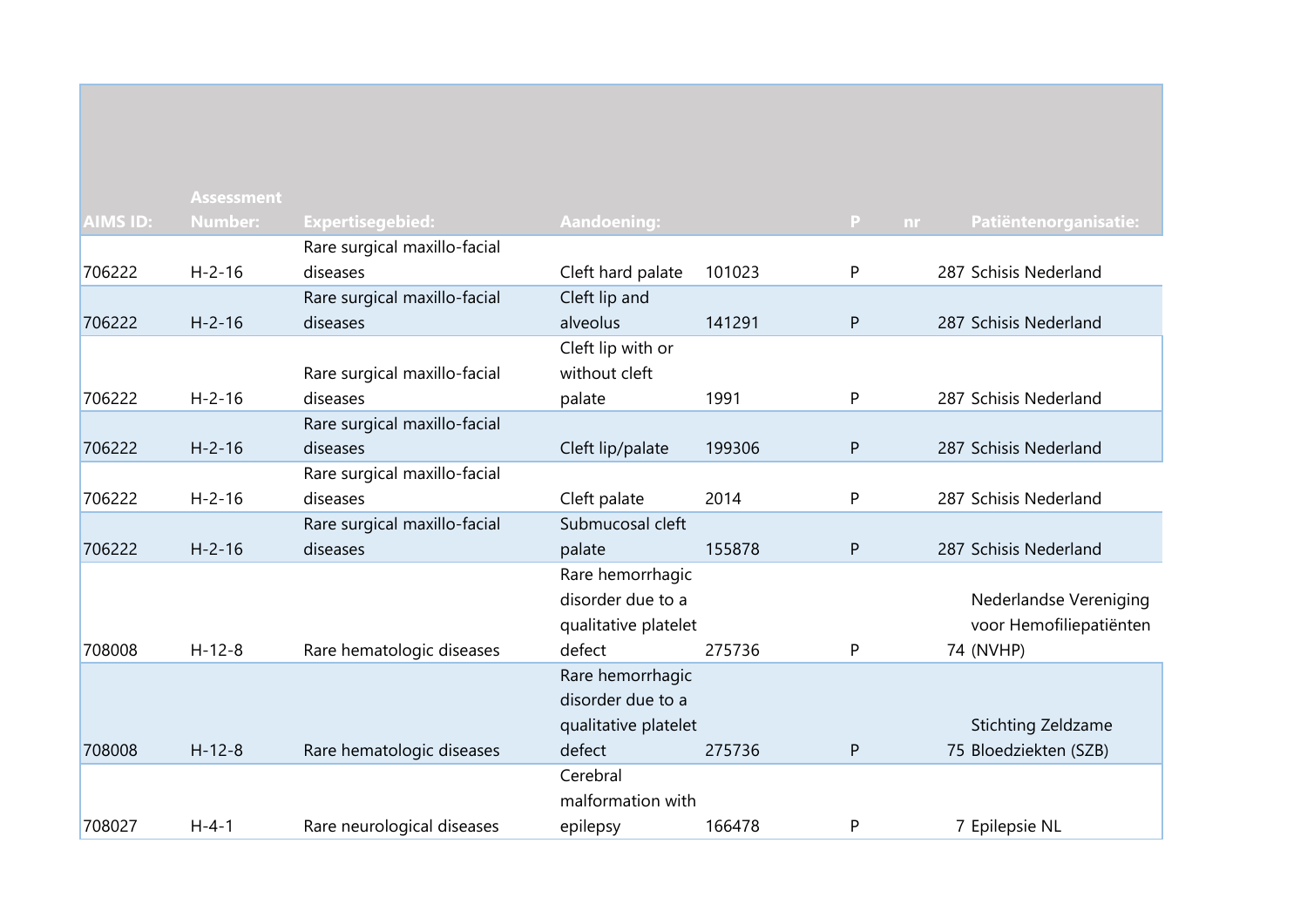|                 | <b>Assessment</b> |                            |                    |        |              |                         |
|-----------------|-------------------|----------------------------|--------------------|--------|--------------|-------------------------|
| <b>AIMS ID:</b> | <b>Number:</b>    | Expertisegebied:           | Aandoening:        |        | P.<br>nr.    | Patiëntenorganisatie:   |
|                 |                   |                            | Epilepsy           |        |              |                         |
| 708027          | $H - 4 - 1$       | Rare neurological diseases | Syndrome           | 166463 | P            | 7 Epilepsie NL          |
|                 |                   |                            | Infantile Epilepsy |        |              |                         |
| 708027          | $H - 4 - 1$       | Rare neurological diseases | Syndrome           | 98258  | P            | 7 Epilepsie NL          |
|                 |                   |                            | Monogenic          |        |              |                         |
|                 |                   |                            | disease with       |        |              |                         |
| 708027          | $H - 4 - 1$       | Rare neurological diseases | epilepsy           | 166472 | $\mathsf{P}$ | 7 Epilepsie NL          |
|                 |                   |                            |                    |        |              |                         |
| 708027          | $H - 4 - 1$       | Rare neurological diseases | Rare epilepsy      | 101998 | P            | 7 Epilepsie NL          |
|                 |                   |                            | Cerebral           |        |              | <b>Stichting Dravet</b> |
|                 |                   |                            | malformation with  |        |              | Syndroom Nederland /    |
| 708027          | $H - 4 - 1$       | Rare neurological diseases | epilepsy           | 166478 | P            | 333 Vlaanderen          |
|                 |                   |                            |                    |        |              | <b>Stichting Dravet</b> |
|                 |                   |                            | Epilepsy           |        |              | Syndroom Nederland /    |
| 708027          | $H - 4 - 1$       | Rare neurological diseases | Syndrome           | 166463 | P            | 333 Vlaanderen          |
|                 |                   |                            |                    |        |              | <b>Stichting Dravet</b> |
|                 |                   |                            | Infantile Epilepsy |        |              | Syndroom Nederland /    |
| 708027          | $H - 4 - 1$       | Rare neurological diseases | Syndrome           | 98258  | P            | 333 Vlaanderen          |
|                 |                   |                            | Monogenic          |        |              | <b>Stichting Dravet</b> |
|                 |                   |                            | disease with       |        |              | Syndroom Nederland /    |
| 708027          | $H - 4 - 1$       | Rare neurological diseases | epilepsy           | 166472 | P            | 333 Vlaanderen          |
|                 |                   |                            |                    |        |              | <b>Stichting Dravet</b> |
|                 |                   |                            |                    |        |              | Syndroom Nederland /    |
| 708027          | $H - 4 - 1$       | Rare neurological diseases | Rare epilepsy      | 101998 | P            | 333 Vlaanderen          |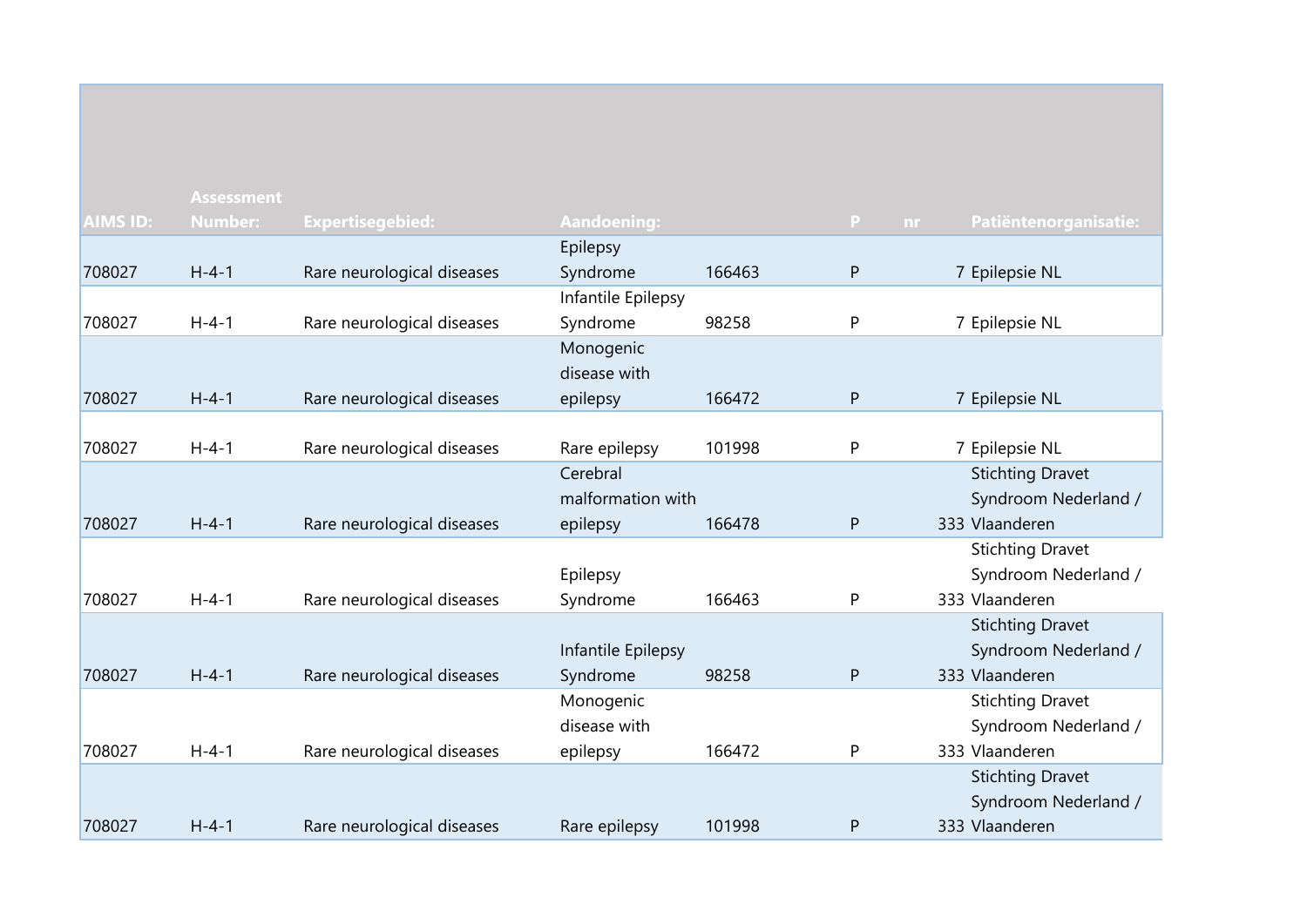|                 | <b>Assessment</b> |                                   |                       |        |                     |                            |
|-----------------|-------------------|-----------------------------------|-----------------------|--------|---------------------|----------------------------|
| <b>AIMS ID:</b> | <b>Number:</b>    | Expertisegebied:                  | <b>Aandoening:</b>    |        | $\mathbf{P}$<br>nr. | Patiëntenorganisatie:      |
|                 |                   | Rare circulatory system diseases, |                       |        |                     |                            |
|                 |                   | Rare gynecologic and obstetric    |                       |        |                     |                            |
| 708047          | $H - 26 - 5$      | diseases                          | <b>HELLP</b> syndrome | 244242 | P                   | 113 HELLP Stichting        |
|                 |                   | Rare circulatory system diseases, |                       |        |                     |                            |
|                 |                   | Rare gynecologic and obstetric    |                       |        |                     |                            |
| 708047          | $H - 26 - 5$      | diseases                          | Preeclampsia          | 275555 | P                   | 113 HELLP Stichting        |
|                 |                   | Rare circulatory system diseases, |                       |        |                     |                            |
|                 |                   | Rare gynecologic and obstetric    |                       |        |                     |                            |
| 708047          | $H - 26 - 5$      | diseases                          | <b>HELLP</b> syndrome | 244242 | P                   | 114 Care4Neo               |
|                 |                   | Rare circulatory system diseases, |                       |        |                     |                            |
|                 |                   | Rare gynecologic and obstetric    | Placental             |        |                     |                            |
| 708047          | $H-26-5$          | diseases                          | insufficiency         | 439167 | P                   | 114 Care4Neo               |
|                 |                   | Rare circulatory system diseases, |                       |        |                     |                            |
|                 |                   | Rare gynecologic and obstetric    |                       |        |                     |                            |
| 708047          | $H - 26 - 5$      | diseases                          | Preeclampsia          | 275555 | P                   | 114 Care4Neo               |
|                 |                   |                                   | Rare disorders        |        |                     |                            |
|                 |                   |                                   | related with          |        |                     |                            |
|                 |                   | Rare circulatory system diseases, | pregnancy,            |        |                     |                            |
|                 |                   | Rare gynecologic and obstetric    | childbirth and        |        |                     |                            |
| 708047          | $H - 26 - 5$      | diseases                          | puerperium            | 163637 | ${\sf P}$           | 114 Care4Neo               |
|                 |                   |                                   |                       |        |                     |                            |
|                 |                   |                                   | Pulmonary arterial    |        |                     | <b>Stichting Pulmonale</b> |
| 708068          | $H - 8 - 15$      | Rare respiratory diseases         | hypertension          | 182090 | P                   | 158 Hypertensie            |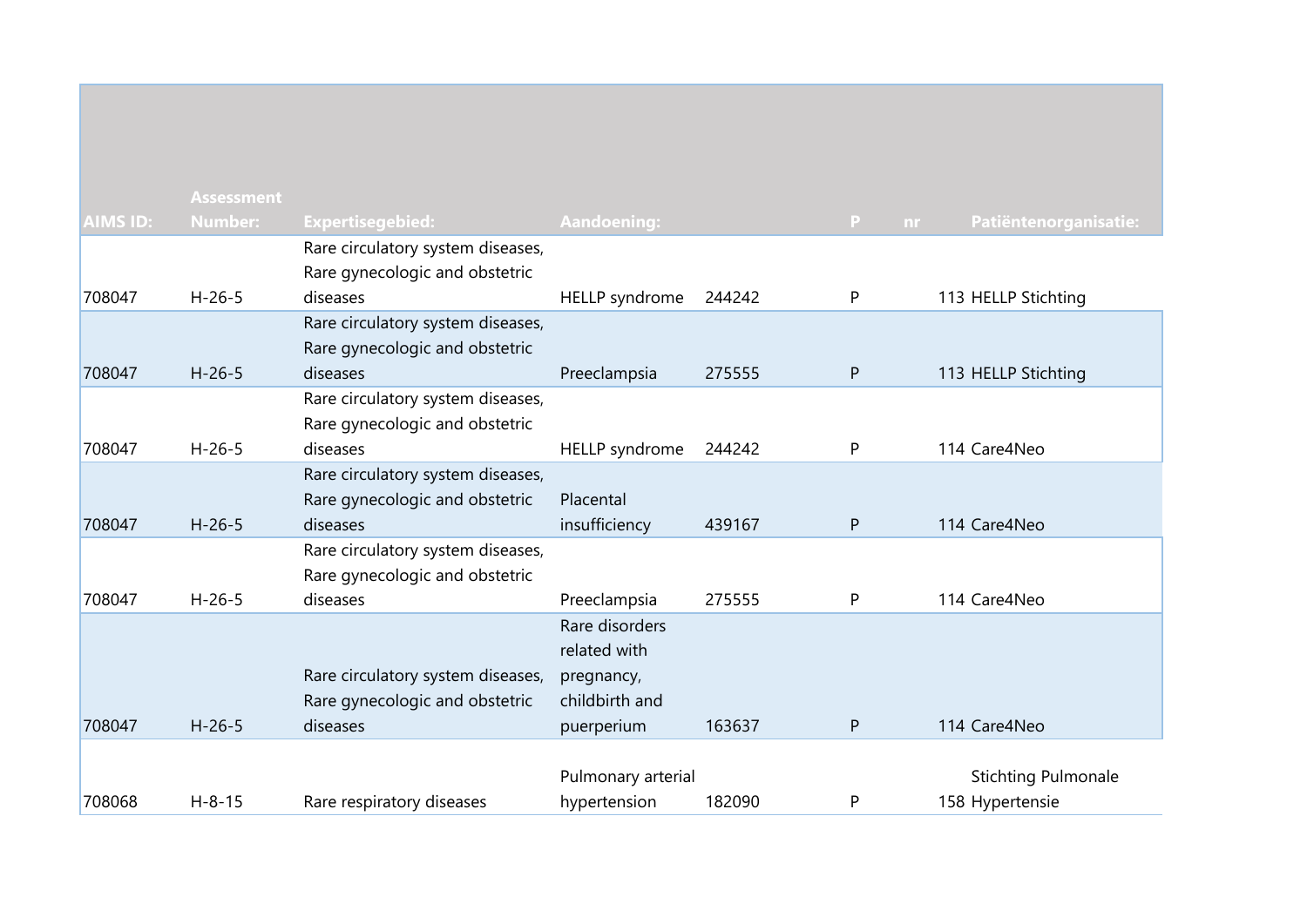|                 | <b>Assessment</b> |                           |                    |        |              |                              |
|-----------------|-------------------|---------------------------|--------------------|--------|--------------|------------------------------|
| <b>AIMS ID:</b> | <b>Number:</b>    | <b>Expertisegebied:</b>   | Aandoening:        |        | $\mathbf{P}$ | Patiëntenorganisatie:<br>nr. |
|                 |                   |                           | Rare pulmonary     |        |              | <b>Stichting Pulmonale</b>   |
| 708068          | $H - 8 - 15$      | Rare respiratory diseases | hypertension       | 71198  | ${\sf P}$    | 158 Hypertensie              |
|                 |                   |                           | Arrhythmogenic     |        |              |                              |
|                 |                   |                           | right ventricular  |        |              |                              |
| 708087          | $H-16-8$          | Rare cardiac diseases     | dysplasia          | 247    | ${\sf P}$    | 58 Harteraad                 |
|                 |                   |                           | <b>Brugada</b>     |        |              |                              |
| 708087          | $H-16-8$          | Rare cardiac diseases     | syndrome           | 130    | ${\sf P}$    | 58 Harteraad                 |
|                 |                   |                           | Dilated            |        |              |                              |
| 708087          | $H-16-8$          | Rare cardiac diseases     | cardiomyopathy     | 217604 | P            | 58 Harteraad                 |
|                 |                   |                           | Familial long QT   |        |              |                              |
| 708087          | $H-16-8$          | Rare cardiac diseases     | syndrome           | 768    | ${\sf P}$    | 58 Harteraad                 |
|                 |                   |                           | Idiopathic         |        |              |                              |
|                 |                   |                           | ventricular        |        |              |                              |
|                 |                   |                           | fibrillation - not |        |              |                              |
| 708087          | $H-16-8$          | Rare cardiac diseases     | Brugada type       | 228140 | P            | 58 Harteraad                 |
|                 |                   |                           | Rare familial      |        |              |                              |
|                 |                   |                           | disorder with      |        |              |                              |
|                 |                   |                           | hypertrophic       |        |              |                              |
| 708087          | $H-16-8$          | Rare cardiac diseases     | cardiomyopathy     | 99739  | P            | 58 Harteraad                 |
|                 |                   |                           | <b>Brugada</b>     |        |              |                              |
| 708087          | $H-16-8$          | Rare cardiac diseases     | syndrome           | 130    | P            | 337 Brugada Community        |
|                 |                   |                           | Hereditary breast  |        |              |                              |
|                 |                   |                           | and ovarian        |        |              |                              |
| 708145          | $H-15-7$          | Rare genetic diseases     | cancer syndrome    | 145    | P            | 88 Stichting Olijf           |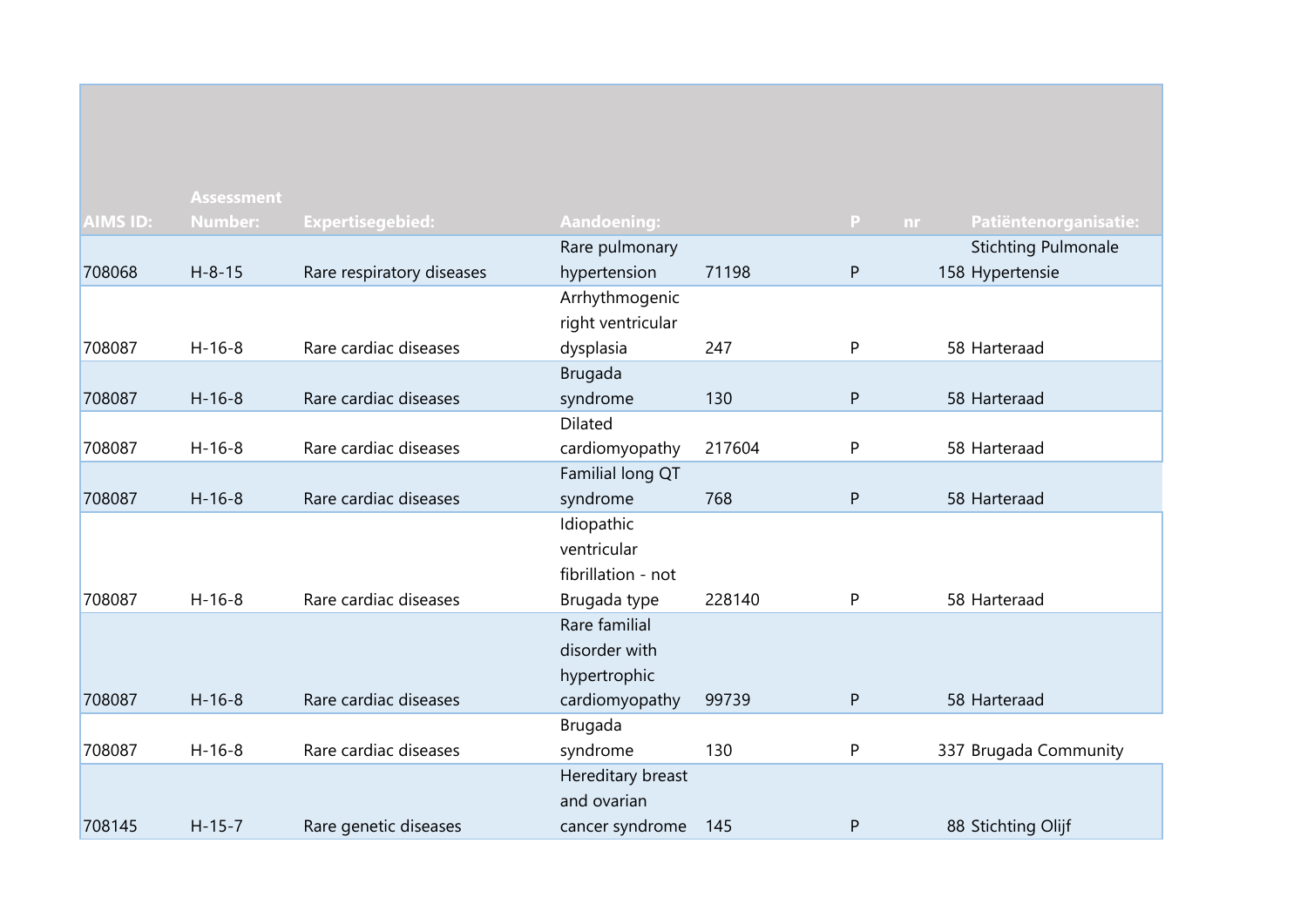|                 | <b>Assessment</b> |                             |                      |        |                    |                                  |
|-----------------|-------------------|-----------------------------|----------------------|--------|--------------------|----------------------------------|
| <b>AIMS ID:</b> | <b>Number:</b>    | <b>Expertisegebied:</b>     | Aandoening:          |        | $\mathbf{P}$<br>nr | Patiëntenorganisatie:            |
|                 |                   |                             | Hereditary breast    |        |                    |                                  |
|                 |                   |                             | and ovarian          |        |                    | Borstkankervereniging            |
| 708145          | $H-15-7$          | Rare genetic diseases       | cancer syndrome      | 145    | P                  | 89 (BVN)                         |
|                 |                   |                             | Intestinal           |        |                    |                                  |
|                 |                   |                             | polyposis            |        |                    |                                  |
| 708145          | $H-15-7$          | Rare genetic diseases       | syndrome             | 104010 | P                  | 93 Stichting Lynch Polyposis     |
|                 |                   |                             |                      |        |                    |                                  |
| 708145          | $H - 15 - 7$      | Rare genetic diseases       | Lynch syndrome       | 144    | P                  | 93 Stichting Lynch Polyposis     |
|                 |                   |                             | Hereditary breast    |        |                    |                                  |
|                 |                   |                             | and ovarian          |        |                    | Stichting Erfelijke Kanker       |
| 708145          | $H-15-7$          | Rare genetic diseases       | cancer syndrome      | 145    | $\mathsf{P}$       | 339 Nederland (SEKN)             |
|                 |                   |                             |                      |        |                    |                                  |
|                 |                   | Rare otorhinolaryngological | Idiopathic Bilateral |        |                    |                                  |
| 708169          | $H - 2 - 10$      | diseases                    | Vestibulopathy       | 171684 | P                  | 33 Stichting Hoormij             |
|                 |                   |                             |                      |        |                    |                                  |
| 708169          | $H - 2 - 10$      | Rare otorhinolaryngological | Idiopathic Bilateral | 171684 |                    | 282 De 9e van                    |
|                 |                   | diseases                    | Vestibulopathy       |        | $\mathsf{P}$       |                                  |
|                 |                   |                             |                      |        |                    | Stichting                        |
|                 | $H - 11 - 25$     |                             | Desmoid tumor        | 873    |                    | Patiëntenplatform<br>94 Sarcomen |
| 708189          |                   | Rare neoplastic diseases    |                      |        | P                  |                                  |
|                 |                   |                             | Gastrointestinal     |        |                    | Stichting                        |
| 708189          | $H - 11 - 25$     |                             |                      | 44890  |                    | Patiëntenplatform<br>94 Sarcomen |
|                 |                   | Rare neoplastic diseases    | stromal tumor        |        | $\mathsf{P}$       |                                  |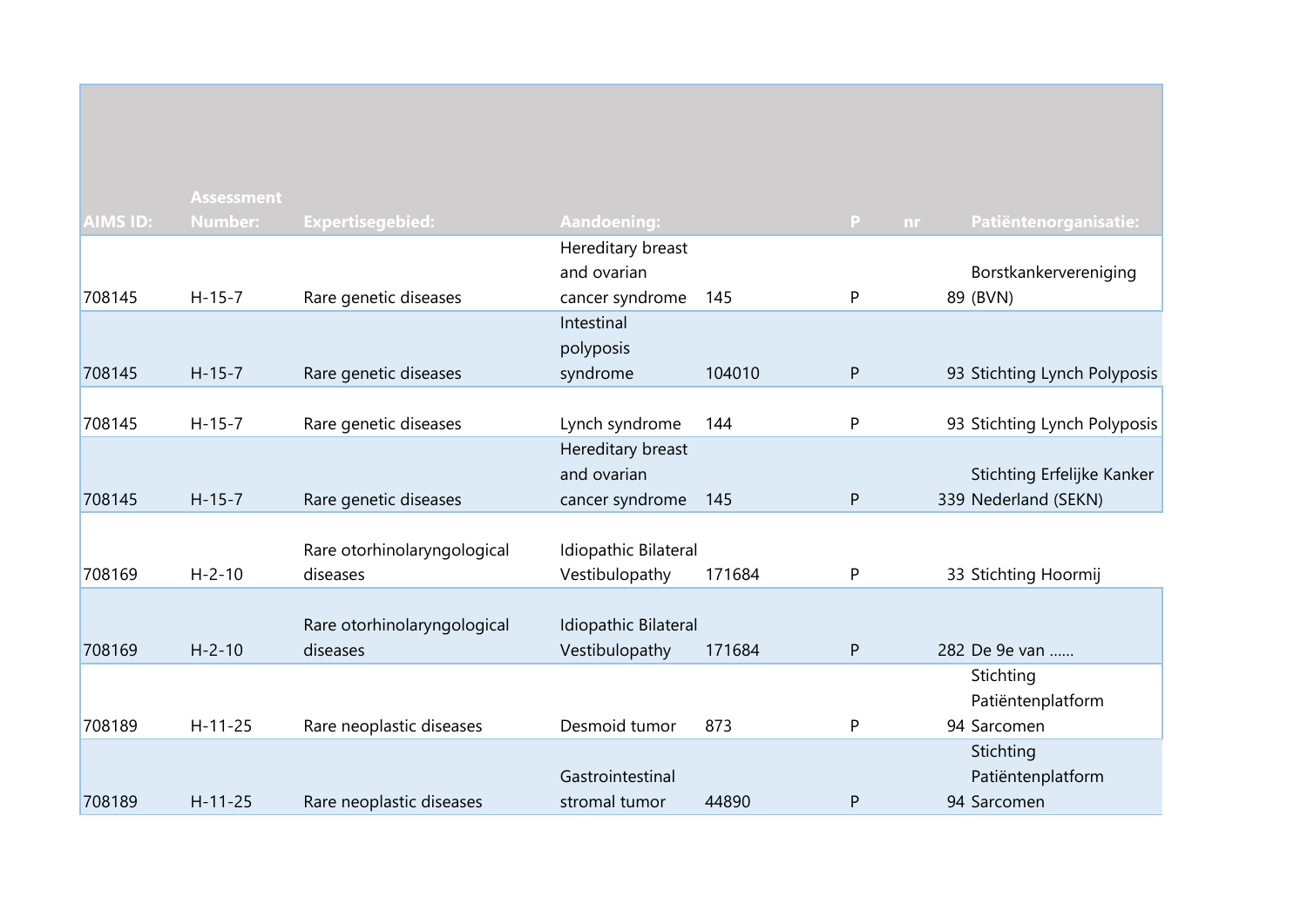|                 | <b>Assessment</b> |                                           |                       |        |           |                            |
|-----------------|-------------------|-------------------------------------------|-----------------------|--------|-----------|----------------------------|
| <b>AIMS ID:</b> | <b>Number:</b>    | <b>Expertisegebied:</b>                   | Aandoening:           |        | P.<br>nr. | Patiëntenorganisatie:      |
|                 |                   | Rare hematologic diseases, Rare           | Acute graft versus    |        |           |                            |
| 708208          | $H - 12 - 7$      | neoplastic diseases                       | host disease          | 99920  | P         | 81 Stichting Hematon       |
|                 |                   |                                           | <b>B-cell chronic</b> |        |           |                            |
|                 |                   | Rare hematologic diseases, Rare           | lymphocytic           |        |           |                            |
| 708208          | $H-12-7$          | neoplastic diseases                       | leukemia              | 67038  | $\sf P$   | 81 Stichting Hematon       |
|                 |                   |                                           | Chronic graft         |        |           |                            |
|                 |                   | Rare hematologic diseases, Rare           | versus host           |        |           |                            |
| 708208          | $H - 12 - 7$      | neoplastic diseases                       | disease               | 99921  | P         | 81 Stichting Hematon       |
|                 |                   | Rare hematologic diseases, Rare           | Graft versus host     |        |           |                            |
| 708208          | $H-12-7$          | neoplastic diseases                       | disease               | 39812  | P         | 81 Stichting Hematon       |
|                 |                   |                                           | Mitochondrial         |        |           | Spierziekten Nederland     |
| 708228          | $H - 14 - 4$      | Rare inborn errors of metabolism diseases |                       | 68380  | P         | 43 (SN)                    |
|                 |                   |                                           | Mitochondrial         |        |           |                            |
| 708228          | $H-14-4$          | Rare inborn errors of metabolism diseases |                       | 68380  | P         | 199 Stichting Nemo         |
|                 |                   |                                           | Mitochondrial         |        |           | Belangenvereniging         |
| 708228          | $H - 14 - 4$      | Rare inborn errors of metabolism diseases |                       | 68380  | P         | 274 LOA/LHON               |
|                 |                   |                                           | Mitochondrial         |        |           | <b>Stichting Cure ADOA</b> |
| 708228          | $H-14-4$          | Rare inborn errors of metabolism diseases |                       | 68380  | ${\sf P}$ | 281 Foundation             |
|                 |                   |                                           | <b>Merkel Cell</b>    |        |           |                            |
| 709008          | $H-10-11$         | Rare skin diseases                        | carcinoma             | 79140  | P         | 343 Stichting NETNECkanker |
|                 |                   |                                           | Epithelial tumor of   |        |           | NFK: Patiëntenplatform     |
| 709054          | $H - 11 - 54$     | Rare gastroenterologic diseases           | anal cancer           | 424010 | P         | 18 Zeldzame Kankers        |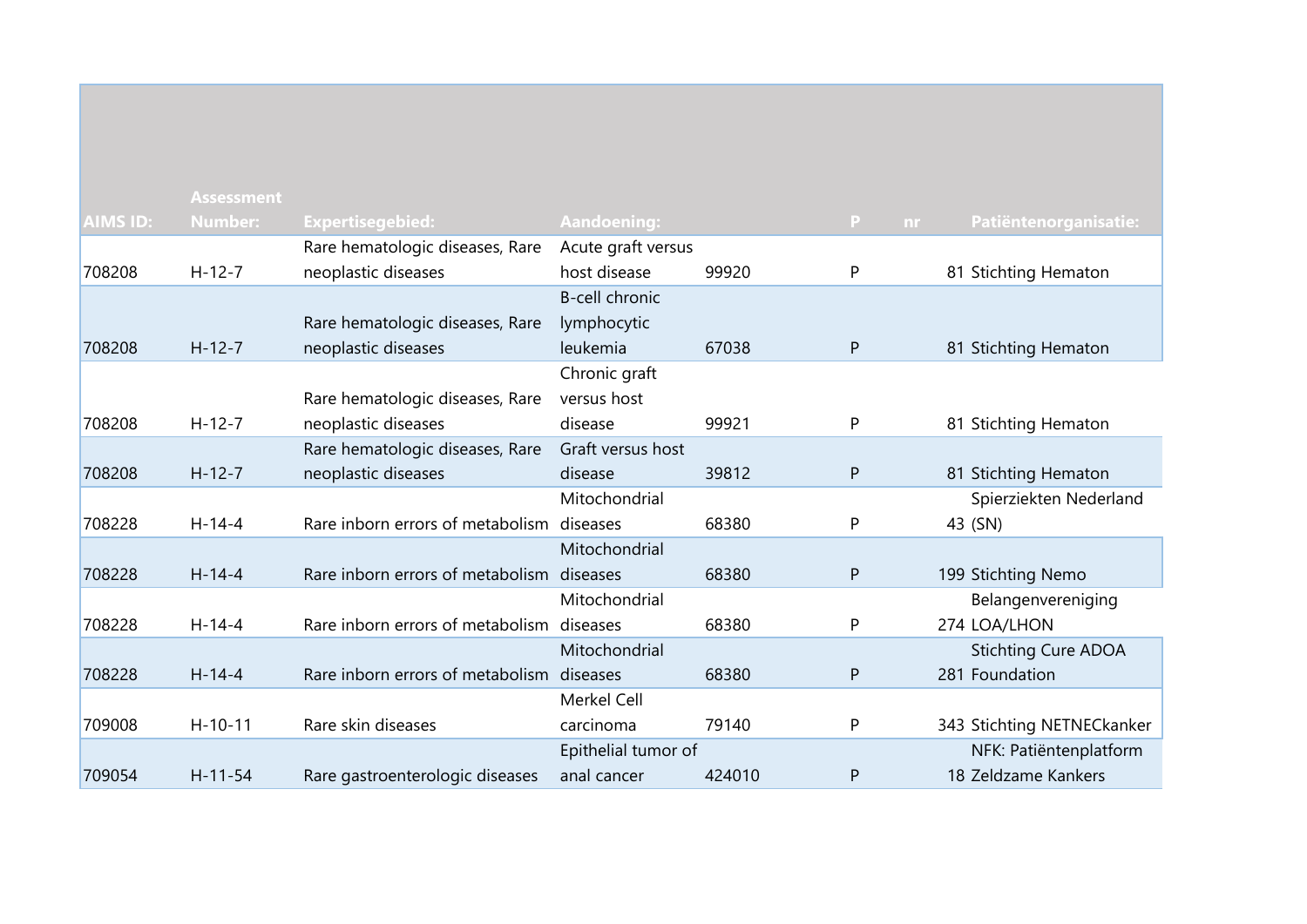|                 | <b>Assessment</b> |                                  |                          |        |   |                                    |
|-----------------|-------------------|----------------------------------|--------------------------|--------|---|------------------------------------|
| <b>AIMS ID:</b> | <b>Number:</b>    | <b>Expertisegebied:</b>          | Aandoening:              |        | P | Patiëntenorganisatie:<br><b>nr</b> |
|                 |                   |                                  | Rare                     |        |   |                                    |
|                 |                   |                                  | gastroesophageal         |        |   | SPKS - Leven met Maag-             |
| 709054          | $H - 11 - 54$     | Rare gastroenterologic diseases  | tumor                    | 180821 | P | 63 of Slokdarmkanker               |
|                 |                   |                                  |                          |        |   | Vereniging Kinderkanker            |
| 709091          | $H - 9 - 19$      | Rare neurological diseases       | Glial tumor              | 182067 | P | 82 Nederland                       |
|                 |                   |                                  |                          |        |   |                                    |
| 709091          | $H-9-19$          | Rare neurological diseases       | Glial tumor              | 182067 | P | 91 Hersenletsel.nl                 |
|                 |                   |                                  |                          |        |   | Asbestslachtoffers                 |
|                 |                   |                                  | Pleural                  |        |   | Vereniging Nederland               |
| 709238          | $H - 11 - 53$     | Rare neoplastic diseases         | mesothelioma             | 50251  | P | 109 (AVN)                          |
|                 |                   |                                  |                          |        |   |                                    |
| 709238          | $H-11-53$         | Rare neoplastic diseases         | Thymic tumor             | 100100 | P | 204 Longkanker Nederland           |
|                 |                   |                                  |                          |        |   | Schildklier Organisatie            |
| 709290          | $H - 3 - 19$      | Rare endocrine diseases          | Thyroid carcinoma 100088 |        | P | 60 Nederland (SON)                 |
|                 |                   |                                  |                          |        |   | Schildklier Organisatie            |
| 709290          | $H - 3 - 19$      | Rare endocrine diseases          | Thyroid tumor            | 100087 | P | 60 Nederland (SON)                 |
|                 |                   |                                  |                          |        |   | Stichting                          |
|                 |                   |                                  |                          |        |   | Patiëntenplatform                  |
| 709336          | $H - 11 - 35$     | Rare neoplastic diseases         | Desmoid tumor            | 873    | P | 94 Sarcomen                        |
|                 |                   |                                  | Celiac artery            |        |   |                                    |
|                 |                   |                                  | compression              |        |   | Zonder                             |
| 709386          | $H - 7 - 19$      | Rare abdominal surgical diseases | syndrome                 | 293208 | P | patiëntenorganisatie               |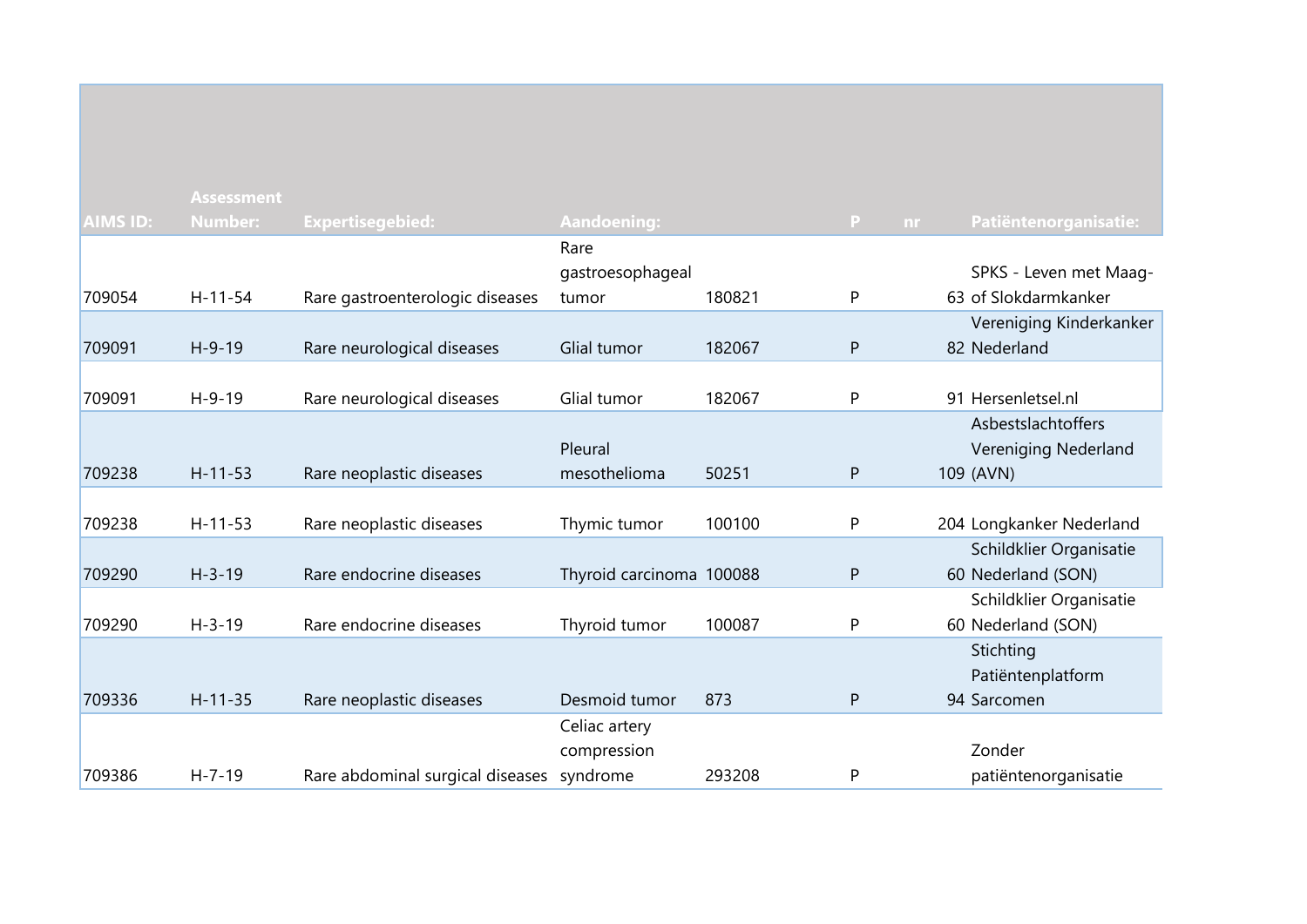|                 | <b>Assessment</b> |                                              |                    |        |              |                              |
|-----------------|-------------------|----------------------------------------------|--------------------|--------|--------------|------------------------------|
| <b>AIMS ID:</b> | <b>Number:</b>    | Expertisegebied:                             | <b>Aandoening:</b> |        | $\mathbf{P}$ | Patiëntenorganisatie:<br>nr. |
|                 |                   |                                              | Genetic cerebral   |        |              |                              |
|                 |                   |                                              | small vessel       |        |              |                              |
| 709465          | $H-9-18$          | Rare neurological diseases                   | disease            | 477754 | P            | 14 HCHWA-D Vereniging        |
|                 |                   |                                              | Rare central       |        |              |                              |
|                 |                   |                                              | nervous system     |        |              |                              |
|                 |                   |                                              | and retinal        |        |              |                              |
| 709465          | $H-9-18$          | Rare neurological diseases                   | vascular disease   | 71281  | P            | 100 Oogvereniging            |
|                 |                   |                                              | Acquired           |        |              |                              |
|                 |                   |                                              | aneurysmal         |        |              | Stichting                    |
|                 |                   |                                              | subarachnoid       |        |              | Hersenaneurysma              |
| 709465          | $H-9-18$          | Rare neurological diseases                   | hemorrhage         | 90065  | P            | 315 Patiënten Platform       |
|                 |                   |                                              | Cerebral           |        |              |                              |
|                 |                   |                                              | sinovenous         |        |              | Zonder                       |
| 709465          | $H-9-18$          | Rare neurological diseases                   | thrombosis         | 329217 | P            | patiëntenorganisatie         |
|                 |                   |                                              | Pyridoxine         |        |              | Volwassenen Kinderen         |
|                 |                   |                                              | Dependent          |        |              | en Stofwisselingsziekten     |
| 709517          | $H-9-17$          | Rare neurological diseases                   | Epilepsy           | 3006   | P            | 56 (VKS)                     |
|                 |                   |                                              | Early-onset        |        |              |                              |
|                 |                   |                                              | autosomal          |        |              |                              |
|                 |                   |                                              | dominant           |        |              |                              |
|                 |                   | Rare abdominal surgical diseases, Alzheimers |                    |        |              |                              |
| 709738          | $H - 7 - 18$      | Rare neurological diseases                   | disease            | 1020   | P            | 2 Alzheimer Nederland        |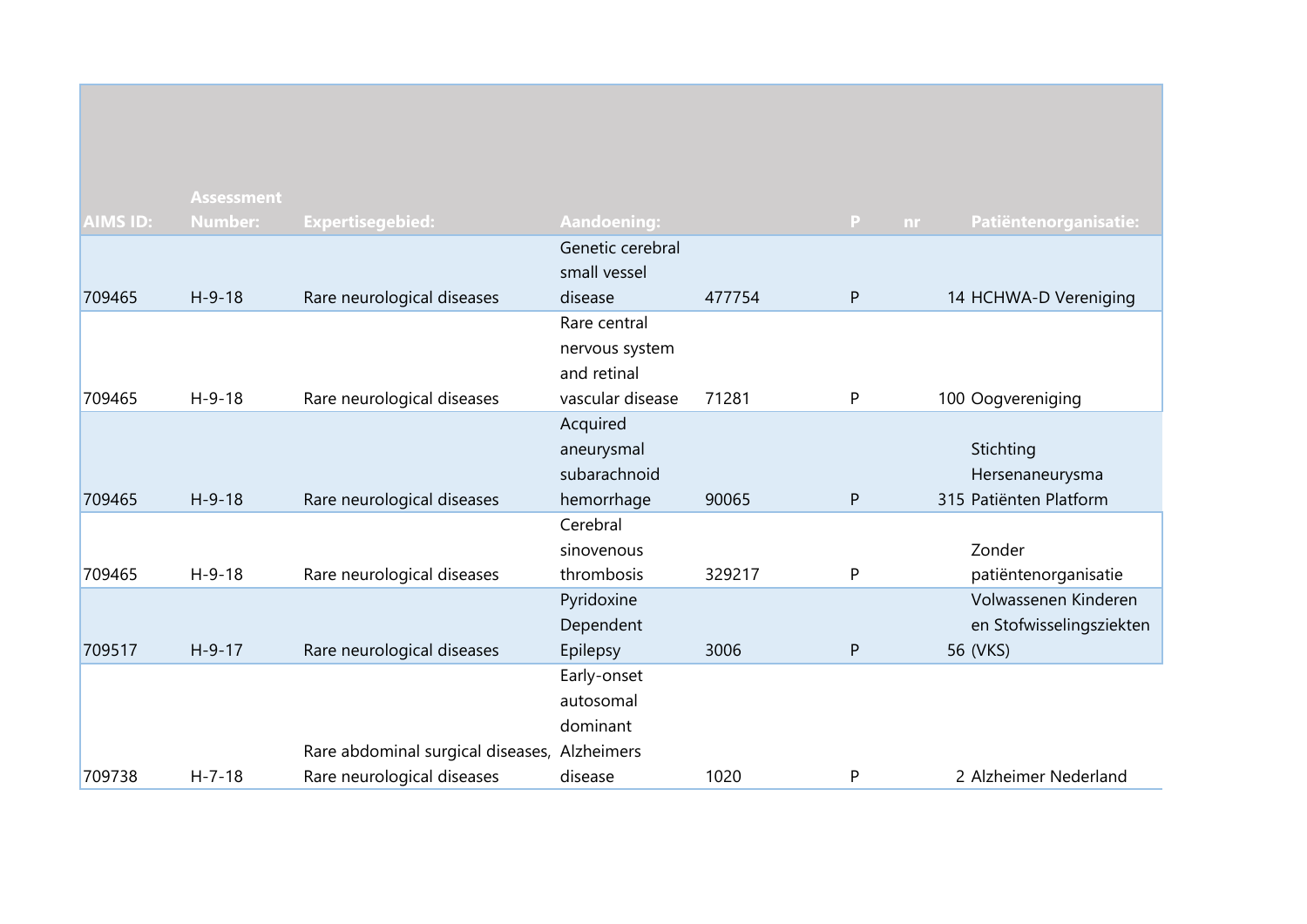|                 | <b>Assessment</b> |                                                      |                   |       |              |     |                           |
|-----------------|-------------------|------------------------------------------------------|-------------------|-------|--------------|-----|---------------------------|
| <b>AIMS ID:</b> | <b>Number:</b>    | <b>Expertisegebied:</b>                              | Aandoening:       |       | $\mathbf{P}$ | nr. | Patiëntenorganisatie:     |
|                 |                   |                                                      |                   |       |              |     |                           |
|                 |                   | Rare abdominal surgical diseases, Human Prion        |                   |       |              |     |                           |
| 709738          | $H - 7 - 18$      | Rare neurological diseases                           | <b>Disease</b>    | 56970 | $\mathsf{P}$ |     | 2 Alzheimer Nederland     |
|                 |                   |                                                      | Frontotemporal    |       |              |     |                           |
|                 |                   | Rare abdominal surgical diseases,                    | degeneration with |       |              |     |                           |
| 709738          | $H - 7 - 18$      | Rare neurological diseases                           | dementia          | 98535 | P            |     | 9 FTD Lotgenoten          |
|                 |                   |                                                      |                   |       |              |     |                           |
|                 |                   | Rare inborn errors of metabolism, Glomerular         |                   |       |              |     | Nierpatiëntenvereniging   |
| 709775          | $H - 5 - 2$       | Rare renal diseases                                  | disease           | 93548 | P            |     | 31 Nederland (NVN)        |
|                 |                   |                                                      |                   |       |              |     |                           |
|                 |                   | Rare inborn errors of metabolism, Rare renal tubular |                   |       |              |     | Nierpatiëntenvereniging   |
| 709775          | $H - 5 - 2$       | Rare renal diseases                                  | disease           | 93603 | P            |     | 31 Nederland (NVN)        |
|                 |                   |                                                      |                   |       |              |     |                           |
|                 |                   | Rare inborn errors of metabolism, Thrombotic         |                   |       |              |     | Nierpatiëntenvereniging   |
| 709775          | $H - 5 - 2$       | Rare renal diseases                                  | microangiopathy   | 93573 | P            |     | 31 Nederland (NVN)        |
|                 |                   |                                                      |                   |       |              |     | Volwassenen Kinderen      |
|                 |                   | Rare inborn errors of metabolism, Rare renal tubular |                   |       |              |     | en Stofwisselingsziekten  |
| 709775          | $H - 5 - 2$       | Rare renal diseases                                  | disease           | 93603 | P            |     | 56 (VKS)                  |
|                 |                   |                                                      |                   |       |              |     |                           |
|                 |                   | Rare inborn errors of metabolism, Thrombotic         |                   |       |              |     | <b>Stichting Zeldzame</b> |
| 709775          | $H - 5 - 2$       | Rare renal diseases                                  | microangiopathy   | 93573 | P            |     | 75 Bloedziekten (SZB)     |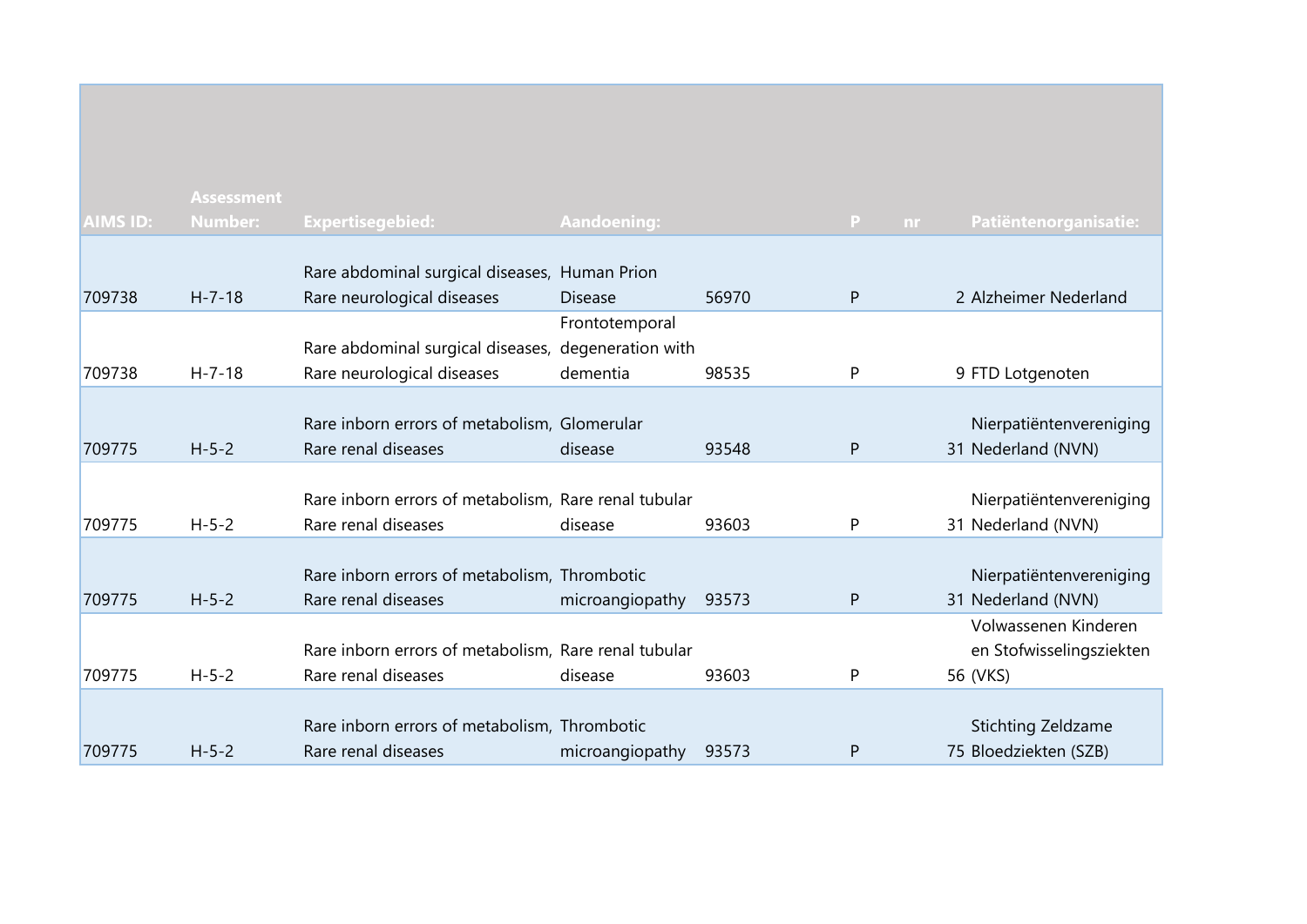|                 | <b>Assessment</b> |                             |                             |        |              |                                                    |
|-----------------|-------------------|-----------------------------|-----------------------------|--------|--------------|----------------------------------------------------|
| <b>AIMS ID:</b> | <b>Number:</b>    | <b>Expertisegebied:</b>     | <b>Aandoening:</b>          |        | P<br>nr.     | Patiëntenorganisatie:                              |
|                 |                   |                             |                             |        |              |                                                    |
| 709794          | $H - 22 - 15$     | Rare immunological diseases | Primary Sjögren<br>syndrome | 289390 | P            | Nationale Vereniging<br>22 Sjögrenpatiënten (NVSP) |
|                 |                   |                             |                             |        |              |                                                    |
|                 |                   |                             |                             |        |              |                                                    |
| 709794          | $H - 22 - 15$     | Rare immunological diseases | <b>Vasculitis</b>           | 52759  | ${\sf P}$    | 51 Vasculitis Stichting                            |
|                 |                   |                             |                             |        |              | Nationale vereniging                               |
|                 |                   |                             |                             |        |              | voor lupus, aps,                                   |
|                 |                   |                             | Systemic lupus              |        |              | sclerodermie en MCTD                               |
| 709794          | $H - 22 - 15$     | Rare immunological diseases | erythematosus               | 536    | ${\sf P}$    | 128 (NVLE)                                         |
|                 |                   |                             |                             |        |              | Nationale vereniging                               |
|                 |                   |                             |                             |        |              | voor lupus, aps,                                   |
|                 |                   |                             |                             |        |              | sclerodermie en MCTD                               |
| 709794          | $H - 22 - 15$     | Rare immunological diseases | Systemic sclerosis 801      |        | ${\sf P}$    | 128 (NVLE)                                         |
|                 |                   |                             |                             |        |              |                                                    |
|                 |                   |                             | Systemic lupus              |        |              |                                                    |
| 709794          | $H - 22 - 15$     | Rare immunological diseases | erythematosus               | 536    | $\mathsf{P}$ | 161 Huid Nederland                                 |
|                 |                   |                             |                             |        |              |                                                    |
|                 |                   |                             |                             |        |              |                                                    |
| 709794          | $H - 22 - 15$     | Rare immunological diseases | Systemic sclerosis 801      |        | ${\sf P}$    | 161 Huid Nederland                                 |
|                 |                   |                             | Adenocarcinoma              |        |              |                                                    |
|                 |                   |                             | of the small                |        |              | <b>Stichting Darmkanker</b>                        |
| 709839          | $H-11-19$         | Rare neoplastic diseases    | intestine                   | 104075 | P            | 304 Nederland                                      |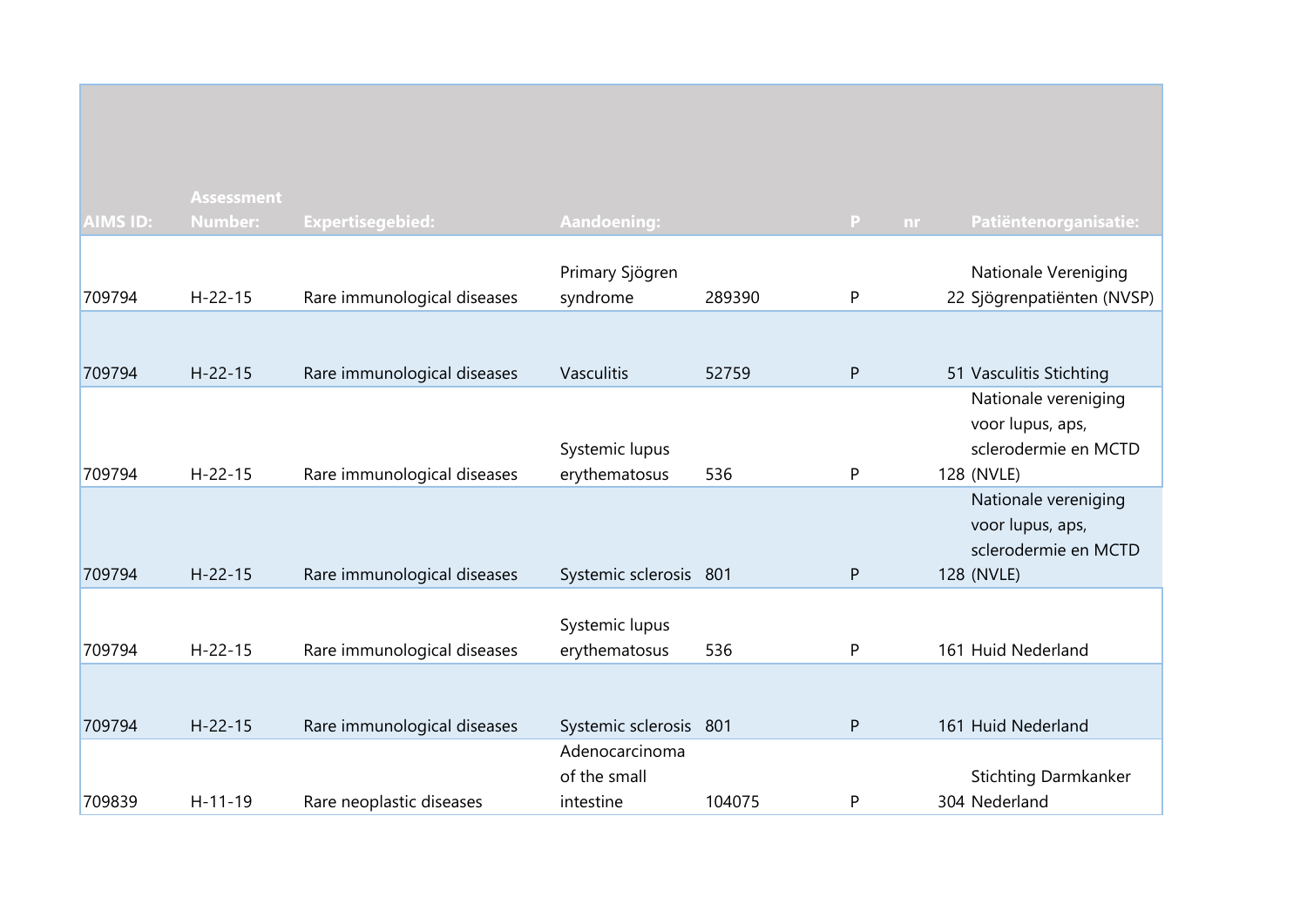|                 | <b>Assessment</b> |                                 |                        |        |    |     |                         |
|-----------------|-------------------|---------------------------------|------------------------|--------|----|-----|-------------------------|
| <b>AIMS ID:</b> | <b>Number:</b>    | <b>Expertisegebied:</b>         | Aandoening:            |        | P. | nr. | Patiëntenorganisatie:   |
|                 |                   |                                 |                        |        |    |     |                         |
|                 |                   |                                 | Osteongenesis          |        |    |     | Vereniging Osteogenesis |
| 709885          | $H - 1 - 9$       | Rare bone diseases              | imperfecta             | 666    | P  |     | 53 Imperfecta (VOI)     |
|                 |                   |                                 | Exercise-induced       |        |    |     |                         |
|                 |                   |                                 | malignant              |        |    |     | Zonder                  |
| 709929          | $H - 22 - 14$     | Rare immunological diseases     | hyperthermia           | 466650 | P  |     | patiëntenorganisatie    |
|                 |                   |                                 | Malignant              |        |    |     |                         |
|                 |                   |                                 | hyperthermia of        |        |    |     | Zonder                  |
| 709929          | $H - 22 - 14$     | Rare immunological diseases     | anesthesia             | 423    | P  |     | patiëntenorganisatie    |
|                 |                   |                                 | Rare disease with      |        |    |     |                         |
|                 |                   |                                 | malignant              |        |    |     | Zonder                  |
| 709929          | $H - 22 - 14$     | Rare immunological diseases     | hyperthermia           | 466658 | P  |     | patiëntenorganisatie    |
|                 |                   |                                 | Cerebral visual        |        |    |     |                         |
| 710024          | $H - 6 - 6$       | Rare genetic diseases           | impairement            | 447788 | P  |     | 100 Oogvereniging       |
|                 |                   |                                 | Inherited retinal      |        |    |     |                         |
| 710024          | $H - 6 - 6$       | Rare genetic diseases           | disorder               | 71862  | P  |     | 100 Oogvereniging       |
|                 |                   |                                 | arterial thoracic      |        |    |     | Zonder                  |
| 710077          | $H-17-16$         | Rare surgical thoracic diseases | outlet syndrome        | 357107 | P  |     | patiëntenorganisatie    |
|                 |                   |                                 | neurogenic             |        |    |     |                         |
|                 |                   |                                 | thoracic outlet        |        |    |     | Zonder                  |
| 710077          | $H-17-16$         | Rare surgical thoracic diseases | syndrome               | 100073 | P  |     | patiëntenorganisatie    |
|                 |                   |                                 | <b>Thoracic Outlet</b> |        |    |     | Zonder                  |
| 710077          | $H - 17 - 16$     | Rare surgical thoracic diseases | Syndrome               | 97330  | P  |     | patiëntenorganisatie    |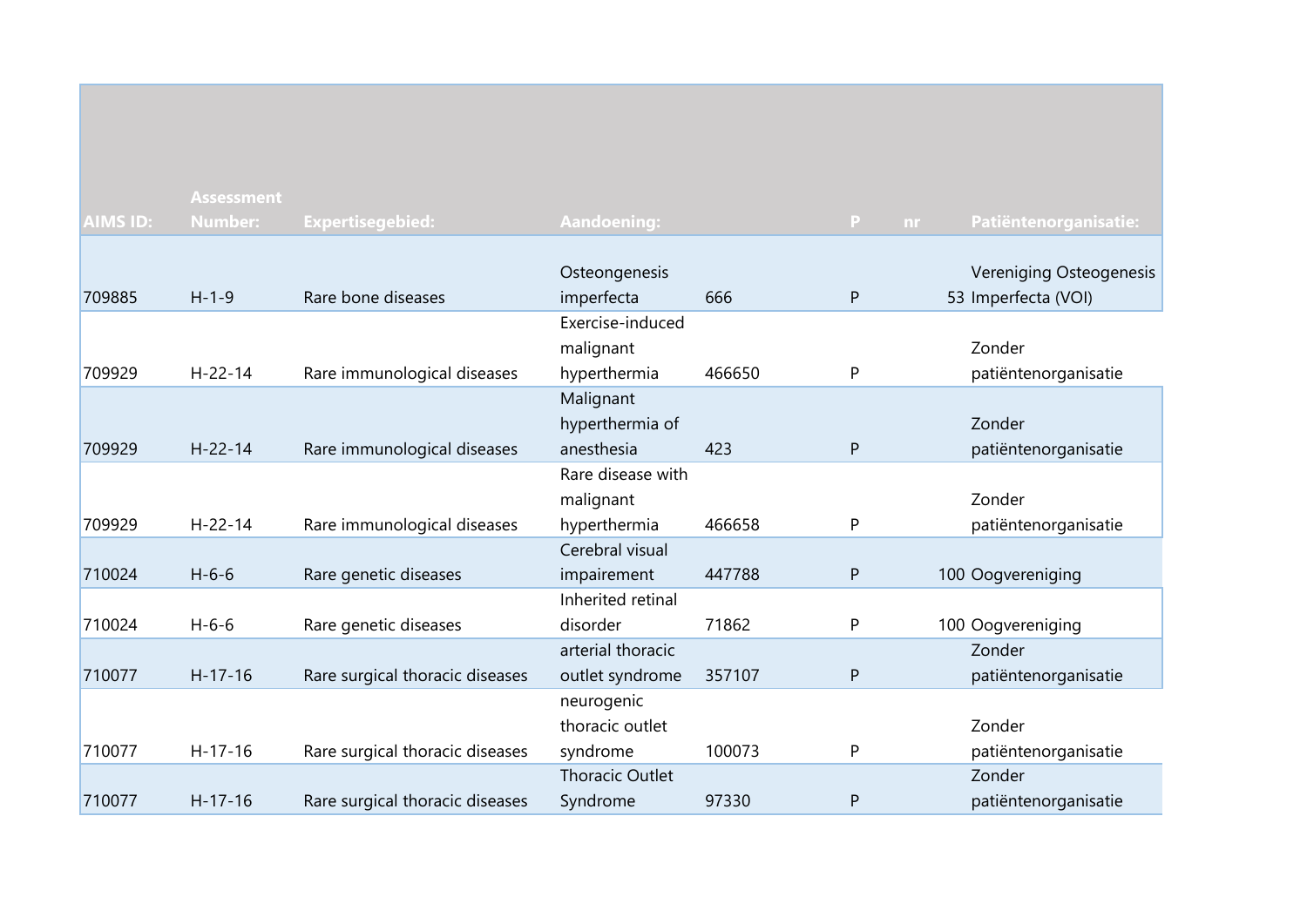|                 | <b>Assessment</b> |                                 |                          |        |                     |                        |
|-----------------|-------------------|---------------------------------|--------------------------|--------|---------------------|------------------------|
| <b>AIMS ID:</b> | <b>Number:</b>    | <b>Expertisegebied:</b>         | <b>Aandoening:</b>       |        | $\mathbf{P}$<br>nr. | Patiëntenorganisatie:  |
|                 |                   |                                 | venous thoracic          |        |                     | Zonder                 |
| 710077          | $H-17-16$         | Rare surgical thoracic diseases | outlet syndrome          | 357131 | P                   | patiëntenorganisatie   |
|                 |                   |                                 |                          |        |                     |                        |
|                 |                   |                                 | Necrotizing soft         |        |                     |                        |
| 710108          | $H - 10 - 10$     | Rare skin diseases              | tissue infection         | 440368 | P                   | 161 Huid Nederland     |
|                 |                   |                                 |                          |        |                     |                        |
|                 |                   |                                 | Necrotizing soft         |        |                     | Vereniging van Mensen  |
| 710108          | $H-10-10$         | Rare skin diseases              | tissue infection         | 440368 | P                   | 231 met Brandwonden    |
|                 |                   |                                 |                          |        |                     | Sarcoïdose             |
|                 |                   |                                 |                          |        |                     | Belangenvereniging     |
| 710236          | $H - 6 - 4$       | Rare ophthalmic disorders       | Leber plus disease 99718 |        | P                   | 40 Nederland           |
|                 |                   |                                 |                          |        |                     | Sarcoïdose             |
|                 |                   |                                 |                          |        |                     | Belangenvereniging     |
| 710236          | $H - 6 - 4$       | Rare ophthalmic disorders       | <b>Uveitis</b>           | 98715  | P                   | 40 Nederland           |
|                 |                   |                                 |                          |        |                     |                        |
| 710236          | $H - 6 - 4$       | Rare ophthalmic disorders       | Leber plus disease 99718 |        | P                   | 100 Oogvereniging      |
|                 |                   |                                 |                          |        |                     |                        |
| 710236          | $H - 6 - 4$       | Rare ophthalmic disorders       | <b>Uveitis</b>           | 98715  | P                   | 100 Oogvereniging      |
|                 |                   |                                 |                          |        |                     |                        |
| 710236          | $H - 6 - 4$       | Rare ophthalmic disorders       | Leber plus disease 99718 |        | P                   | 125 Macula Vereniging  |
|                 |                   |                                 |                          |        |                     |                        |
| 710236          | $H - 6 - 4$       | Rare ophthalmic disorders       | <b>Uveitis</b>           | 98715  | P                   | 125 Macula Vereniging  |
|                 |                   |                                 |                          |        |                     | <b>Stichting Usher</b> |
| 710236          | $H - 6 - 4$       | Rare ophthalmic disorders       | Leber plus disease 99718 |        | P                   | 240 Syndroom           |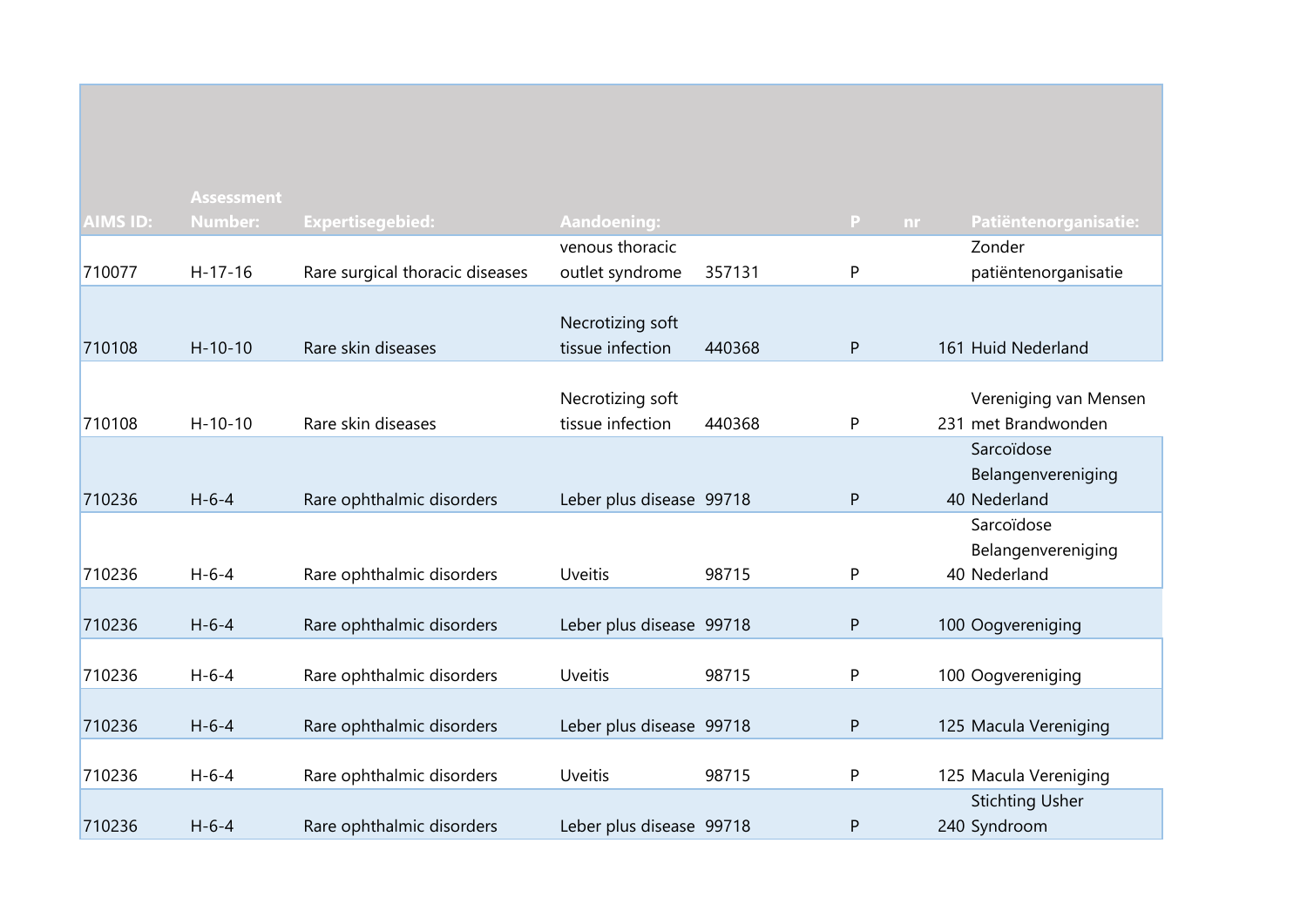|                 | <b>Assessment</b> |                            |                          |        |                     |                          |
|-----------------|-------------------|----------------------------|--------------------------|--------|---------------------|--------------------------|
| <b>AIMS ID:</b> | <b>Number:</b>    | <b>Expertisegebied:</b>    | Aandoening:              |        | $\mathbf{P}$<br>nr. | Patiëntenorganisatie:    |
|                 |                   |                            |                          |        |                     | <b>Stichting Usher</b>   |
| 710236          | $H - 6 - 4$       | Rare ophthalmic disorders  | <b>Uveitis</b>           | 98715  | P                   | 240 Syndroom             |
|                 |                   |                            |                          |        |                     | Belangenvereniging       |
| 710236          | $H - 6 - 4$       | Rare ophthalmic disorders  | Leber plus disease 99718 |        | ${\sf P}$           | 274 LOA/LHON             |
|                 |                   |                            | IgG4-related             |        |                     |                          |
|                 |                   |                            | ophthalmic               |        |                     |                          |
| 710286          | $H - 6 - 5$       | Rare ophthalmic disorders  | disease                  | 449563 | P                   | 51 Vasculitis Stichting  |
|                 |                   |                            | Necrobiotic              |        |                     | Schildklier Organisatie  |
| 710286          | $H - 6 - 5$       | Rare ophthalmic disorders  | xanthogranuloma          | 158011 | ${\sf P}$           | 60 Nederland (SON)       |
|                 |                   |                            | IgG4-related             |        |                     |                          |
|                 |                   |                            | ophthalmic               |        |                     | Schildklier Organisatie  |
| 710286          | $H - 6 - 5$       | Rare ophthalmic disorders  | disease                  | 449563 | P                   | 60 Nederland (SON)       |
|                 |                   |                            | Benign peripheral        |        |                     |                          |
|                 |                   |                            | nerve sheath             |        |                     | Neurofibromatosevereni   |
| 710372          | $H-9-14$          | Rare neurological diseases | tumor                    | 252131 | ${\sf P}$           | 30 ging Nederland (NFVN) |
|                 |                   |                            | Tumor of                 |        |                     |                          |
| 710372          | $H-9-14$          | Rare neurological diseases | meninges                 | 252025 | P                   | 33 Stichting Hoormij     |
|                 |                   |                            | Benign peripheral        |        |                     |                          |
|                 |                   |                            | nerve sheath             |        |                     |                          |
| 710372          | $H-9-14$          | Rare neurological diseases | tumor                    | 252131 | ${\sf P}$           | 33 Stichting Hoormij     |
|                 |                   |                            |                          |        |                     |                          |
| 710372          | $H - 9 - 14$      | Rare neurological diseases | Glial tumor              | 182067 | P                   | 33 Stichting Hoormij     |
|                 |                   |                            |                          |        |                     | Vereniging Kinderkanker  |
| 710372          | $H - 9 - 14$      | Rare neurological diseases | Glial tumor              | 182067 | P                   | 82 Nederland             |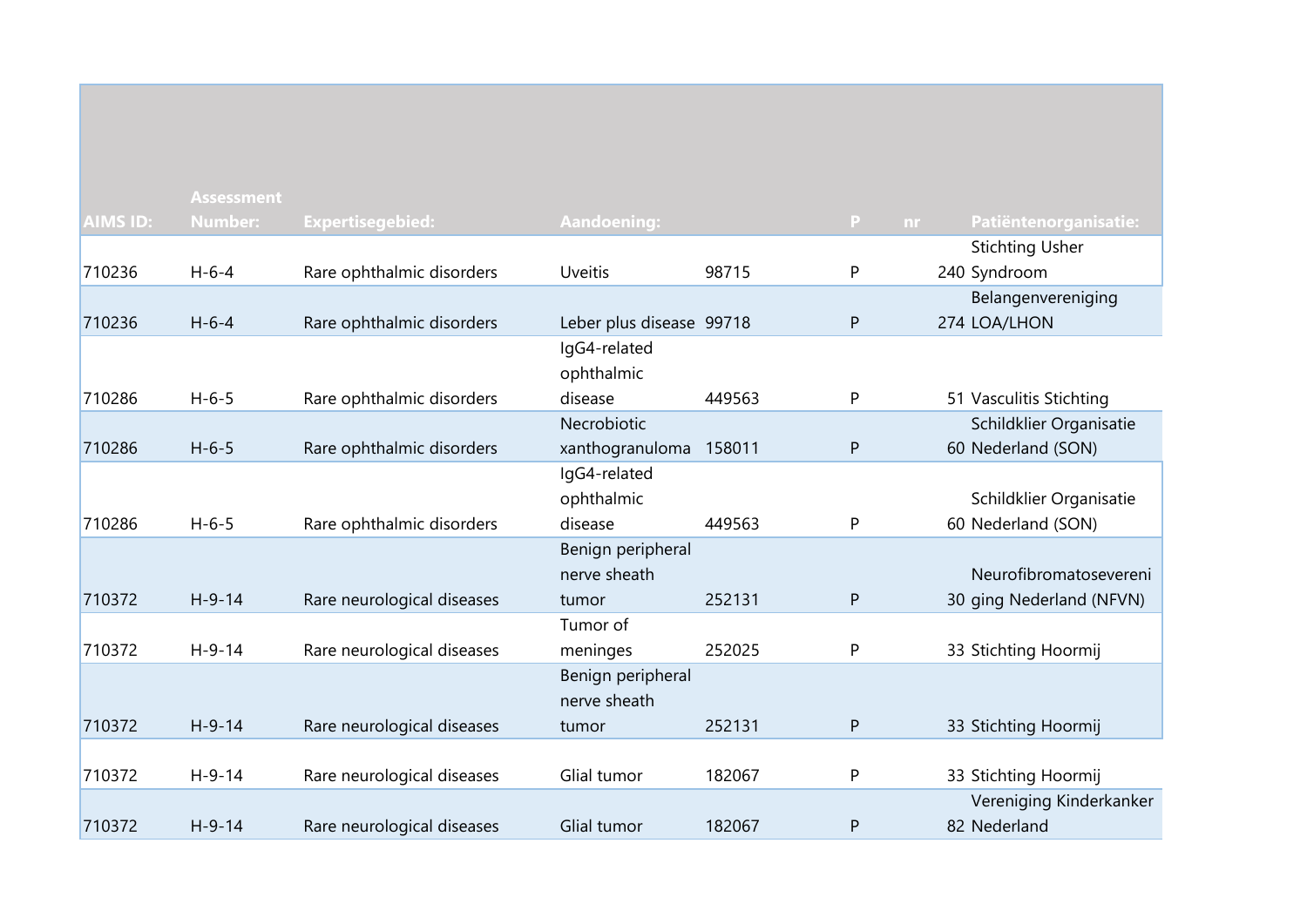|                 | <b>Assessment</b> |                            |                  |        |              |                            |
|-----------------|-------------------|----------------------------|------------------|--------|--------------|----------------------------|
| <b>AIMS ID:</b> | <b>Number:</b>    | <b>Expertisegebied:</b>    | Aandoening:      |        | P<br>nr.     | Patiëntenorganisatie:      |
|                 |                   |                            |                  |        |              |                            |
| 710372          | $H - 9 - 14$      | Rare neurological diseases | Glial tumor      | 182067 | P            | 91 Hersenletsel.nl         |
|                 |                   |                            |                  |        |              | Stichting Rubinstein-      |
| 710455          | $H-17-11$         | Rare genetic diseases      | Down syndrome    | 870    | $\mathsf{P}$ | 48 Taybi                   |
|                 |                   |                            | 16p11.2p12.2     |        |              |                            |
|                 |                   |                            | microdeletion    |        |              | Stichting Rubinstein-      |
| 710455          | $H-17-11$         | Rare genetic diseases      | syndrome         | 261211 | P            | 48 Taybi                   |
|                 |                   |                            | Distal 16p11.2   |        |              |                            |
|                 |                   |                            | microdeletion    |        |              | Stichting Rubinstein-      |
| 710455          | $H-17-11$         | Rare genetic diseases      | syndrome         | 261222 | P            | 48 Taybi                   |
|                 |                   |                            | Proximal 16p11.2 |        |              |                            |
|                 |                   |                            | microdeletion    |        |              | Stichting Rubinstein-      |
| 710455          | $H-17-11$         | Rare genetic diseases      | syndrome         | 261197 | P            | 48 Taybi                   |
|                 |                   |                            | Proximal 16p11.2 |        |              |                            |
|                 |                   |                            | microduplication |        |              | Stichting Rubinstein-      |
| 710455          | $H-17-11$         | Rare genetic diseases      | syndrome         | 370079 | ${\sf P}$    | 48 Taybi                   |
|                 |                   |                            |                  |        |              | <b>Stichting Down</b>      |
| 710455          | $H-17-11$         | Rare genetic diseases      | Down syndrome    | 870    | P            | 71 Syndroom (SDS)          |
|                 |                   |                            |                  |        |              |                            |
| 710455          | $H - 17 - 11$     | Rare genetic diseases      | Down syndrome    | 870    | $\mathsf{P}$ | 145 Stichting Pitt Hopkins |
|                 |                   |                            | 16p11.2p12.2     |        |              |                            |
|                 |                   |                            | microdeletion    |        |              |                            |
| 710455          | $H-17-11$         | Rare genetic diseases      | syndrome         | 261211 | P            | 145 Stichting Pitt Hopkins |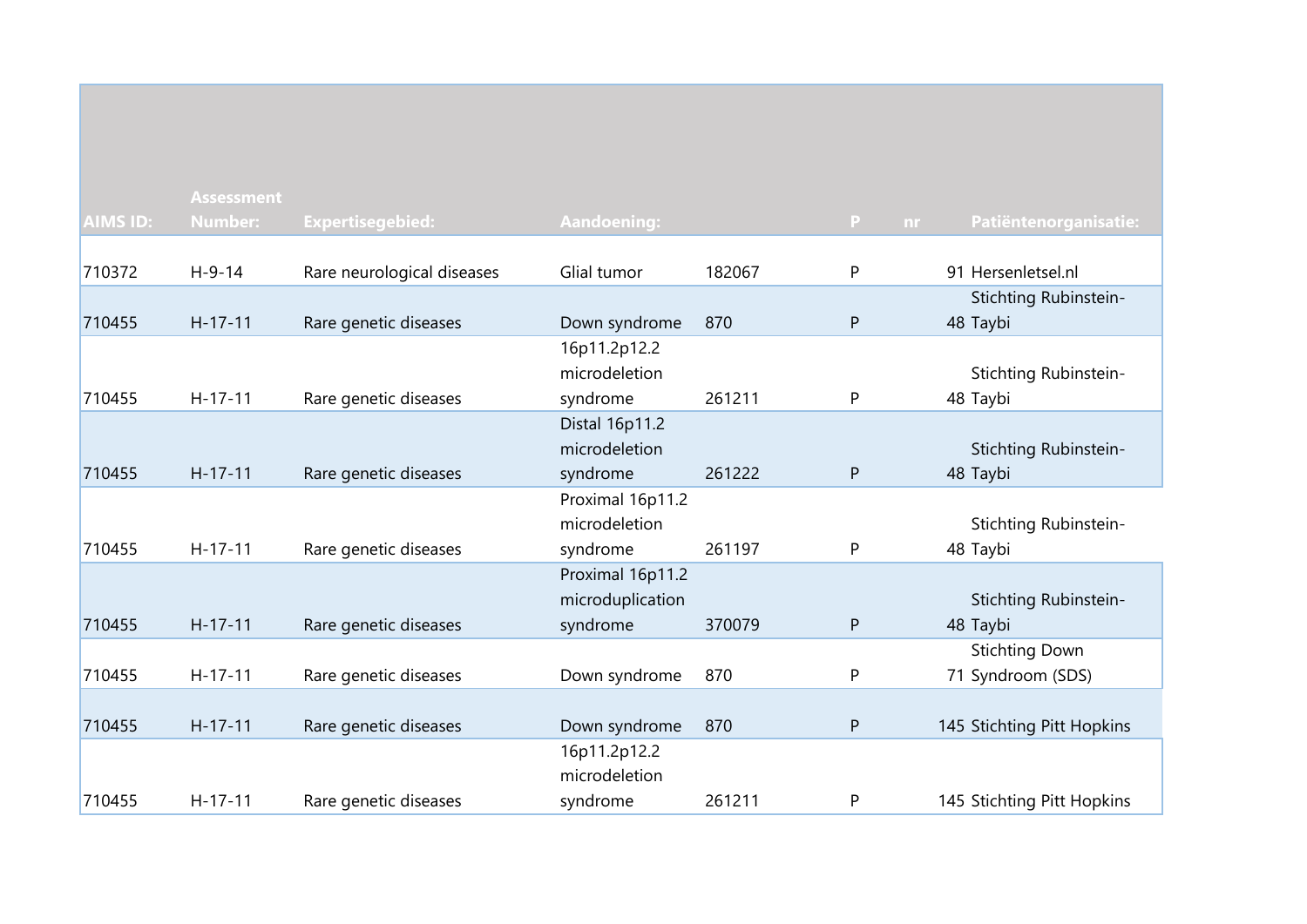|                 | <b>Assessment</b> |                       |                    |        |                     |                            |
|-----------------|-------------------|-----------------------|--------------------|--------|---------------------|----------------------------|
| <b>AIMS ID:</b> | <b>Number:</b>    | Expertisegebied:      | <b>Aandoening:</b> |        | $\mathbf{P}$<br>nr. | Patiëntenorganisatie:      |
|                 |                   |                       | Distal 16p11.2     |        |                     |                            |
|                 |                   |                       | microdeletion      |        |                     |                            |
| 710455          | $H - 17 - 11$     | Rare genetic diseases | syndrome           | 261222 | $\mathsf{P}$        | 145 Stichting Pitt Hopkins |
|                 |                   |                       | Proximal 16p11.2   |        |                     |                            |
|                 |                   |                       | microdeletion      |        |                     |                            |
| 710455          | $H-17-11$         | Rare genetic diseases | syndrome           | 261197 | P                   | 145 Stichting Pitt Hopkins |
|                 |                   |                       | Proximal 16p11.2   |        |                     |                            |
|                 |                   |                       | microduplication   |        |                     |                            |
| 710455          | $H - 17 - 11$     | Rare genetic diseases | syndrome           | 370079 | $\mathsf{P}$        | 145 Stichting Pitt Hopkins |
|                 |                   |                       |                    |        |                     | <b>Marshall Smith</b>      |
|                 |                   |                       |                    |        |                     | Syndroom Research          |
| 710455          | $H-17-11$         | Rare genetic diseases | Down syndrome      | 870    | P                   | 146 Foundation             |
|                 |                   |                       | 16p11.2p12.2       |        |                     | Marshall Smith             |
|                 |                   |                       | microdeletion      |        |                     | Syndroom Research          |
| 710455          | $H - 17 - 11$     | Rare genetic diseases | syndrome           | 261211 | $\mathsf{P}$        | 146 Foundation             |
|                 |                   |                       | Distal 16p11.2     |        |                     | Marshall Smith             |
|                 |                   |                       | microdeletion      |        |                     | Syndroom Research          |
| 710455          | $H-17-11$         | Rare genetic diseases | syndrome           | 261222 | P                   | 146 Foundation             |
|                 |                   |                       | Proximal 16p11.2   |        |                     | Marshall Smith             |
|                 |                   |                       | microdeletion      |        |                     | Syndroom Research          |
| 710455          | $H - 17 - 11$     | Rare genetic diseases | syndrome           | 261197 | P                   | 146 Foundation             |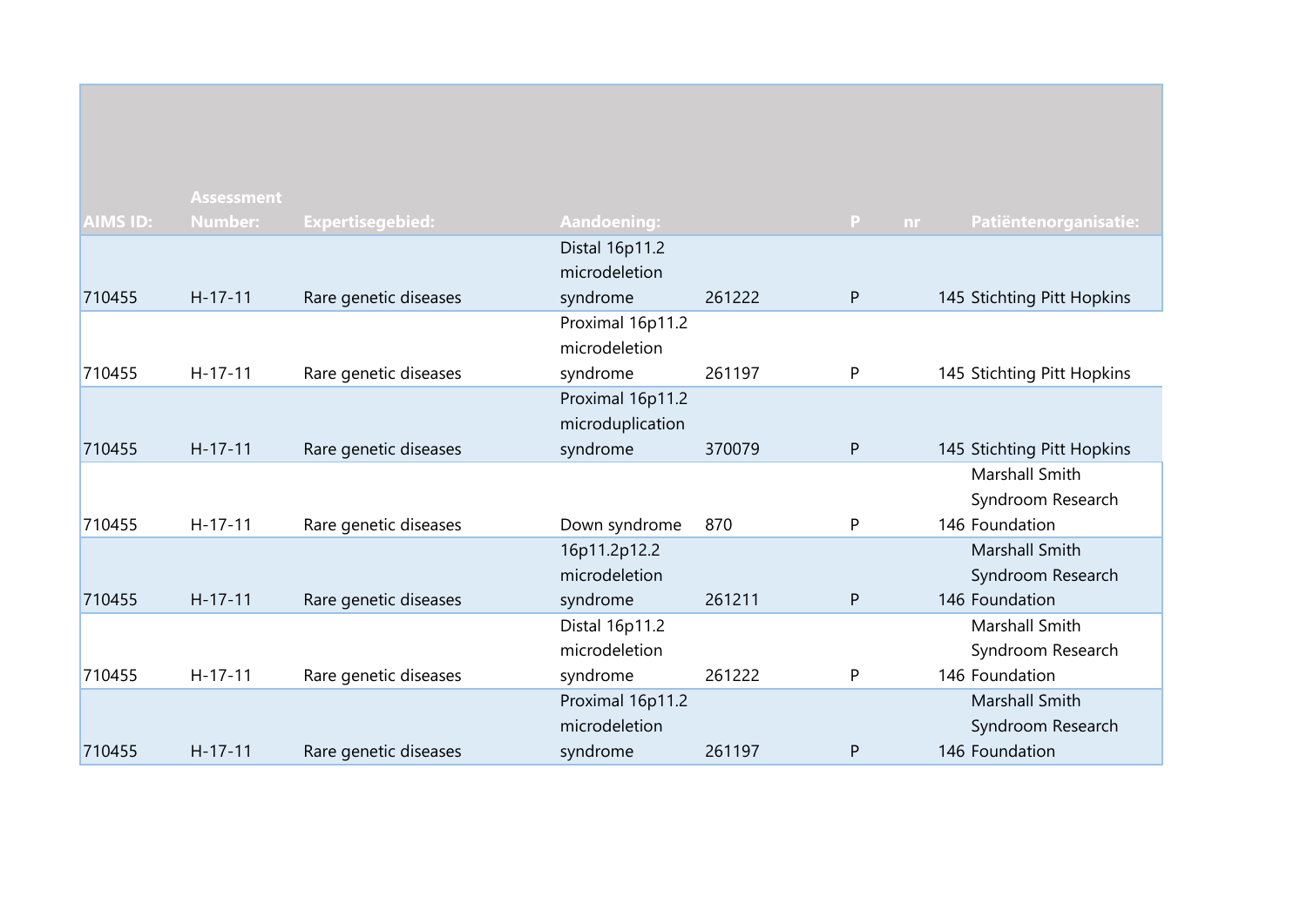|                 | <b>Assessment</b> |                                 |                             |        |              |                            |
|-----------------|-------------------|---------------------------------|-----------------------------|--------|--------------|----------------------------|
| <b>AIMS ID:</b> | <b>Number:</b>    | <b>Expertisegebied:</b>         | Aandoening:                 |        | P.<br>nr.    | Patiëntenorganisatie:      |
|                 |                   |                                 | Proximal 16p11.2            |        |              | Marshall Smith             |
|                 |                   |                                 | microduplication            |        |              | Syndroom Research          |
| 710455          | $H-17-11$         | Rare genetic diseases           | syndrome                    | 370079 | P            | 146 Foundation             |
|                 |                   |                                 | 16p11.2p12.2                |        |              |                            |
|                 |                   |                                 | microdeletion               |        |              |                            |
| 710455          | $H-17-11$         | Rare genetic diseases           | syndrome                    | 261211 | ${\sf P}$    | 290 Zeldsamen              |
|                 |                   |                                 | Distal 16p11.2              |        |              |                            |
|                 |                   |                                 | microdeletion               |        |              |                            |
| 710455          | $H-17-11$         | Rare genetic diseases           | syndrome                    | 261222 | P            | 290 Zeldsamen              |
|                 |                   |                                 | Proximal 16p11.2            |        |              |                            |
|                 |                   |                                 | microdeletion               |        |              |                            |
| 710455          | $H-17-11$         | Rare genetic diseases           | syndrome                    | 261197 | ${\sf P}$    | 290 Zeldsamen              |
|                 |                   |                                 | Proximal 16p11.2            |        |              |                            |
|                 |                   |                                 | microduplication            |        |              |                            |
| 710455          | $H-17-11$         | Rare genetic diseases           | syndrome                    | 370079 | ${\sf P}$    | 290 Zeldsamen              |
| 710477          | $H - 12 - 13$     |                                 | Chronic Myeloid<br>Leukemia | 521    | ${\sf P}$    |                            |
|                 |                   | Rare hematologic diseases       |                             |        |              | 81 Stichting Hematon       |
| 710505          | $H - 7 - 3$       | Rare gastroenterologic diseases | Omphalocele                 | 660    | P            | 114 Care4Neo               |
|                 |                   |                                 | Congenital                  |        |              |                            |
|                 |                   |                                 | Chronic Diarrhea            |        |              |                            |
|                 |                   |                                 | with protein-               |        |              |                            |
|                 |                   |                                 | losing                      |        |              |                            |
| 710505          | $H - 7 - 3$       | Rare gastroenterologic diseases | enteropathy                 | 329242 | $\mathsf{P}$ | 120 Vereniging Anusatresie |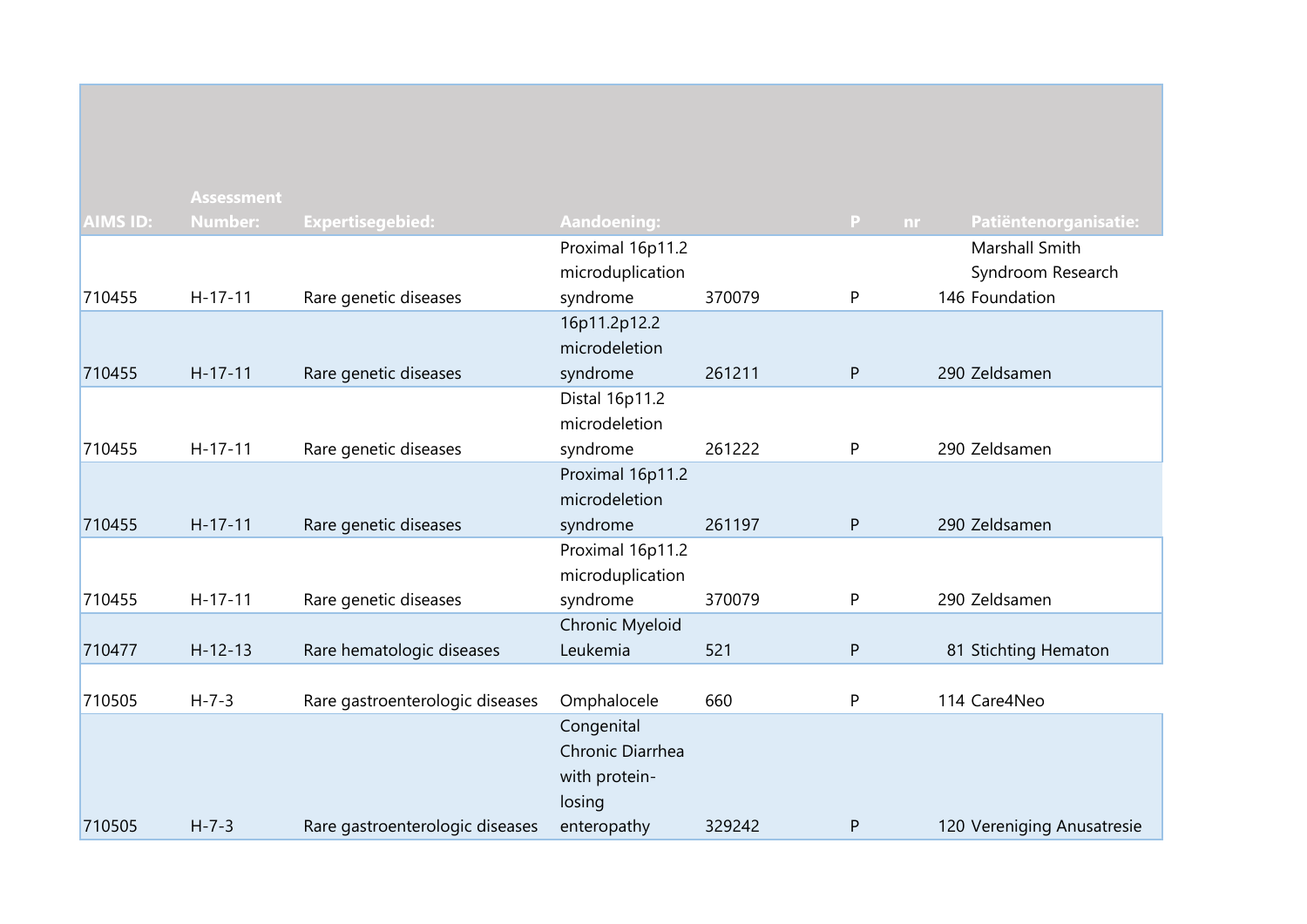|                 | <b>Assessment</b> |                                 |                       |        |              |                            |
|-----------------|-------------------|---------------------------------|-----------------------|--------|--------------|----------------------------|
| <b>AIMS ID:</b> | <b>Number:</b>    | <b>Expertisegebied:</b>         | <b>Aandoening:</b>    |        | P<br>nr.     | Patiëntenorganisatie:      |
|                 |                   |                                 |                       |        |              |                            |
|                 |                   |                                 | Congenital tufting    |        |              |                            |
| 710505          | $H - 7 - 3$       | Rare gastroenterologic diseases | enteropathy           | 92050  | P            | 120 Vereniging Anusatresie |
| 710505          | $H - 7 - 3$       | Rare gastroenterologic diseases | Duodenum atresia 1203 |        | ${\sf P}$    | 120 Vereniging Anusatresie |
|                 |                   |                                 | Microvillus           |        |              |                            |
| 710505          | $H - 7 - 3$       | Rare gastroenterologic diseases | inclusion disease     | 2290   | P            | 120 Vereniging Anusatresie |
|                 |                   |                                 | Rare diseases         |        |              |                            |
|                 |                   |                                 | involving intestinal  |        |              |                            |
| 710505          | $H - 7 - 3$       | Rare gastroenterologic diseases | motility              | 104009 | $\mathsf{P}$ | 120 Vereniging Anusatresie |
|                 |                   |                                 |                       |        |              |                            |
| 710505          | $H - 7 - 3$       | Rare gastroenterologic diseases | Omphalocele           | 660    | P            | 120 Vereniging Anusatresie |
|                 |                   |                                 | Rare diseases         |        |              |                            |
|                 |                   |                                 | involving intestinal  |        |              | Vereniging Ziekte van      |
| 710505          | $H - 7 - 3$       | Rare gastroenterologic diseases | motility              | 104009 | ${\sf P}$    | 123 Hirschsprung           |
|                 |                   |                                 |                       |        |              | Vereniging Ouderen en      |
|                 |                   |                                 |                       |        |              | Kinderen met               |
|                 |                   |                                 | Eosinophilic          |        |              | Slokdarmafsluiting         |
| 710545          | $H - 7 - 2$       | Rare gastroenterologic diseases | esophagitis           | 73247  | P            | 124 (VOKS)                 |
|                 |                   |                                 |                       |        |              | Vereniging Ouderen en      |
|                 |                   |                                 |                       |        |              | Kinderen met               |
|                 |                   |                                 | Idiopathic            |        |              | Slokdarmafsluiting         |
| 710545          | $H - 7 - 2$       | Rare gastroenterologic diseases | achalasia             | 930    | P            | 124 (VOKS)                 |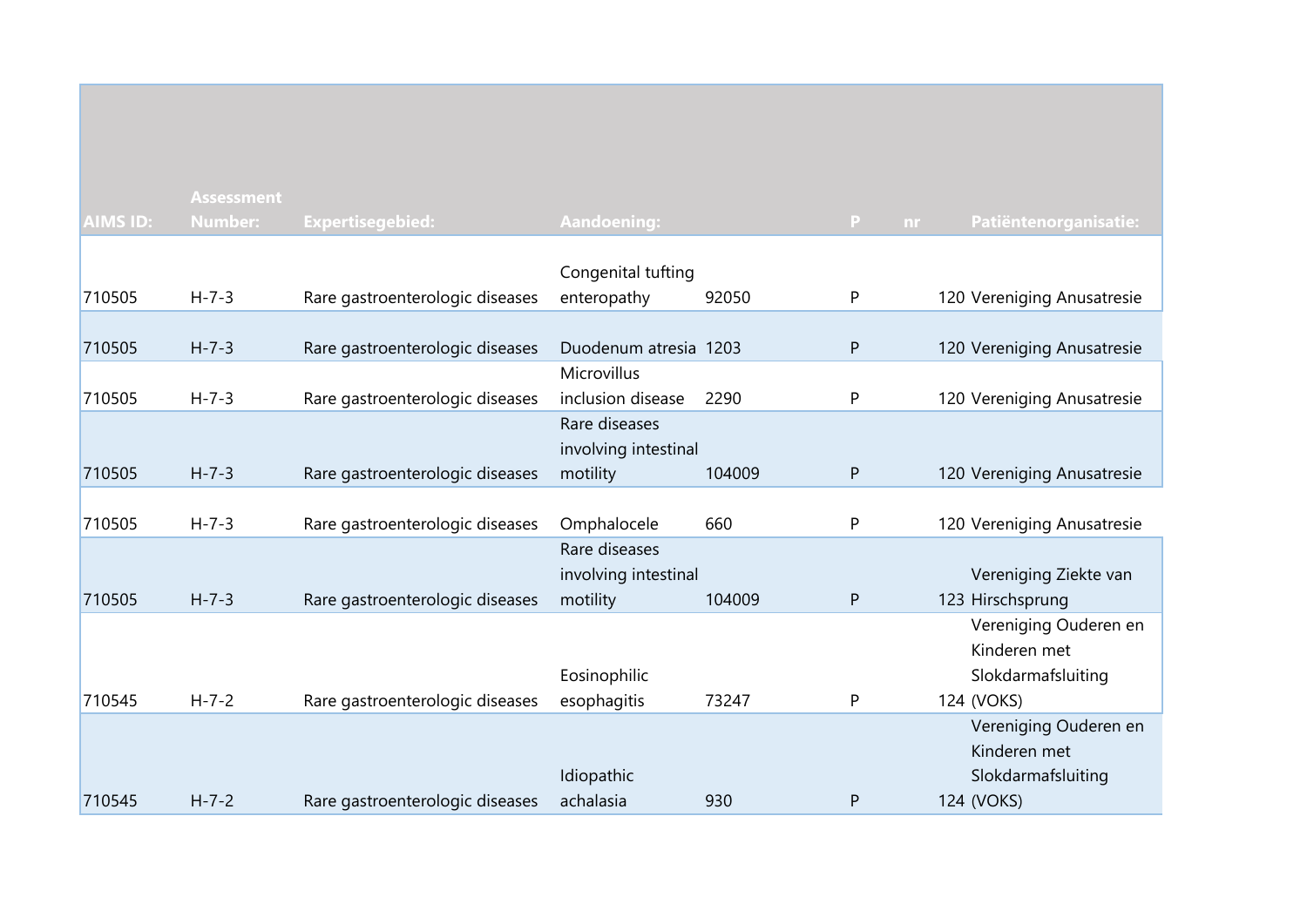|                 | <b>Assessment</b> |                                   |                        |        |                 |                               |
|-----------------|-------------------|-----------------------------------|------------------------|--------|-----------------|-------------------------------|
| <b>AIMS ID:</b> | <b>Number:</b>    | <b>Expertisegebied:</b>           | Aandoening:            |        | P.<br><b>nr</b> | Patiëntenorganisatie:         |
|                 |                   |                                   |                        |        |                 |                               |
|                 |                   |                                   | Eosinophilic           |        |                 | Vereniging voor               |
| 710545          | $H - 7 - 2$       | Rare gastroenterologic diseases   | esophagitis            | 73247  | P               | 182 Allergiepatiënten         |
|                 |                   |                                   |                        |        |                 |                               |
|                 |                   |                                   | Bronchopulmonar        |        |                 |                               |
| 711854          | $H - 8 - 26$      | Rare respiratory diseases         | y Dysplasia            | 70589  | P               | 114 Care4Neo                  |
|                 |                   |                                   |                        |        |                 |                               |
|                 |                   |                                   |                        |        |                 | Nederlandse Cystic            |
| 712016          | $H - 8 - 25$      | Rare respiratory diseases         | <b>Cystic Fibrosis</b> | 586    | P               | 159 Fibrosis Stichting (NCFS) |
|                 |                   |                                   |                        |        |                 |                               |
|                 |                   | Rare abdominal surgical diseases, |                        |        |                 |                               |
| 712061          | $H - 7 - 16$      | Rare gastroenterologic diseases   | Gastroschisis          | 2368   | P               | 114 Care4Neo                  |
|                 |                   |                                   |                        |        |                 |                               |
| 715007          | $H - 26 - 7$      | Rare infectious diseases          | Leishmaniasis          | 507    | P               | 161 Huid Nederland            |
|                 |                   |                                   |                        |        |                 | Zonder                        |
| 715007          | $H - 26 - 7$      | Rare infectious diseases          | Arbovirus fever        | 344    | $\mathsf{P}$    | patiëntenorganisatie          |
|                 |                   |                                   |                        |        |                 | Zonder                        |
| 715007          | $H - 26 - 7$      | Rare infectious diseases          | Malaria                | 673    | P               | patiëntenorganisatie          |
|                 |                   |                                   | Rare parasitic         |        |                 | Zonder                        |
| 715007          | $H - 26 - 7$      | Rare infectious diseases          | disease                | 163588 | P               | patiëntenorganisatie          |
|                 |                   |                                   |                        |        |                 | Zonder                        |
| 715007          | $H - 26 - 7$      | Rare infectious diseases          | Schistosomiasis        | 1247   | ${\sf P}$       | patiëntenorganisatie          |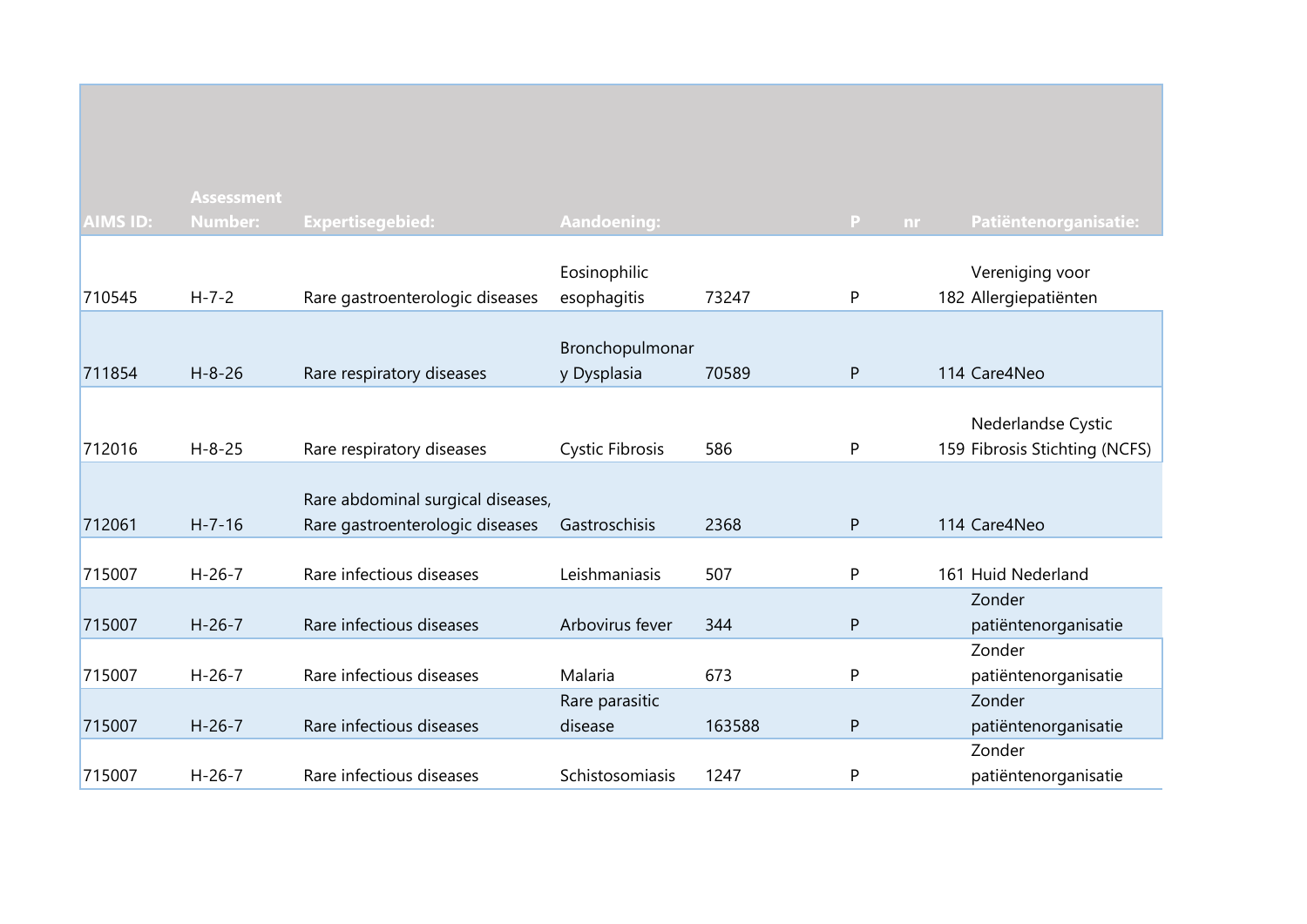|                 | <b>Assessment</b> |                                |                       |       |              |     |                       |
|-----------------|-------------------|--------------------------------|-----------------------|-------|--------------|-----|-----------------------|
| <b>AIMS ID:</b> | <b>Number:</b>    | <b>Expertisegebied:</b>        | <b>Aandoening:</b>    |       | P            | nr. | Patiëntenorganisatie: |
|                 |                   |                                |                       |       |              |     | Stichting             |
|                 |                   |                                |                       |       |              |     | Patiëntenplatform     |
| 715026          | $H - 11 - 19$     | Rare neoplastic diseases       | Desmoid tumor         | 873   | $\mathsf{P}$ |     | 94 Sarcomen           |
|                 |                   |                                |                       |       |              |     | Stichting             |
|                 |                   |                                | Gastrointestinal      |       |              |     | Patiëntenplatform     |
| 715026          | $H-11-19$         | Rare neoplastic diseases       | stromal tumor         | 44890 | P            |     | 94 Sarcomen           |
|                 |                   |                                |                       |       |              |     | Stichting             |
|                 |                   |                                | Soft tissue           |       |              |     | Patiëntenplatform     |
| 715026          | $H - 11 - 19$     | Rare neoplastic diseases       | sarcoma               | 3394  | $\mathsf{P}$ |     | 94 Sarcomen           |
|                 |                   |                                |                       |       |              |     | Stichting             |
|                 |                   | Rare neoplastic diseases, Rare | Dermatofibrosarco     |       |              |     | Patiëntenplatform     |
| 715061          | $H - 10 - 4$      | skin diseases                  | ma protuberans        | 31112 | P            |     | 94 Sarcomen           |
|                 |                   |                                | Pyogenic arthritis-   |       |              |     |                       |
|                 |                   |                                | pyoderma              |       |              |     |                       |
|                 |                   | Rare neoplastic diseases, Rare | gangrenosum-          |       |              |     |                       |
| 715061          | $H - 10 - 4$      | skin diseases                  | acne syndrome         | 69126 | P            |     | 135 Stichting KAISZ   |
|                 |                   |                                |                       |       |              |     |                       |
|                 |                   | Rare neoplastic diseases, Rare | Large congenital      |       |              |     |                       |
| 715061          | $H-10-4$          | skin diseases                  | melanocytic nevus 626 |       | P            |     | 141 Nevus Netwerk     |
|                 |                   | Rare neoplastic diseases, Rare | Neurocutaneous        |       |              |     |                       |
| 715061          | $H-10-4$          | skin diseases                  | melanocytosis         | 2481  | ${\sf P}$    |     | 141 Nevus Netwerk     |
|                 |                   | Rare neoplastic diseases, Rare | Neurocutaneous        |       |              |     |                       |
| 715061          | $H-10-4$          | skin diseases                  | melanocytosis         | 2481  | P            |     | 161 Huid Nederland    |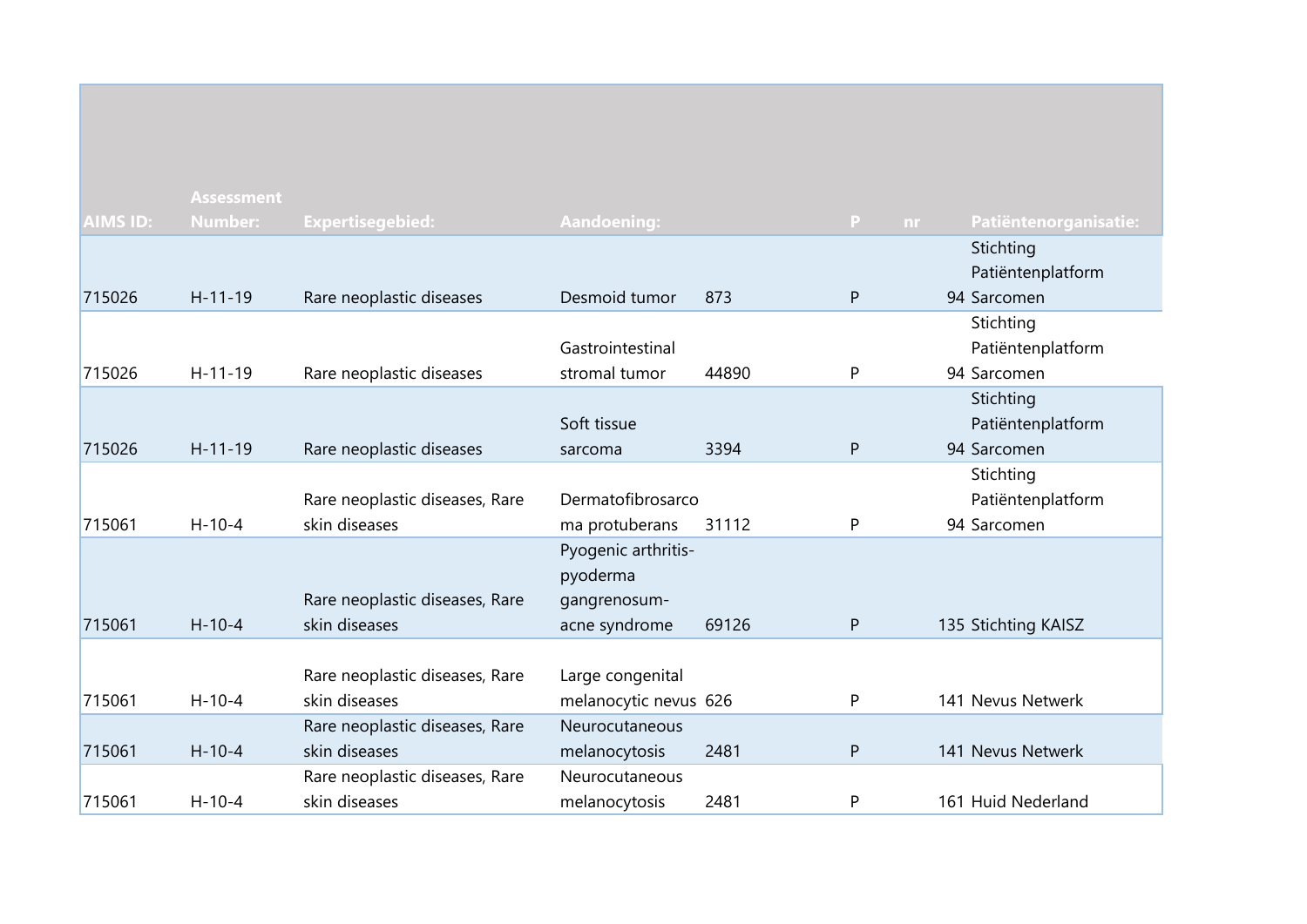| <b>AIMS ID:</b> | <b>Assessment</b><br>Number: | <b>Expertisegebied:</b>        | Aandoening:               |        | P<br>nr.     | Patiëntenorganisatie:      |
|-----------------|------------------------------|--------------------------------|---------------------------|--------|--------------|----------------------------|
|                 |                              |                                |                           |        |              |                            |
|                 |                              |                                | Pyoderma                  |        |              |                            |
|                 |                              |                                | gangrenosum -             |        |              |                            |
|                 |                              | Rare neoplastic diseases, Rare | acne - hidradenitis       |        |              |                            |
| 715061          | $H - 10 - 4$                 | skin diseases                  | suppurativa               | 289478 | P            | 161 Huid Nederland         |
|                 |                              |                                | Cutaneous                 |        |              |                            |
|                 |                              | Rare neoplastic diseases, Rare | neuroendocrine            |        |              |                            |
| 715061          | $H - 10 - 4$                 | skin diseases                  | carcinoma                 | 79140  | P            | 343 Stichting NETNECkanker |
|                 |                              | Rare systemic and              | Mixed connective          |        |              | Nationale Vereniging       |
| 715080          | $H - 21 - 6$                 | rheumatological diseases       | tissue disease            | 809    | P            | 22 Sjögren Patiënten       |
|                 |                              |                                |                           |        |              | Nationale vereniging       |
|                 |                              |                                |                           |        |              | voor lupus, aps,           |
|                 |                              | Rare systemic and              | Mixed connective          |        |              | sclerodermie en MTCD       |
| 715080          | $H - 21 - 6$                 | rheumatological diseases       | tissue disease            | 809    | P            | 128 (NVLE)                 |
|                 |                              | Rare gynecologic and obstetric | Retinopathy of            |        |              |                            |
| 715100          | $H-26-6$                     | diseases                       | prematurity               | 90050  | $\mathsf{P}$ | 100 Oogvereniging          |
|                 |                              | Rare gynecologic and obstetric | Retinopathy of            |        |              |                            |
| 715100          | $H-26-6$                     | diseases                       | prematurity               | 90050  | P            | 114 Care4Neo               |
|                 |                              |                                |                           |        |              |                            |
|                 |                              |                                | Selective                 |        |              |                            |
|                 | $H - 26 - 6$                 | Rare gynecologic and obstetric | Intrauterine              |        |              |                            |
| 715100          |                              | diseases                       | Growth Restriction 617301 |        | $\mathsf{P}$ | 317 Stichting Taps Support |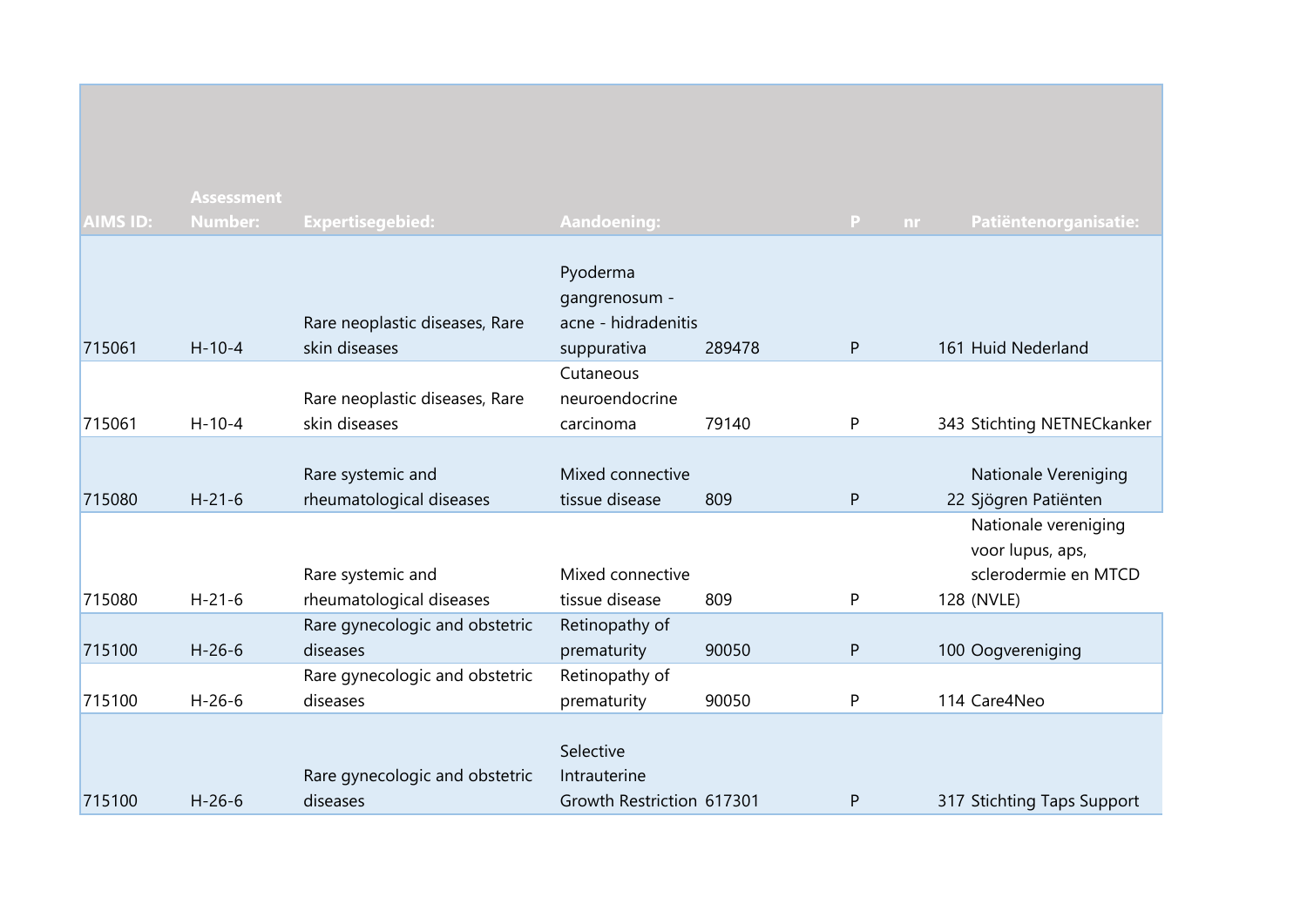|                 | <b>Assessment</b> |                                |                           |        |          |                            |
|-----------------|-------------------|--------------------------------|---------------------------|--------|----------|----------------------------|
| <b>AIMS ID:</b> | <b>Number:</b>    | <b>Expertisegebied:</b>        | Aandoening:               |        | P<br>nr. | Patiëntenorganisatie:      |
|                 |                   |                                | <b>Twin Anemia</b>        |        |          |                            |
|                 |                   | Rare gynecologic and obstetric | Polycythemia              |        |          |                            |
| 715100          | $H - 26 - 6$      | diseases                       | Sequence                  | 617294 | P        | 317 Stichting Taps Support |
|                 |                   |                                | <b>Twin Reversed</b>      |        |          |                            |
|                 |                   | Rare gynecologic and obstetric | <b>Arterial Perfusion</b> |        |          |                            |
| 715100          | $H - 26 - 6$      | diseases                       | sequence                  | 617297 | P        | 317 Stichting Taps Support |
|                 |                   | Rare gynecologic and obstetric | Retinopathy of            |        |          |                            |
| 715100          | $H - 26 - 6$      | diseases                       | prematurity               | 90050  | P        | 322 CHI Support            |
|                 |                   |                                |                           |        |          |                            |
|                 |                   |                                | Selective                 |        |          |                            |
|                 |                   | Rare gynecologic and obstetric | Intrauterine              |        |          |                            |
| 715100          | $H - 26 - 6$      | diseases                       | Growth Restriction 617301 |        | P        | 322 CHI Support            |
|                 |                   |                                | <b>Twin Anemia</b>        |        |          |                            |
|                 |                   | Rare gynecologic and obstetric | Polycythemia              |        |          |                            |
| 715100          | $H-26-6$          | diseases                       | Sequence                  | 617294 | P        | 322 CHI Support            |
|                 |                   |                                | <b>Twin Reversed</b>      |        |          |                            |
|                 |                   | Rare gynecologic and obstetric | <b>Arterial Perfusion</b> |        |          |                            |
| 715100          | $H - 26 - 6$      | diseases                       | sequence                  | 617297 | P        | 322 CHI Support            |
|                 |                   |                                | Idiopathic                |        |          | Narcolepsie Vereniging     |
| 715121          | $H - 0 - 4$       | Rare neurological diseases     | hypersomnia               | 33208  | P        | 210 Nederland              |
|                 |                   |                                |                           |        |          | Narcolepsie Vereniging     |
| 715121          | $H - 0 - 4$       | Rare neurological diseases     | Narcolepsy type 1         | 2073   | P        | 210 Nederland              |
|                 |                   |                                |                           |        |          | Narcolepsie Vereniging     |
| 715121          | $H - 0 - 4$       | Rare neurological diseases     | Narcolepsy type 2 83465   |        | P        | 210 Nederland              |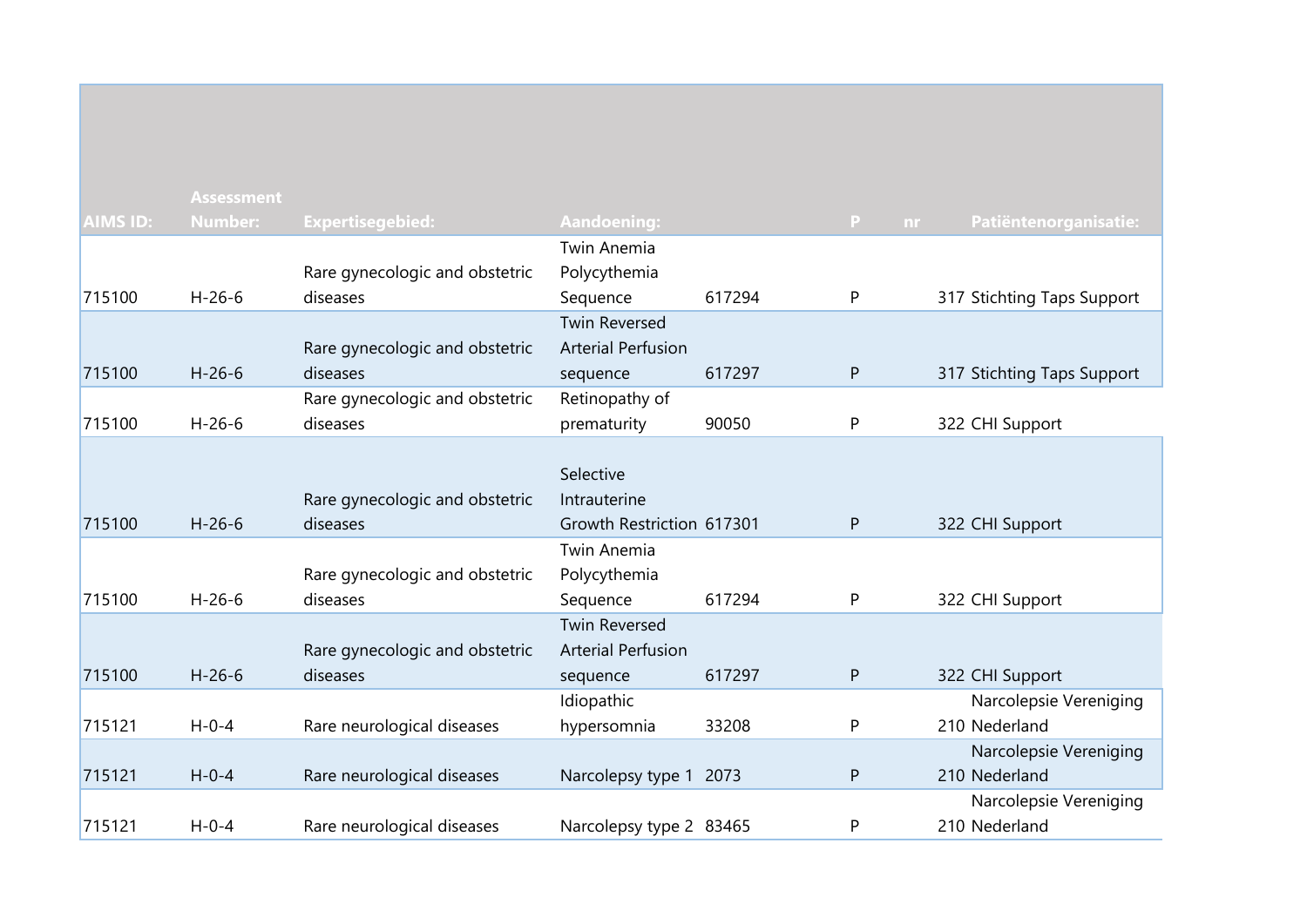|                 | <b>Assessment</b> |                            |                    |        |                     |                                 |
|-----------------|-------------------|----------------------------|--------------------|--------|---------------------|---------------------------------|
| <b>AIMS ID:</b> | <b>Number:</b>    | <b>Expertisegebied:</b>    | <b>Aandoening:</b> |        | $\mathbf{P}$<br>nr. | Patiëntenorganisatie:           |
|                 |                   |                            | Rare sleep         |        |                     | Narcolepsie Vereniging          |
| 715121          | $H - 0 - 4$       | Rare neurological diseases | disorder           | 68354  | $\mathsf{P}$        | 210 Nederland                   |
|                 |                   |                            | Kleine-Levin       |        |                     | Zonder                          |
| 715121          | $H - 0 - 4$       | Rare neurological diseases | syndrome           | 33543  | P                   | patiëntenorganisatie            |
|                 |                   |                            | Pure autonomic     |        |                     | <b>Stichting Orthostatische</b> |
| 715145          | $H-9-11$          | Rare neurological diseases | failure            | 441    | $\mathsf{P}$        | 242 Tremor                      |
|                 |                   |                            |                    |        |                     |                                 |
|                 |                   |                            | Rare autonomic     |        |                     | Lotgenoten Lage                 |
|                 |                   |                            | nervous system     |        |                     | Bloeddruk Hartpatiënten         |
| 715145          | $H-9-11$          | Rare neurological diseases | disorder           | 423662 | P                   | 329 Nederland                   |
|                 |                   |                            |                    |        |                     |                                 |
|                 |                   |                            |                    |        |                     | Lotgenoten Lage                 |
|                 |                   |                            | Pure autonomic     |        |                     | Bloeddruk Hartpatiënten         |
| 715145          | $H-9-11$          | Rare neurological diseases | failure            | 441    | ${\sf P}$           | 329 Nederland                   |
|                 |                   |                            |                    |        |                     |                                 |
|                 |                   |                            |                    |        |                     | Nederlandse Meningitis          |
| 715165          | $H - 25 - 11$     | Rare infectious diseases   | Arboviral fever    | 344    | P                   | 118 Stichting                   |
|                 |                   |                            |                    |        |                     |                                 |
|                 |                   |                            |                    |        |                     | Zonder                          |
| 715165          | $H - 25 - 11$     | Rare infectious diseases   | Malaria            | 673    | $\mathsf{P}$        | patiëntenorganisatie            |
|                 |                   |                            | Middle East        |        |                     |                                 |
|                 |                   |                            | respiratory        |        |                     | Zonder                          |
| 715165          | $H - 25 - 11$     | Rare infectious diseases   | syndrome           | 576074 | $\mathsf{P}$        | patiëntenorganisatie            |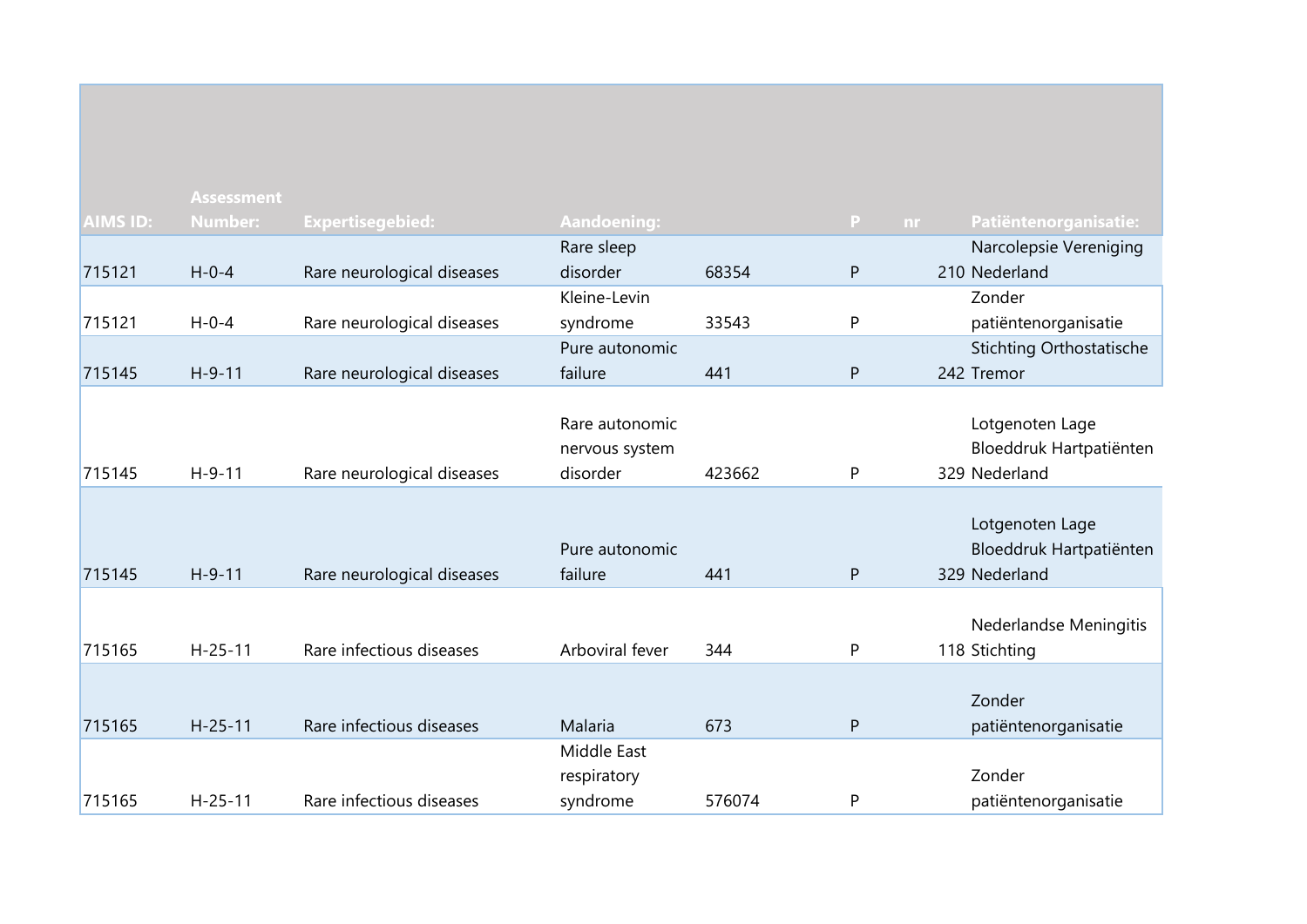|                 | <b>Assessment</b> |                          |                    |        |           |                       |
|-----------------|-------------------|--------------------------|--------------------|--------|-----------|-----------------------|
| <b>AIMS ID:</b> | <b>Number:</b>    | <b>Expertisegebied:</b>  | <b>Aandoening:</b> |        | P<br>nr.  | Patiëntenorganisatie: |
|                 |                   |                          |                    |        |           |                       |
|                 |                   |                          |                    |        |           | Zonder                |
| 715165          | $H - 25 - 11$     | Rare infectious diseases | Rabies             | 770    | ${\sf P}$ | patiëntenorganisatie  |
|                 |                   |                          |                    |        |           |                       |
|                 |                   |                          | Rare parasitic     |        |           | Zonder                |
| 715165          | $H - 25 - 11$     | Rare infectious diseases | disease            | 163588 | P         | patiëntenorganisatie  |
|                 |                   |                          |                    |        |           |                       |
|                 |                   |                          |                    |        |           | Zonder                |
| 715165          | $H - 25 - 11$     | Rare infectious diseases | Schistosomiasis    | 1247   | ${\sf P}$ | patiëntenorganisatie  |
|                 |                   |                          | Severe acute       |        |           |                       |
|                 |                   |                          | respiratory        |        |           | Zonder                |
| 715165          | $H - 25 - 11$     | Rare infectious diseases | syndrome           | 140896 | P         | patiëntenorganisatie  |
|                 |                   |                          |                    |        |           |                       |
|                 |                   |                          |                    |        |           | Zonder                |
| 715165          | $H - 25 - 11$     | Rare infectious diseases | Strongyloidiasis   | 76     | P         | patiëntenorganisatie  |
|                 |                   |                          |                    |        |           |                       |
|                 |                   |                          | Viral hemorrhagic  |        |           | Zonder                |
| 715165          | $H - 25 - 11$     | Rare infectious diseases | fever              | 341    | P         | patiëntenorganisatie  |
|                 |                   |                          |                    |        |           |                       |
|                 |                   |                          |                    |        |           | Zonder                |
| 715165          | $H - 25 - 11$     | Rare infectious diseases | Yellow fever       | 99829  | P         | patiëntenorganisatie  |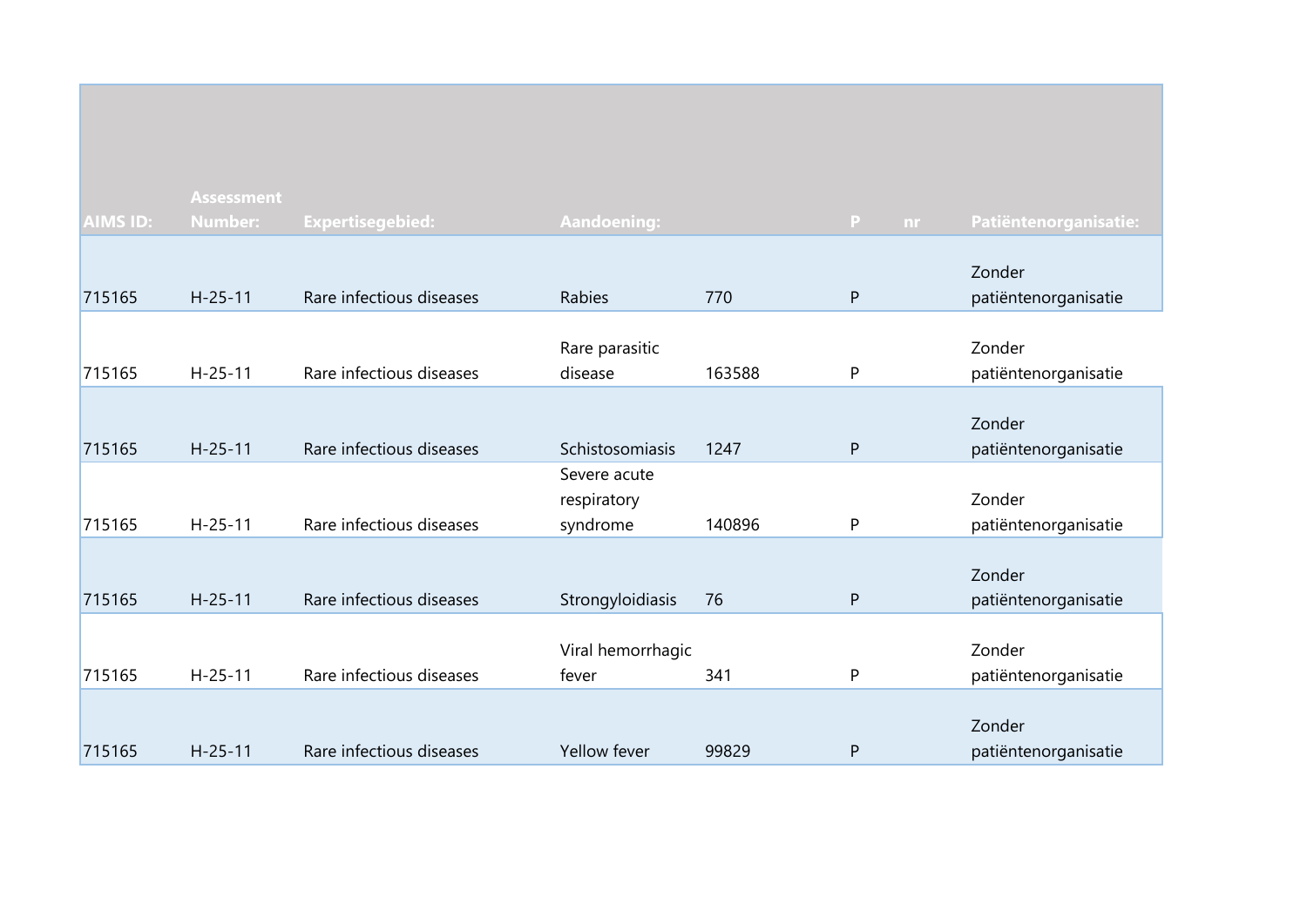|                 | <b>Assessment</b> |                                                         |                                                                                   |        |          |                                   |
|-----------------|-------------------|---------------------------------------------------------|-----------------------------------------------------------------------------------|--------|----------|-----------------------------------|
| <b>AIMS ID:</b> | <b>Number:</b>    | <b>Expertisegebied:</b>                                 | <b>Aandoening:</b>                                                                |        | P<br>nr. | Patiëntenorganisatie:             |
|                 |                   |                                                         |                                                                                   |        |          |                                   |
|                 |                   | Rare developmental anomalies                            | Coffin-Siris                                                                      |        |          |                                   |
| 715185          | $H - 17 - 14$     | during embryogenesis                                    | syndrome                                                                          | 1465   | P        | 290 Zeldsamen                     |
| 715185          | $H-17-14$         | Rare developmental anomalies<br>during embryogenesis    | Intellectual<br>disability-severe<br>speech delay-mild<br>dysmorphism<br>syndrome | 391372 | P        | 290 Zeldsamen                     |
|                 |                   |                                                         |                                                                                   |        |          |                                   |
| 715185          | $H - 17 - 14$     | Rare developmental anomalies<br>during embryogenesis    | Rare intellectual<br>disability                                                   | 87277  | P        | 290 Zeldsamen                     |
| 715185          | $H-17-14$         | Rare developmental anomalies<br>during embryogenesis    | Intellectual<br>disability-severe<br>speech delay-mild<br>dysmorphism<br>syndrome | 391372 | P        | 342 Stichting Kind Beter          |
|                 |                   |                                                         | Non-recovering                                                                    |        |          |                                   |
|                 |                   | Rare neoplastic diseases, Rare                          | obstetric brachial                                                                |        |          | Erbse Parese Vereniging           |
| 715205          | $H - 14 - 11$     | neurological diseases                                   | plexus lesion                                                                     | 439202 | P        | 8 Nederland                       |
| 715205          | $H - 14 - 11$     | Rare neoplastic diseases, Rare<br>neurological diseases | Acquired periheral<br>neuropathy                                                  | 182086 | P        | Spierziekten Nederland<br>43 (SN) |
|                 |                   |                                                         |                                                                                   |        |          |                                   |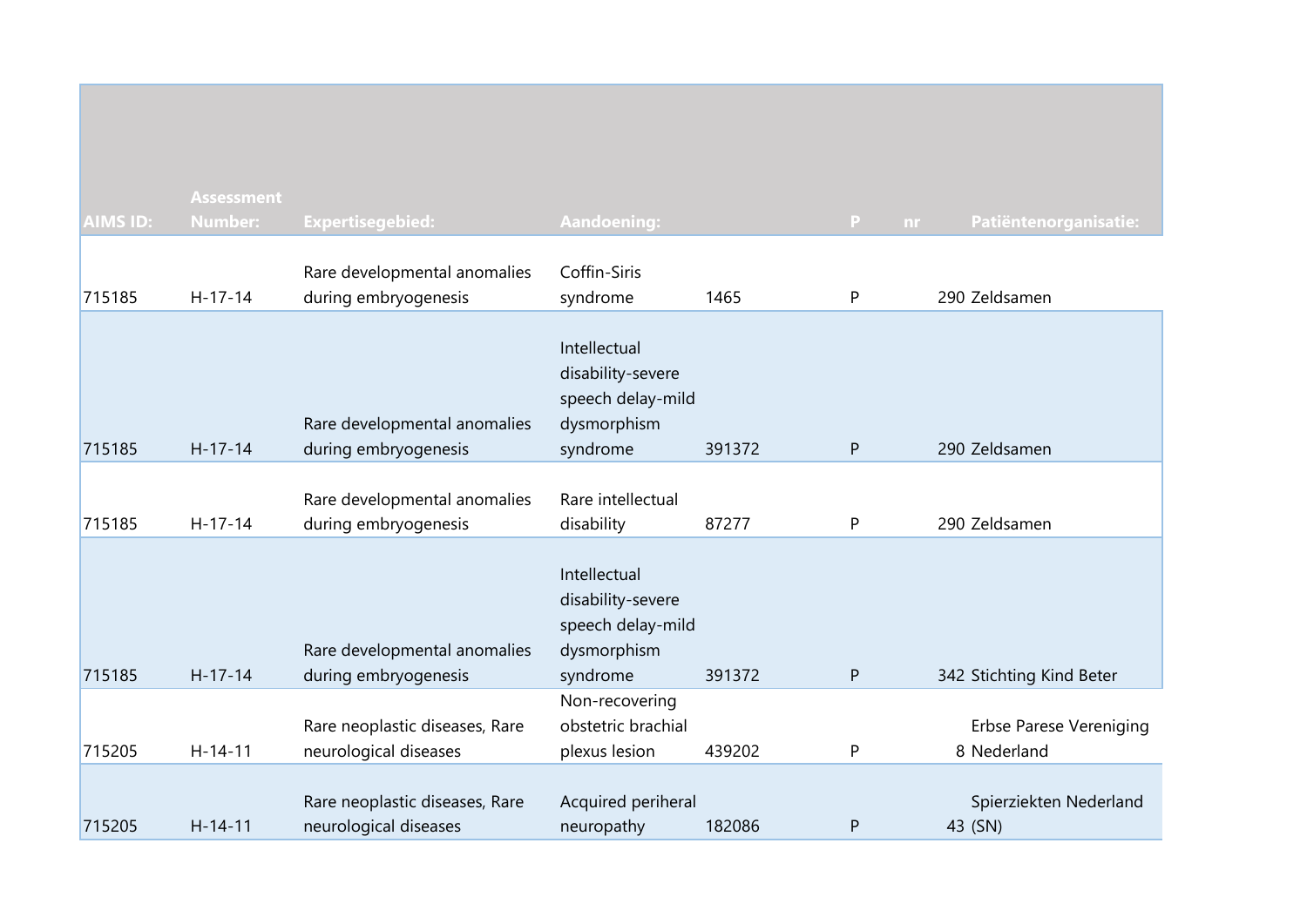|                 | <b>Assessment</b> |                                |                    |        |                 |                           |
|-----------------|-------------------|--------------------------------|--------------------|--------|-----------------|---------------------------|
| <b>AIMS ID:</b> | <b>Number:</b>    | <b>Expertisegebied:</b>        | Aandoening:        |        | P.<br><b>nr</b> | Patiëntenorganisatie:     |
|                 |                   |                                |                    |        |                 |                           |
|                 |                   | Rare neoplastic diseases, Rare | Acquired periheral |        |                 |                           |
| 715205          | $H - 14 - 11$     | neurological diseases          | neuropathy         | 182086 | P               | 288 SOS Nederland         |
|                 |                   |                                | Anterior           |        |                 |                           |
|                 |                   |                                | cutaneous nerve    |        |                 |                           |
|                 |                   | Rare neoplastic diseases, Rare | entrapment         |        |                 |                           |
| 715205          | $H-14-11$         | neurological diseases          | syndrome           | 51890  | $\sf P$         | 295 Stichting ACNES       |
|                 |                   |                                | Anterior           |        |                 |                           |
|                 |                   |                                | cutaneous nerve    |        |                 |                           |
|                 |                   | Rare neoplastic diseases, Rare | entrapment         |        |                 |                           |
| 715205          | $H - 14 - 11$     | neurological diseases          | syndrome           | 51890  | P               | 296 ACNES Foundation      |
|                 |                   |                                | Neurogenic         |        |                 |                           |
|                 |                   | Rare neoplastic diseases, Rare | thoracic outlet    |        |                 | Zonder                    |
| 715205          | $H-14-11$         | neurological diseases          | syndrome           | 100073 | $\mathsf{P}$    | patiëntenorganisatie      |
|                 |                   | Rare neoplastic diseases, Rare | Pudendal           |        |                 | Zonder                    |
| 715205          | $H-14-11$         | neurological diseases          | neuralgia          | 60039  | P               | patiëntenorganisatie      |
|                 |                   |                                |                    |        |                 |                           |
| 715227          | $H - 3 - 17$      | Rare endocrine diseases        | Meningioma         | 2495   | P               | 34 Osteoporose Vereniging |
|                 |                   |                                | Acquired           |        |                 |                           |
|                 |                   |                                | premature ovarian  |        |                 |                           |
| 715227          | $H - 3 - 17$      | Rare endocrine diseases        | failure            | 95709  | P               | 34 Osteoporose Vereniging |
|                 |                   |                                |                    |        |                 |                           |
| 715227          | $H - 3 - 17$      | Rare endocrine diseases        | Meningioma         | 2495   | P               | 64 NVACP                  |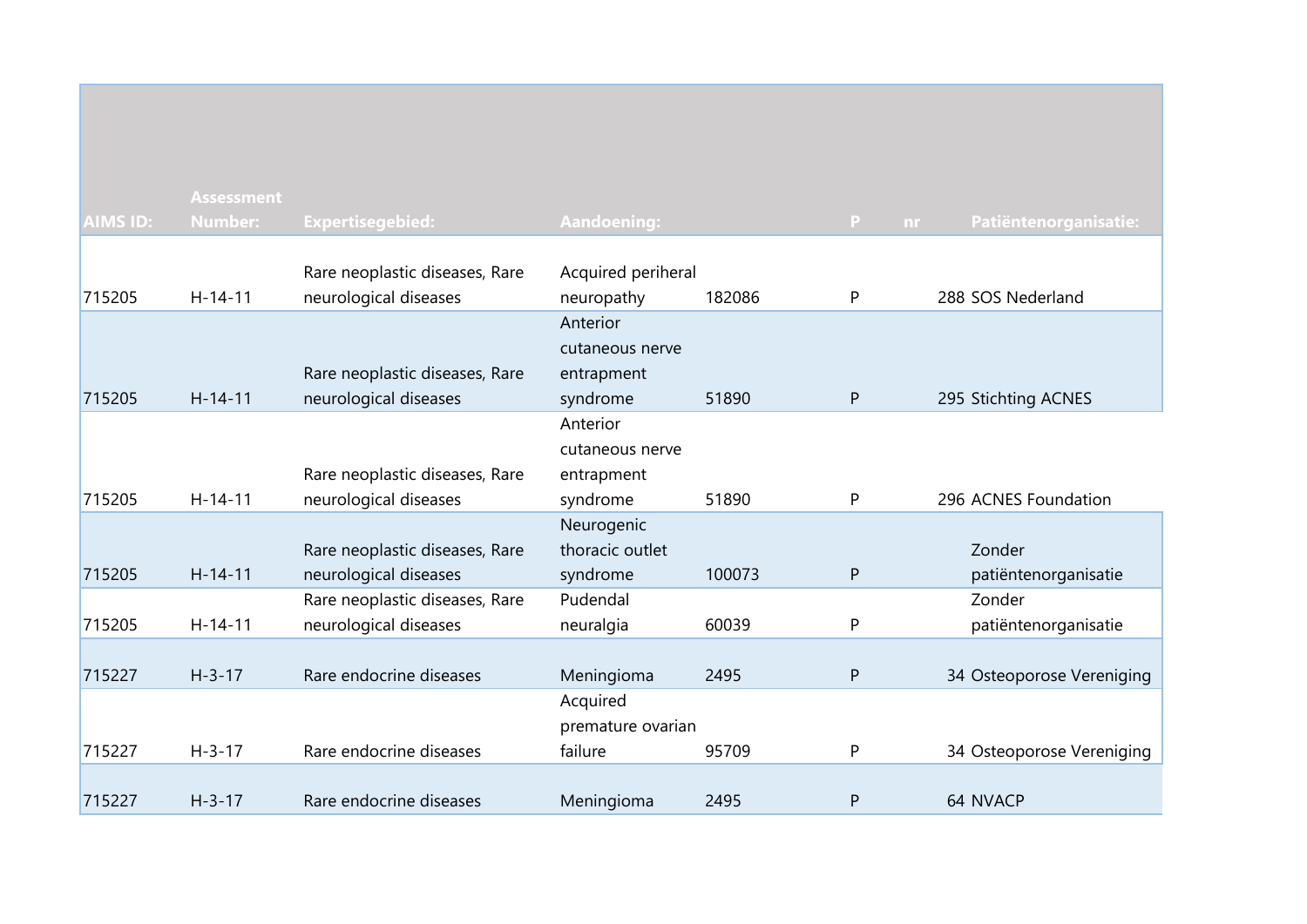|                 | <b>Assessment</b> |                             |                    |        |              |                          |
|-----------------|-------------------|-----------------------------|--------------------|--------|--------------|--------------------------|
| <b>AIMS ID:</b> | <b>Number:</b>    | <b>Expertisegebied:</b>     | Aandoening:        |        | P<br>nr.     | Patiëntenorganisatie:    |
|                 |                   |                             |                    |        |              | Nederlandse Hypofyse     |
| 715227          | $H - 3 - 17$      | Rare endocrine diseases     | Meningioma         | 2495   | P            | 65 Stichting (NHS)       |
|                 |                   |                             |                    |        |              |                          |
| 715227          | $H - 3 - 17$      | Rare endocrine diseases     | Meningioma         | 2495   | $\mathsf{P}$ | 91 Hersenletsel.nl       |
|                 |                   |                             | Acquired           |        |              |                          |
|                 |                   |                             | premature ovarian  |        |              | Patiëntenvereniging POI- |
| 715227          | $H - 3 - 17$      | Rare endocrine diseases     | failure            | 95709  | P            | 312 POF                  |
|                 |                   |                             |                    |        |              | Nederlandse              |
|                 |                   |                             | Autoimmune         |        |              | Leverpatiëntenvereniging |
| 715254          | $H - 20 - 8$      | Rare hepatic diseases       | hepatitis          | 2137   | $\mathsf{P}$ | 19 (NLV)                 |
|                 |                   |                             | IgG4-related       |        |              | Nederlandse              |
|                 |                   |                             | sclerosing         |        |              | Leverpatiëntenvereniging |
| 715254          | $H - 20 - 8$      | Rare hepatic diseases       | cholangitis        | 447764 | P            | 19 (NLV)                 |
|                 |                   |                             |                    |        |              | Nederlandse              |
|                 |                   |                             | Primary biliary    |        |              | Leverpatiëntenvereniging |
| 715254          | $H - 20 - 8$      | Rare hepatic diseases       | cholangitis        | 186    | $\mathsf{P}$ | 19 (NLV)                 |
|                 |                   |                             |                    |        |              | Nederlandse              |
|                 |                   |                             | Primary sclerosing |        |              | Leverpatiëntenvereniging |
| 715254          | $H - 20 - 8$      | Rare hepatic diseases       | cholangitis        | 171    | P            | 19 (NLV)                 |
|                 |                   |                             | Alpha-1-           |        |              |                          |
|                 |                   | Rare hepatic diseases, Rare | antitrypsin        |        |              |                          |
| 715274          | $H - 8 - 23$      | respiratory diseases        | deficiency         | 60     | $\mathsf{P}$ | 121 Longfonds            |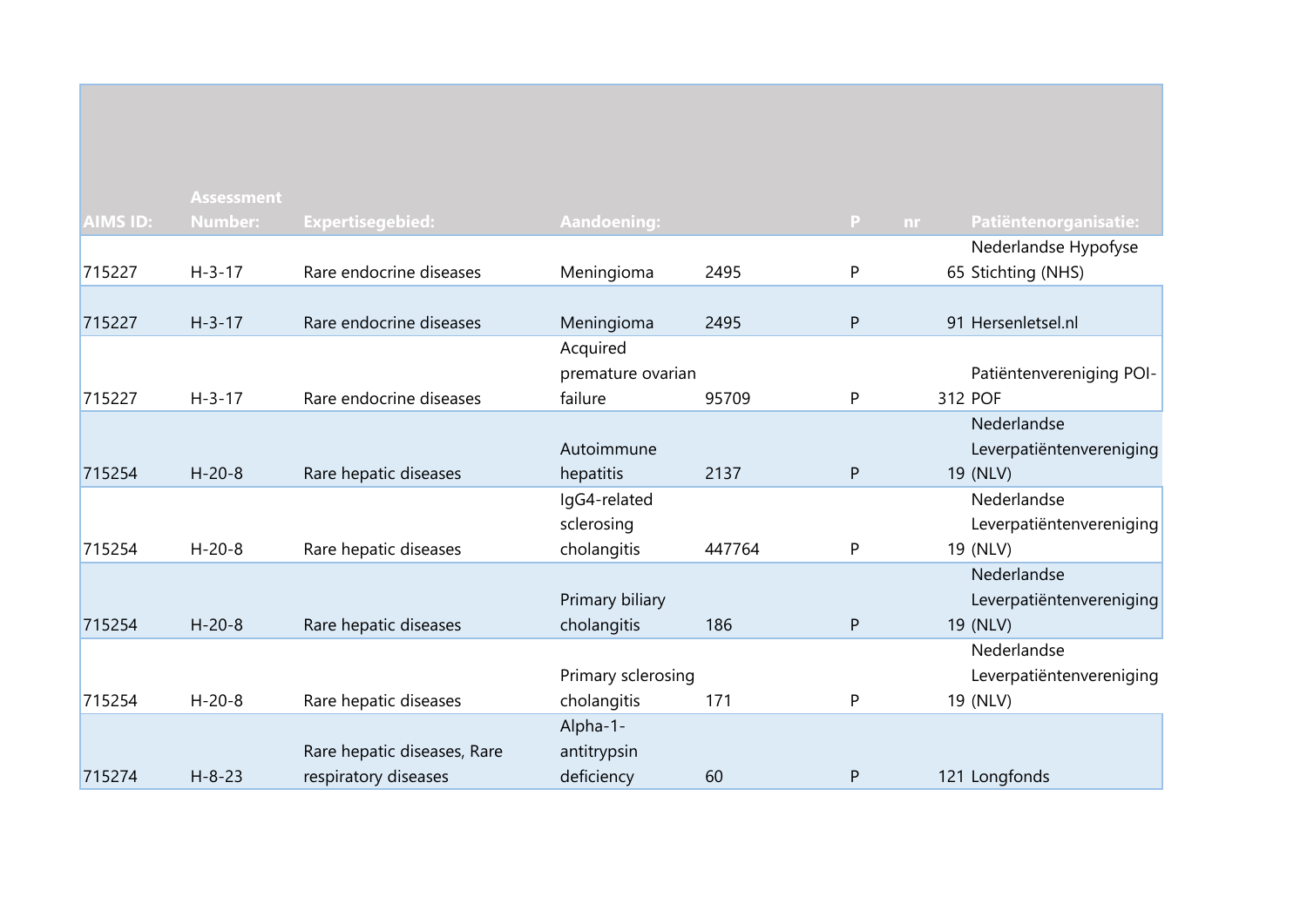|                 | <b>Assessment</b> |                                         |                              |        |                    |                       |
|-----------------|-------------------|-----------------------------------------|------------------------------|--------|--------------------|-----------------------|
| <b>AIMS ID:</b> | <b>Number:</b>    | <b>Expertisegebied:</b>                 | <b>Aandoening:</b>           |        | $\mathbf{P}$<br>nr | Patiëntenorganisatie: |
|                 |                   |                                         | Cranio-cervical              |        |                    |                       |
|                 |                   |                                         | dystonia with                |        |                    |                       |
|                 |                   |                                         | laryngeal and                |        |                    |                       |
|                 |                   | Rare otorhinolaryngological             | upper-limb                   |        |                    |                       |
| 715304          | $H - 2 - 15$      | diseases                                | involvement                  | 420485 | P                  | 59 Dystonievereniging |
| 715304          | $H - 2 - 15$      | Rare otorhinolaryngological<br>diseases | Congenital<br>laryngeal cyst | 141124 | ${\sf P}$          | 59 Dystonievereniging |
|                 |                   |                                         |                              |        |                    |                       |
|                 |                   | Rare otorhinolaryngological             | Laryngeal                    |        |                    |                       |
| 715304          | $H - 2 - 15$      | diseases                                | abductor paralysis 2808      |        | P                  | 59 Dystonievereniging |
|                 |                   | Rare otorhinolaryngological             |                              |        |                    |                       |
| 715304          | $H - 2 - 15$      | diseases                                | Larynx anomaly               | 156249 | P                  | 59 Dystonievereniging |
|                 |                   |                                         |                              |        |                    |                       |
|                 |                   | Rare otorhinolaryngological             | Congenital                   |        |                    |                       |
| 715304          | $H - 2 - 15$      | diseases                                | subglottic stenosis 141121   |        | P                  | 59 Dystonievereniging |
|                 |                   | Rare otorhinolaryngological             | Congenital                   |        |                    |                       |
| 715304          | $H - 2 - 15$      | diseases                                | subglottic stenosis 141121   |        | P                  | 114 Care4Neo          |
|                 |                   |                                         |                              |        |                    |                       |
|                 |                   |                                         |                              |        |                    |                       |
|                 |                   |                                         | Arrhythmogenic               |        |                    |                       |
|                 |                   |                                         | right ventricular            |        |                    |                       |
| 715332          | $H-16-12$         | Rare cardiac diseases                   | cardiomyopathy               | 247    | $\mathsf{P}$       | 58 Harteraad          |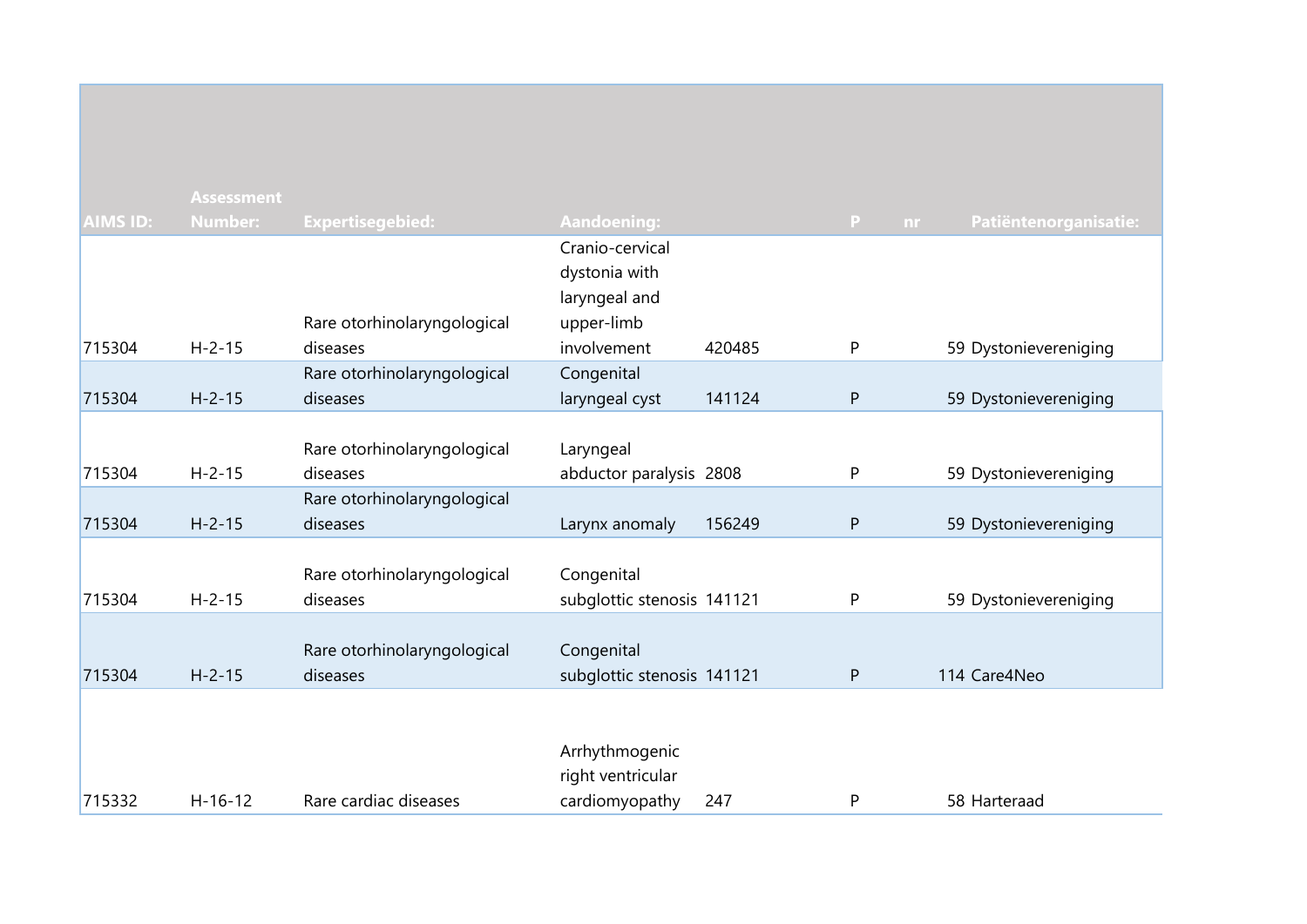|          | <b>Assessment</b> |                         |                                                       |        |                |                                                      |
|----------|-------------------|-------------------------|-------------------------------------------------------|--------|----------------|------------------------------------------------------|
| AIMS ID: | <b>Number:</b>    | <b>Expertisegebied:</b> | Aandoening:                                           |        | P<br><b>nr</b> | Patiëntenorganisatie:                                |
| 715332   | $H-16-12$         | Rare cardiac diseases   | <b>Dilated</b><br>cardiomyopathy                      | 217604 | ${\sf P}$      | 58 Harteraad                                         |
| 715332   | $H-16-12$         | Rare cardiac diseases   | Rare<br>cardiomyopathy                                | 167848 | P              | 58 Harteraad                                         |
| 715332   | $H - 16 - 12$     | Rare cardiac diseases   | Rare hypertrophic<br>cardiomyopathy                   | 217569 | $\mathsf{P}$   | 58 Harteraad                                         |
| 715332   | $H-16-12$         | Rare cardiac diseases   | Arrhythmogenic<br>right ventricular<br>cardiomyopathy | 247    | P              | <b>Stichting ICD Dragers</b><br>206 Nederland (STIN) |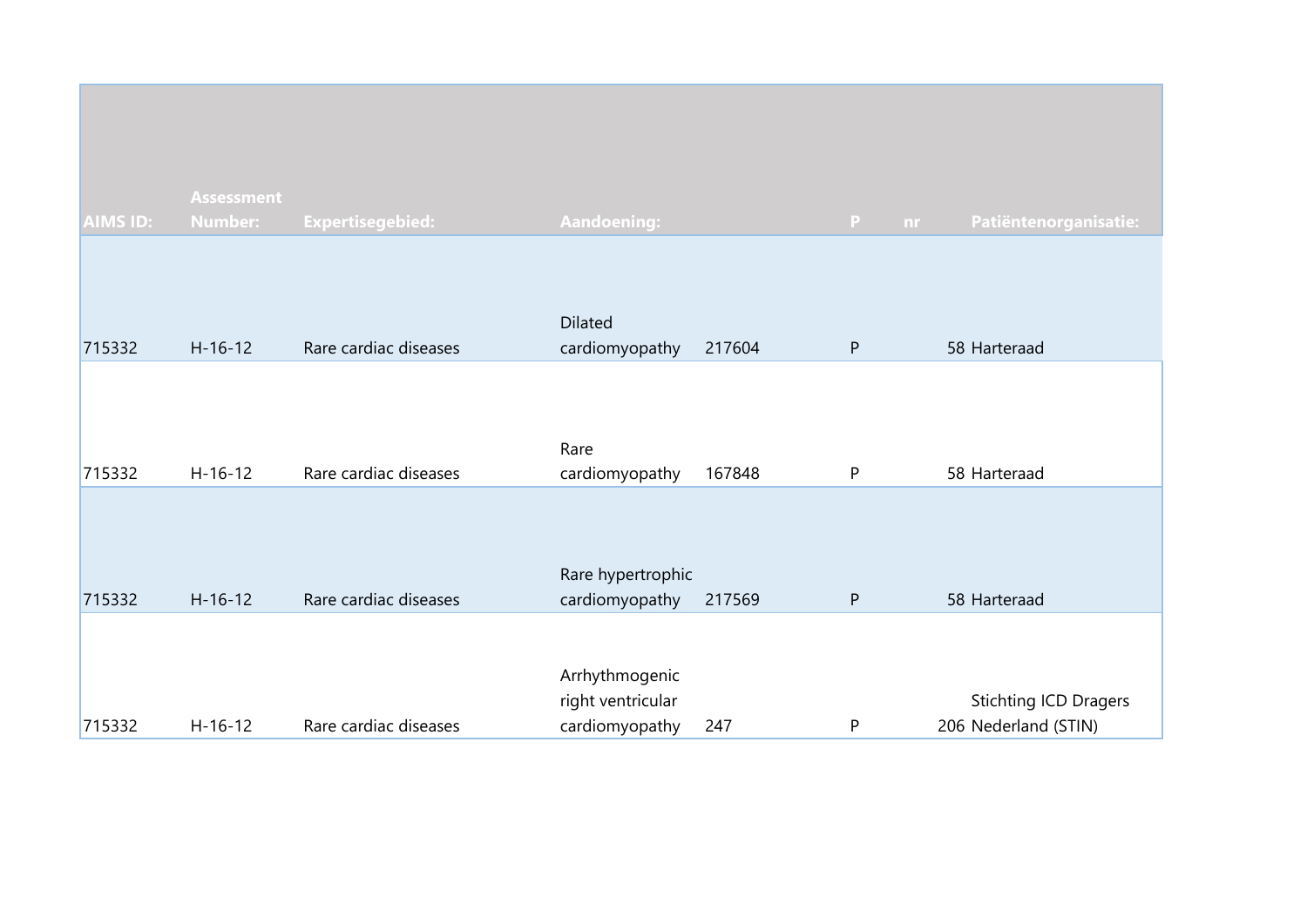|                 | <b>Assessment</b> |                         |                                                       |        |                     |                                                      |
|-----------------|-------------------|-------------------------|-------------------------------------------------------|--------|---------------------|------------------------------------------------------|
| <b>AIMS ID:</b> | <b>Number:</b>    | <b>Expertisegebied:</b> | <b>Aandoening:</b>                                    |        | $\mathbf{P}$<br>nr. | Patiëntenorganisatie:                                |
| 715332          | $H-16-12$         | Rare cardiac diseases   | <b>Dilated</b><br>cardiomyopathy                      | 217604 | P                   | <b>Stichting ICD Dragers</b><br>206 Nederland (STIN) |
| 715332          | $H-16-12$         | Rare cardiac diseases   | Rare<br>cardiomyopathy                                | 167848 | P                   | <b>Stichting ICD Dragers</b><br>206 Nederland (STIN) |
| 715332          | $H-16-12$         | Rare cardiac diseases   | Rare hypertrophic<br>cardiomyopathy                   | 217569 | P                   | <b>Stichting ICD Dragers</b><br>206 Nederland (STIN) |
| 715332          | $H-16-12$         | Rare cardiac diseases   | Arrhythmogenic<br>right ventricular<br>cardiomyopathy | 247    | P                   | 338 Stichting LMNA Cardiac                           |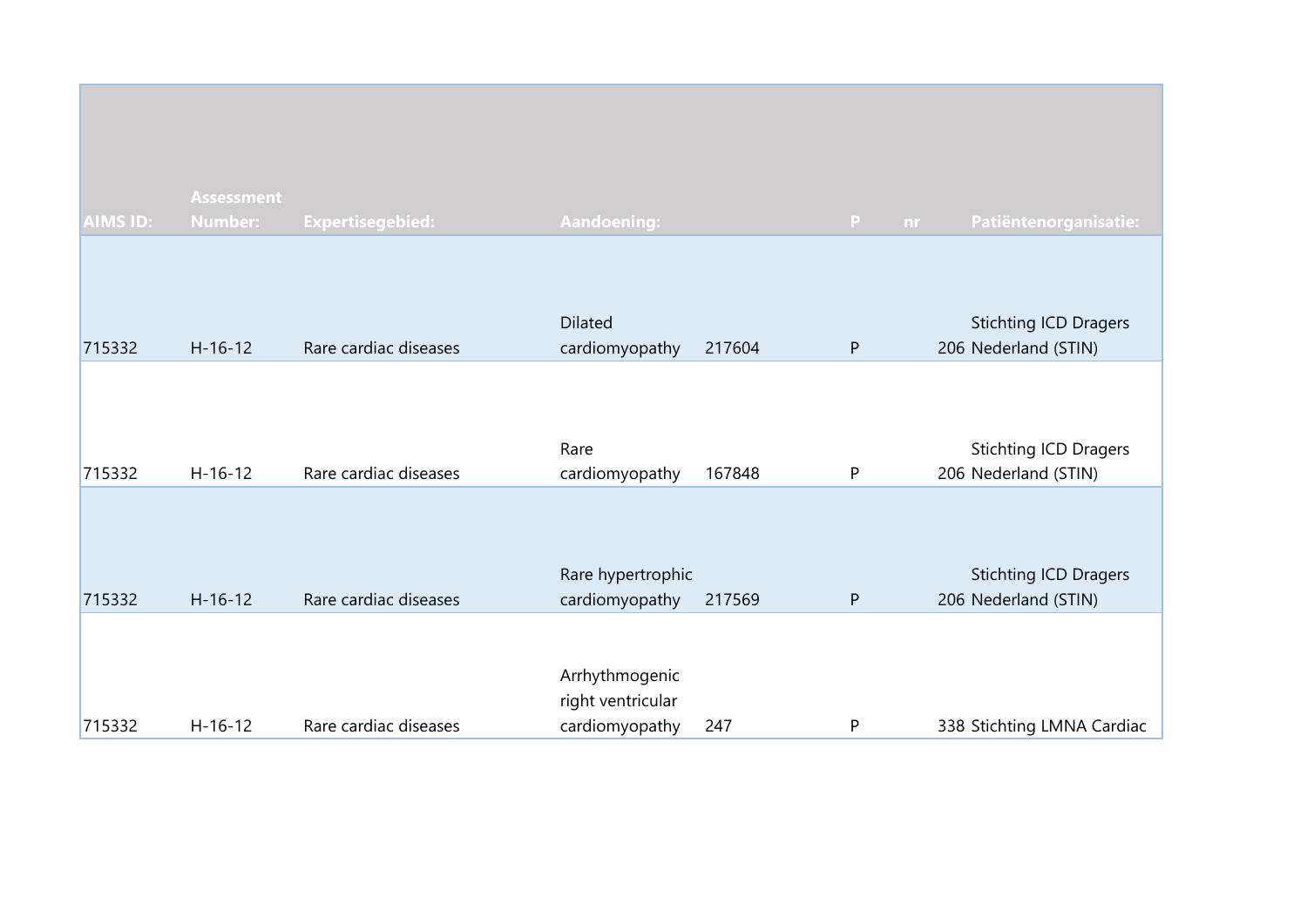| <b>AIMS ID:</b> | <b>Assessment</b><br><b>Number:</b> | <b>Expertisegebied:</b>  | <b>Aandoening:</b>                             |        | P         | Patiëntenorganisatie:<br>nr.                        |
|-----------------|-------------------------------------|--------------------------|------------------------------------------------|--------|-----------|-----------------------------------------------------|
| 715332          | $H-16-12$                           | Rare cardiac diseases    | <b>Dilated</b><br>cardiomyopathy               | 217604 | P         | 338 Stichting LMNA Cardiac                          |
| 715332          | $H-16-12$                           | Rare cardiac diseases    | Rare<br>cardiomyopathy                         | 167848 | P         | 338 Stichting LMNA Cardiac                          |
| 715332          | $H-16-12$                           | Rare cardiac diseases    | Rare hypertrophic<br>cardiomyopathy            | 217569 | ${\sf P}$ | 338 Stichting LMNA Cardiac                          |
| 715366          | $H-11-52$                           | Rare neoplastic diseases | Rare vulvovaginal<br>tumor                     | 180312 | P         | NFK: Patiëntenplatform<br>18 Zeldzame Kankers       |
| 715366          | $H - 11 - 52$                       | Rare neoplastic diseases | Rare hepatic and<br>biliary tract tumor 101943 |        | ${\sf P}$ | Nederlandse<br>Leverpatiëntenvereniging<br>19 (NLV) |
| 715366          | $H - 11 - 52$                       | Rare neoplastic diseases | Benign peripheral<br>nerve sheath<br>tumor     | 252131 | P         | Neurofibromatosevereni<br>30 ging Nederland (NFVN)  |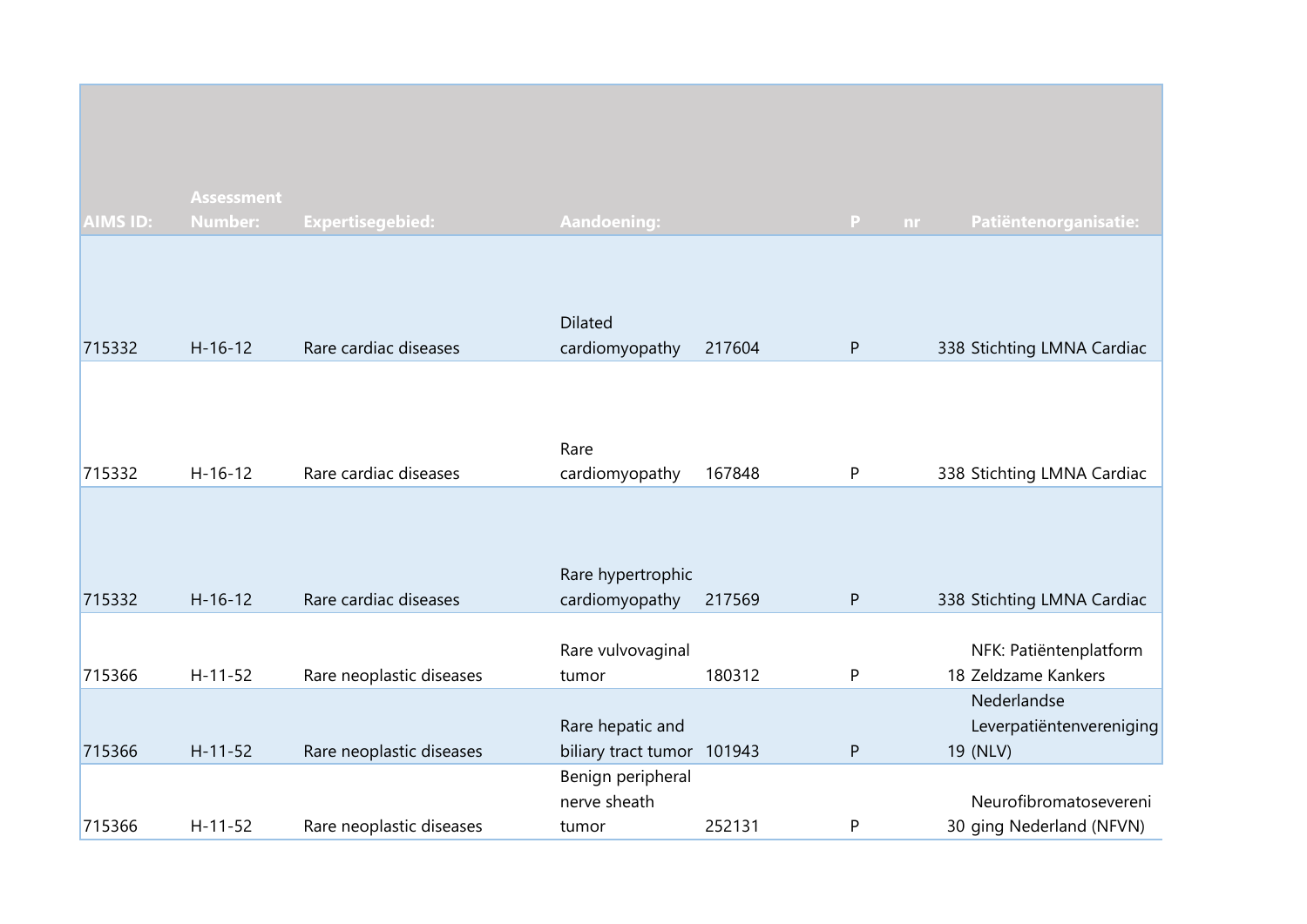|                 | <b>Assessment</b> |                          |                     |        |              |                           |
|-----------------|-------------------|--------------------------|---------------------|--------|--------------|---------------------------|
| <b>AIMS ID:</b> | <b>Number:</b>    | <b>Expertisegebied:</b>  | <b>Aandoening:</b>  |        | P.<br>nr     | Patiëntenorganisatie:     |
|                 |                   |                          | Malignant           |        |              |                           |
|                 |                   |                          | peripheral nerve    |        |              | Neurofibromatosevereni    |
| 715366          | $H - 11 - 52$     | Rare neoplastic diseases | sheath tumor        | 3148   | $\mathsf{P}$ | 30 ging Nederland (NFVN)  |
|                 |                   |                          | Rare                |        |              |                           |
|                 |                   |                          | gastroesophageal    |        |              | SPKS - Leven met Maag-    |
| 715366          | $H-11-52$         | Rare neoplastic diseases | tumor               | 180821 | P            | 63 en Slokdarmkanker      |
|                 |                   |                          |                     |        |              |                           |
|                 |                   |                          |                     |        |              | Vereniging Kinderkanker   |
| 715366          | $H - 11 - 52$     | Rare neoplastic diseases | <b>Glial Tumors</b> | 182067 | P            | 82 Nederland              |
|                 |                   |                          |                     |        |              |                           |
|                 |                   |                          | Rare carcinoma of   |        |              |                           |
| 715366          | $H-11-52$         | Rare neoplastic diseases | pancreas            | 217074 | P            | 87 Alvleeskliervereniging |
|                 |                   |                          |                     |        |              |                           |
|                 |                   |                          | Rare tumor of       |        |              |                           |
| 715366          | $H - 11 - 52$     | Rare neoplastic diseases | pancreas            | 180824 | $\mathsf{P}$ | 87 Alvleeskliervereniging |
|                 |                   |                          | Rare                |        |              |                           |
|                 |                   |                          | gynaecological      |        |              |                           |
| 715366          | $H-11-52$         | Rare neoplastic diseases | tumor               | 98063  | P            | 88 Stichting Olijf        |
|                 |                   |                          |                     |        |              |                           |
|                 |                   |                          | Rare uterine        |        |              |                           |
| 715366          | $H - 11 - 52$     | Rare neoplastic diseases | cancer              | 213564 | P            | 88 Stichting Olijf        |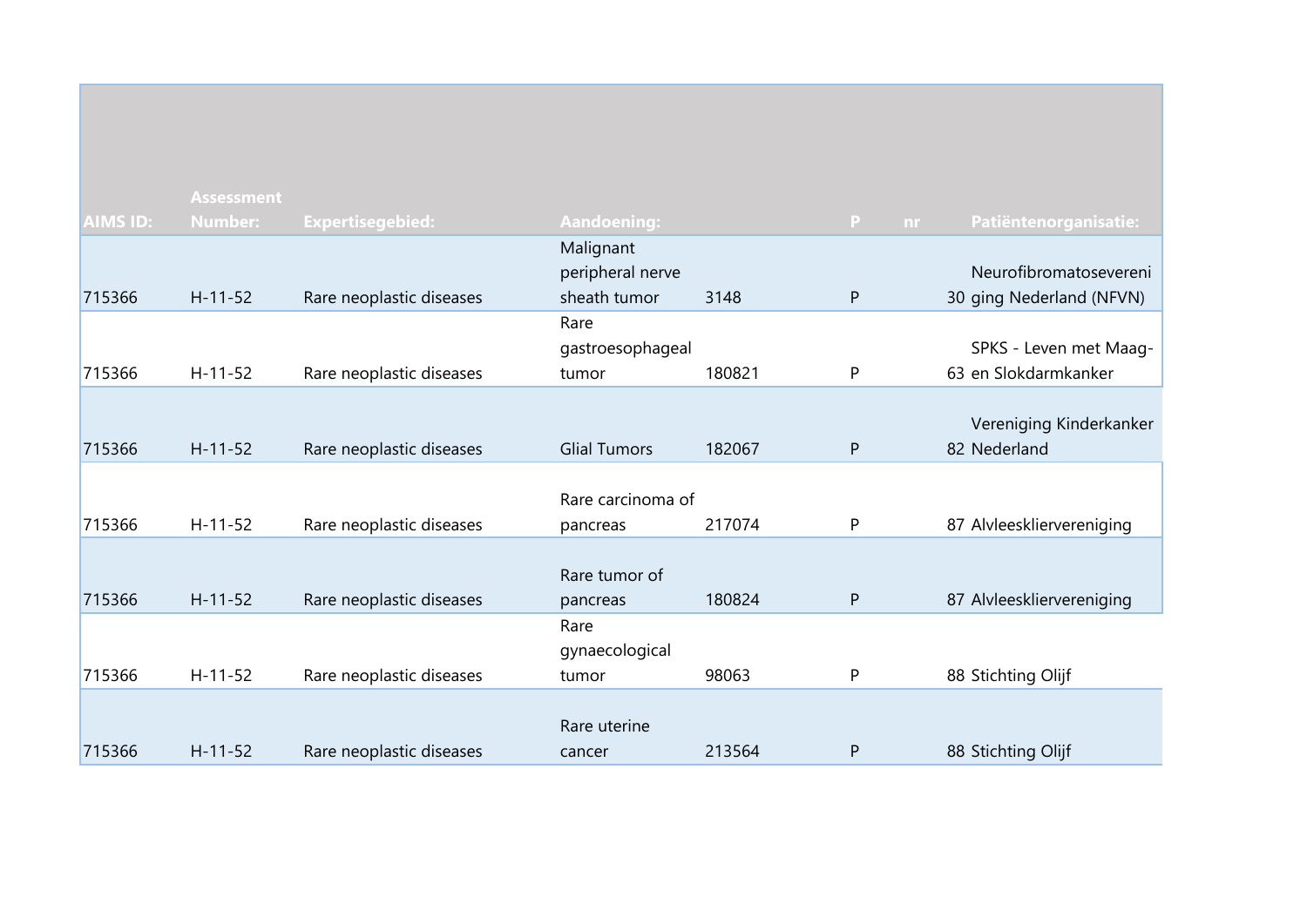|                 | <b>Assessment</b> |                           |                     |        |              |                               |
|-----------------|-------------------|---------------------------|---------------------|--------|--------------|-------------------------------|
| <b>AIMS ID:</b> | <b>Number:</b>    | <b>Expertisegebied:</b>   | Aandoening:         |        | P<br>nr.     | Patiëntenorganisatie:         |
|                 |                   |                           |                     |        |              |                               |
|                 |                   |                           | Rare vulvovaginal   |        |              |                               |
| 715366          | $H - 11 - 52$     | Rare neoplastic diseases  | tumor               | 180312 | P            | 88 Stichting Olijf            |
|                 |                   |                           |                     |        |              |                               |
|                 |                   |                           | Rare ovarian        |        |              |                               |
| 715366          | $H - 11 - 52$     | Rare neoplastic diseases  | cancer              | 213500 | ${\sf P}$    | 88 Stichting Olijf            |
|                 |                   |                           |                     |        |              |                               |
|                 |                   |                           |                     |        |              |                               |
| 715366          | $H - 11 - 52$     | Rare neoplastic diseases  | <b>Glial Tumors</b> | 182067 | P            | 91 Hersenletsel.nl            |
|                 |                   |                           | Malignant           |        |              | Stichting                     |
|                 |                   |                           | peripheral nerve    |        |              | Patiëntenplatform             |
| 715366          | $H - 11 - 52$     | Rare neoplastic diseases  | sheath tumor        | 3148   | $\mathsf{P}$ | 94 Sarcomen                   |
|                 |                   |                           | Malignant           |        |              |                               |
|                 |                   |                           | melanoma of the     |        |              |                               |
| 715366          | $H-11-52$         | Rare neoplastic diseases  | mucosa              | 168999 | P            | 96 Stichting Melanoom         |
|                 |                   |                           |                     |        |              |                               |
|                 |                   |                           | Rare carcinoma of   |        |              |                               |
| 715366          | $H - 11 - 52$     | Rare neoplastic diseases  | pancreas            | 217074 | P            | 260 Living with Hope          |
|                 |                   |                           |                     |        |              |                               |
|                 |                   |                           | Rare tumor of       |        |              |                               |
| 715366          | $H-11-52$         | Rare neoplastic diseases  | pancreas            | 180824 | P            | 260 Living with Hope          |
|                 |                   |                           | Systemic            |        |              | <b>Mastocytose Vereniging</b> |
| 715386          | $H-12-18$         | Rare hematologic diseases | mastocytosis        | 2467   | P            | 83 Nederland                  |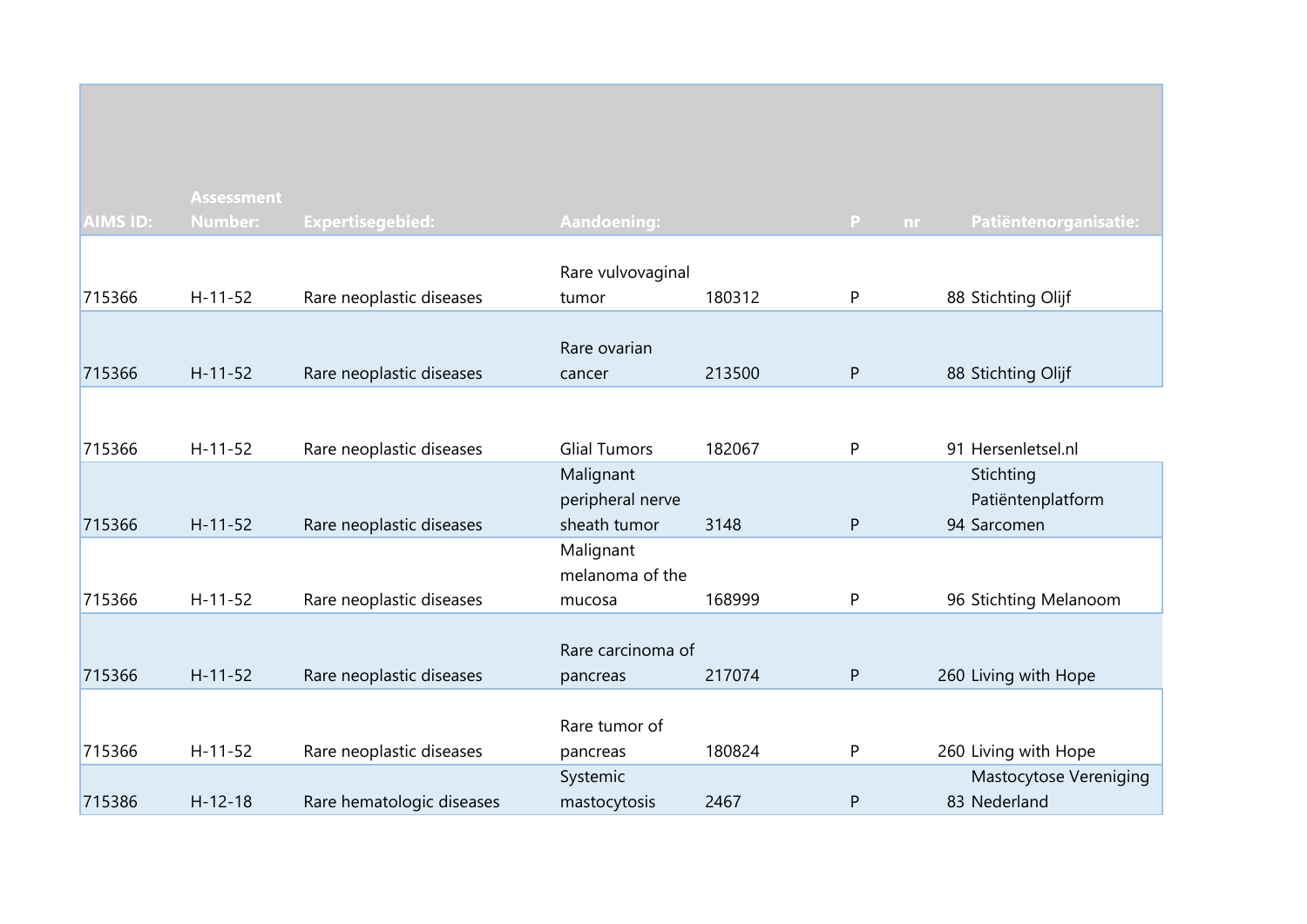|                 | <b>Assessment</b> |                                                                                                                                                                            |                                              |        |              |     |                                                  |
|-----------------|-------------------|----------------------------------------------------------------------------------------------------------------------------------------------------------------------------|----------------------------------------------|--------|--------------|-----|--------------------------------------------------|
| <b>AIMS ID:</b> | <b>Number:</b>    | <b>Expertisegebied:</b>                                                                                                                                                    | <b>Aandoening:</b>                           |        | P            | nr. | Patiëntenorganisatie:                            |
| 715430          | $H - 2 - 8$       | Rare developmental anomalies<br>during embryogenesis,<br>Rare neurological diseases<br>Rare otorhinolaryngological<br>diseases<br>Rare surgical maxillo-facial<br>diseases | Paralytic facial<br>malformation             | 156224 | P            |     | 17 LaPosa                                        |
|                 |                   | Rare endocrine diseases, Rare                                                                                                                                              | Non-acquired                                 |        |              |     |                                                  |
|                 |                   | gynecologic and obstetric                                                                                                                                                  | premature ovarian                            |        |              |     | Patiëntenvereniging POI-                         |
| 715450          | $H - 3 - 18$      | diseases                                                                                                                                                                   | failure                                      | 95710  | $\mathsf{P}$ |     | 312 POF                                          |
| 715486          | $H-10-9$          | Rare skin diseases                                                                                                                                                         | Large congenital                             |        | P            |     | 141 Nevus Netwerk                                |
|                 |                   |                                                                                                                                                                            | melanocytic nevus 626                        |        |              |     | Spierziekten Nederland                           |
| 716037          | $H-18-1$          | Rare inborn errors of metabolism Rare dyslipidemia 101953                                                                                                                  |                                              |        | ${\sf P}$    |     | 43 (SN)                                          |
|                 |                   |                                                                                                                                                                            |                                              |        |              |     | Volwassenen Kinderen<br>en Stofwisselingsziekten |
| 716037          | $H-18-1$          | Rare inborn errors of metabolism Rare dyslipidemia 101953                                                                                                                  |                                              |        | P            |     | 56 (VKS)                                         |
| 716058          | $H - 2 - 2$       | Rare surgical maxillo-facial<br>diseases                                                                                                                                   | Oculo-auriculo-<br>vertebral spectrum 141132 |        | P            |     | 17 LaPosa                                        |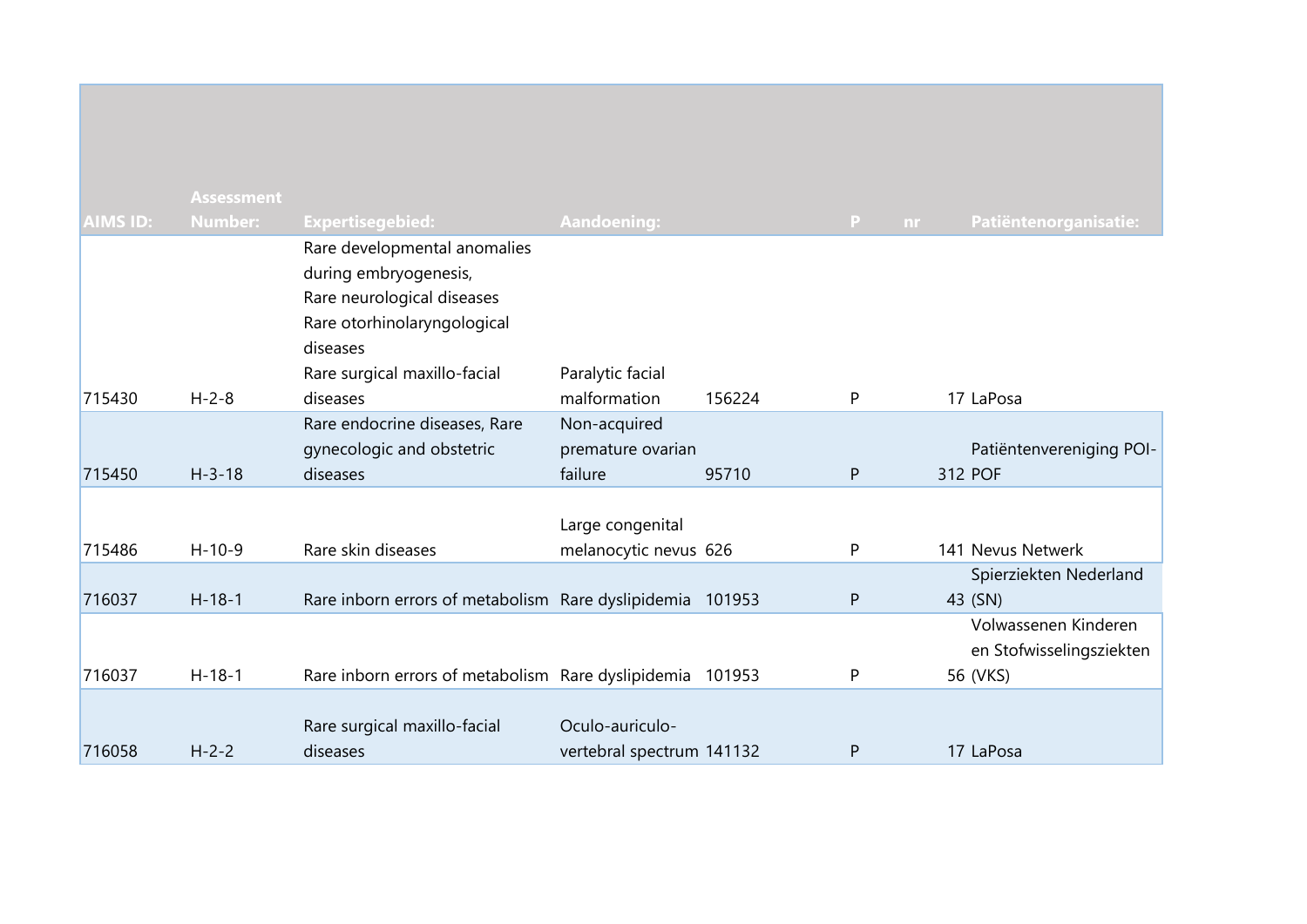|                 | <b>Assessment</b> |                                  |                   |        |           |                            |
|-----------------|-------------------|----------------------------------|-------------------|--------|-----------|----------------------------|
| <b>AIMS ID:</b> | <b>Number:</b>    | <b>Expertisegebied:</b>          | Aandoening:       |        | P<br>nr.  | Patiëntenorganisatie:      |
|                 |                   |                                  |                   |        |           |                            |
|                 |                   |                                  | Congenital        |        |           |                            |
| 716078          | $H - 24 - 2$      | Rare circulatory system diseases | chylothorax       | 264688 | P         | 114 Care4Neo               |
|                 |                   |                                  |                   |        |           |                            |
|                 |                   |                                  | Congenital        |        |           |                            |
| 716078          | $H - 24 - 2$      | Rare circulatory system diseases | chylothorax       | 264688 | ${\sf P}$ | 200 LGD Alliance           |
|                 |                   |                                  |                   |        |           |                            |
|                 |                   |                                  | Aortic            |        |           | Contactgroep Marfan        |
| 716098          | $H - 24 - 6$      | Rare circulatory system diseases | malformation      | 98718  | P         | 147 Nederland              |
|                 |                   |                                  |                   |        |           |                            |
|                 |                   |                                  | Ascending aorta   |        |           | Contactgroep Marfan        |
| 716098          | $H - 24 - 6$      | Rare circulatory system diseases | anomaly           | 98725  | ${\sf P}$ | 147 Nederland              |
|                 |                   |                                  | Rare disease with |        |           |                            |
|                 |                   |                                  | thoracic aortic   |        |           |                            |
|                 |                   |                                  | aneurysm and      |        |           | Contactgroep Marfan        |
| 716098          | $H - 24 - 6$      | Rare circulatory system diseases | aortic dissection | 285014 | P         | 147 Nederland              |
|                 |                   |                                  |                   |        |           |                            |
|                 |                   |                                  | Aortic            |        |           | Vereniging van Ehlers      |
| 716098          | $H - 24 - 6$      | Rare circulatory system diseases | malformation      | 98718  | ${\sf P}$ | 148 Danlos Patiënten (VED) |
|                 |                   |                                  |                   |        |           |                            |
|                 |                   |                                  | Ascending aorta   |        |           | Vereniging van Ehlers      |
| 716098          | $H - 24 - 6$      | Rare circulatory system diseases | anomaly           | 98725  | P         | 148 Danlos Patiënten (VED) |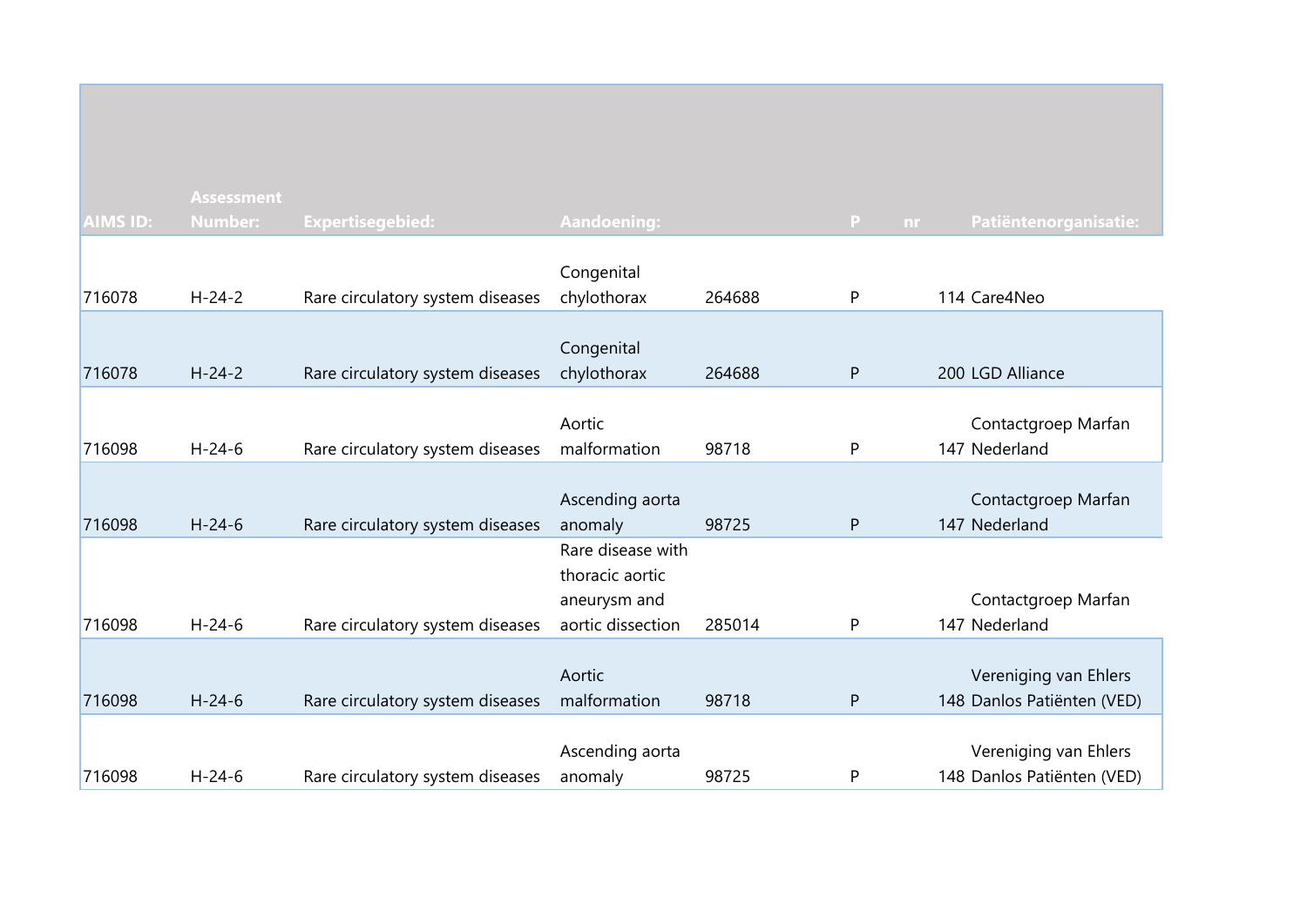|                 | <b>Assessment</b> |                                  |                   |        |              |           |                            |
|-----------------|-------------------|----------------------------------|-------------------|--------|--------------|-----------|----------------------------|
| <b>AIMS ID:</b> | <b>Number:</b>    | <b>Expertisegebied:</b>          | Aandoening:       |        | $\mathbf{P}$ | <b>nr</b> | Patiëntenorganisatie:      |
|                 |                   |                                  | Rare disease with |        |              |           |                            |
|                 |                   |                                  | thoracic aortic   |        |              |           |                            |
|                 |                   |                                  | aneurysm and      |        |              |           | Vereniging van Ehlers      |
| 716098          | $H - 24 - 6$      | Rare circulatory system diseases | aortic dissection | 285014 | $\mathsf{P}$ |           | 148 Danlos Patiënten (VED) |
|                 |                   |                                  |                   |        |              |           |                            |
|                 |                   |                                  | Aortic            |        |              |           |                            |
| 716098          | $H - 24 - 6$      | Rare circulatory system diseases | malformation      | 98718  | P            |           | 309 EDS Fonds              |
|                 |                   |                                  |                   |        |              |           |                            |
|                 |                   |                                  | Ascending aorta   |        |              |           |                            |
| 716098          | $H - 24 - 6$      | Rare circulatory system diseases | anomaly           | 98725  | P            |           | 309 EDS Fonds              |
|                 |                   |                                  | Rare disease with |        |              |           |                            |
|                 |                   |                                  | thoracic aortic   |        |              |           |                            |
|                 |                   |                                  | aneurysm and      |        |              |           |                            |
| 716098          | $H - 24 - 6$      | Rare circulatory system diseases | aortic dissection | 285014 | P            |           | 309 EDS Fonds              |
|                 |                   |                                  | Rare disease with |        |              |           |                            |
|                 |                   |                                  | thoracic aortic   |        |              |           | Stichting                  |
|                 |                   |                                  | aneurysm and      |        |              |           | Hersenaneurysma            |
| 716098          | $H - 24 - 6$      | Rare circulatory system diseases | aortic dissection | 285014 | P            |           | 315 Patiënten Platform     |
|                 |                   |                                  |                   |        |              |           |                            |
|                 |                   |                                  |                   |        |              |           | Nederlandse Vereniging     |
|                 |                   |                                  | Non-functioning   |        |              |           | voor Mensen met            |
| 716120          | $H-11-16$         | Rare endocrine diseases          | paraganglioma     | 94080  | P            |           | 29 Paragangliomen (NVPG)   |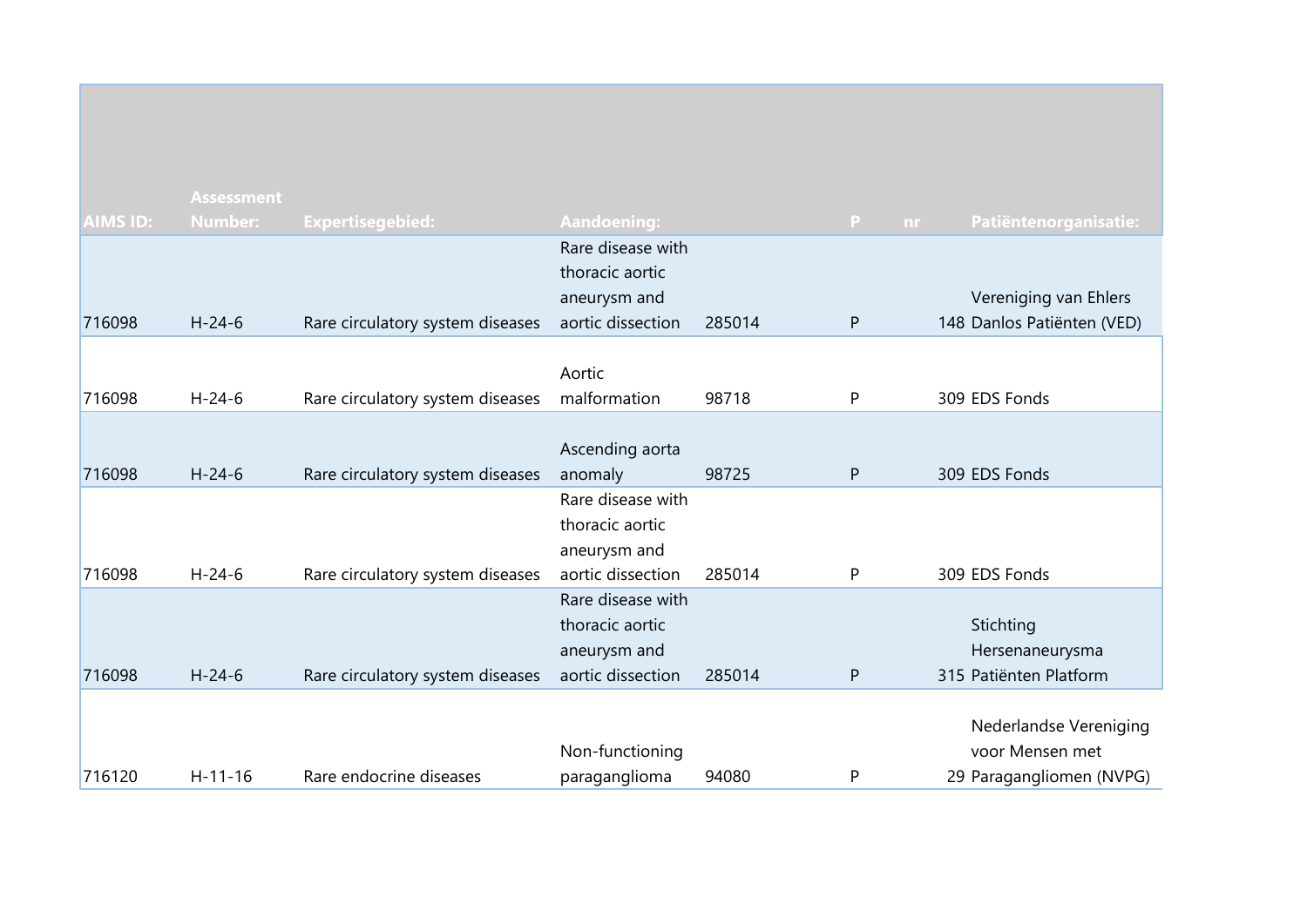|                 | <b>Assessment</b> |                          |                                  |       |           |                            |
|-----------------|-------------------|--------------------------|----------------------------------|-------|-----------|----------------------------|
| <b>AIMS ID:</b> | <b>Number:</b>    | <b>Expertisegebied:</b>  | <b>Aandoening:</b>               |       | P<br>nr.  | Patiëntenorganisatie:      |
|                 |                   |                          |                                  |       |           |                            |
| 716120          | $H - 11 - 16$     | Rare endocrine diseases  | Non-functioning<br>paraganglioma | 94080 | ${\sf P}$ | 64 Bijniervereniging NVACP |
|                 |                   |                          |                                  |       |           |                            |
|                 |                   |                          | Myeloproliferative               |       |           |                            |
| 716145          | $H-12-3$          | Rare neoplastic diseases | neoplasm                         | 98274 | P         | 78 MPN Stichting           |
|                 |                   |                          |                                  |       |           |                            |
|                 |                   |                          | Primary                          |       |           |                            |
| 716145          | $H - 12 - 3$      | Rare neoplastic diseases | myelofibrosis                    | 824   | P         | 78 MPN Stichting           |
|                 |                   |                          |                                  |       |           |                            |
|                 |                   |                          | Acute myeloid                    |       |           |                            |
| 716145          | $H-12-3$          | Rare neoplastic diseases | leukemia                         | 519   | P         | 81 Stichting Hematon       |
|                 |                   |                          |                                  |       |           |                            |
| 716145          | $H - 12 - 3$      | Rare neoplastic diseases | Chronic myeloid<br>leukemia      | 521   | P         | 81 Stichting Hematon       |
|                 |                   |                          | Chronic                          |       |           |                            |
|                 |                   |                          | myelomonocytic                   |       |           |                            |
| 716145          | $H-12-3$          | Rare neoplastic diseases | leukemia                         | 98823 | P         | 81 Stichting Hematon       |
|                 |                   |                          |                                  |       |           |                            |
|                 |                   |                          | Myelodysplastic                  |       |           |                            |
| 716145          | $H - 12 - 3$      | Rare neoplastic diseases | syndrome                         | 52688 | P         | 81 Stichting Hematon       |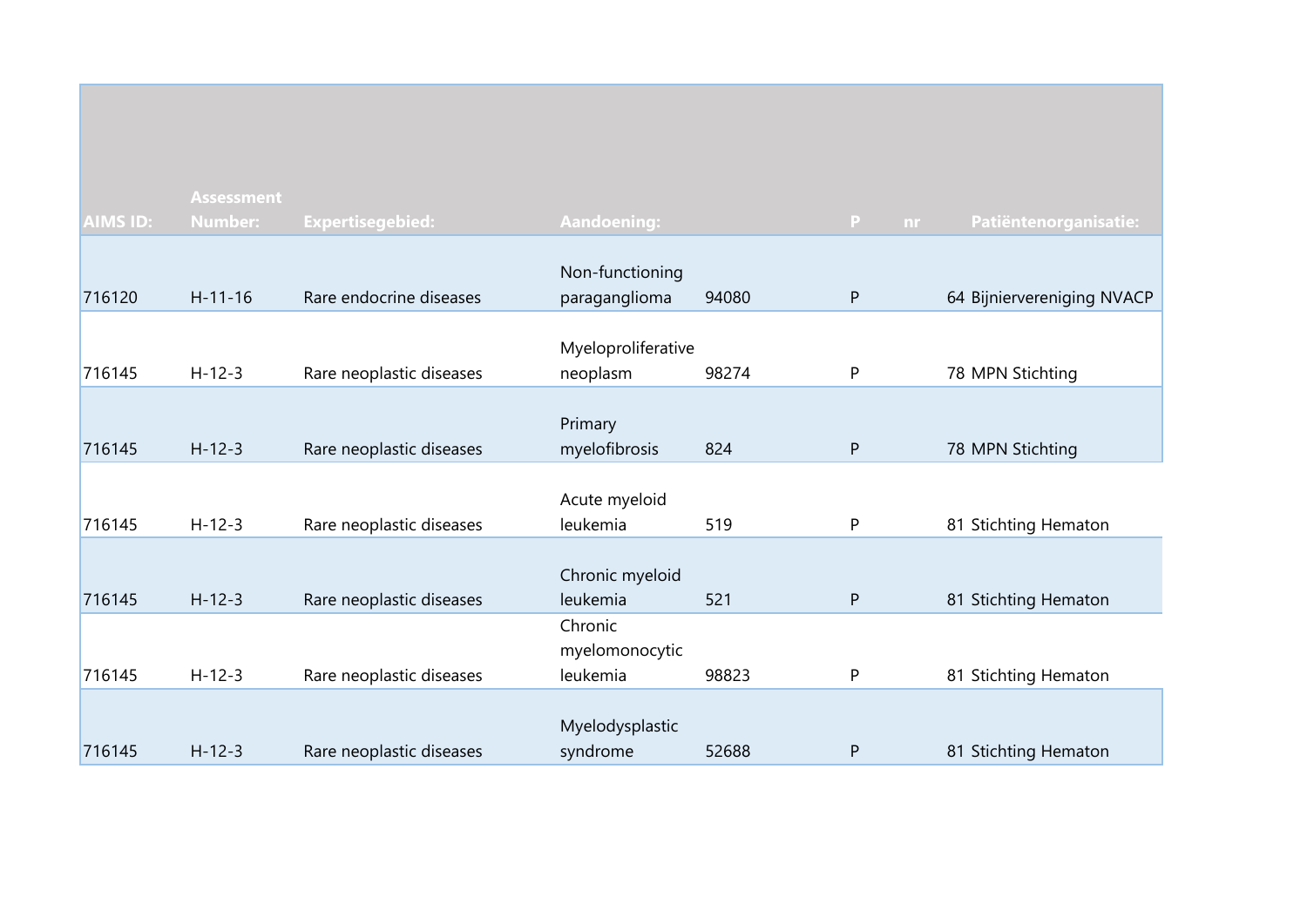|                 | <b>Assessment</b> |                                                               |                      |        |           |                                           |
|-----------------|-------------------|---------------------------------------------------------------|----------------------|--------|-----------|-------------------------------------------|
| <b>AIMS ID:</b> | <b>Number:</b>    | <b>Expertisegebied:</b>                                       | <b>Aandoening:</b>   |        | P<br>nr.  | Patiëntenorganisatie:                     |
|                 |                   |                                                               |                      |        |           |                                           |
| 716145          | $H-12-3$          | Rare neoplastic diseases                                      | Myeloid<br>hemopathy | 171895 | P         | 81 Stichting Hematon                      |
|                 |                   |                                                               |                      |        |           |                                           |
|                 |                   |                                                               | Myeloproliferative   |        |           |                                           |
| 716145          | $H - 12 - 3$      | Rare neoplastic diseases                                      | neoplasm             | 98274  | ${\sf P}$ | 81 Stichting Hematon                      |
|                 |                   |                                                               |                      |        |           |                                           |
|                 |                   |                                                               | Primary              |        |           |                                           |
| 716145          | $H-12-3$          | Rare neoplastic diseases                                      | myelofibrosis        | 824    | P         | 81 Stichting Hematon                      |
|                 |                   |                                                               |                      |        |           | Stichting voor                            |
| 716165          | $H - 25 - 2$      | Rare infectious diseases                                      | Rare mycoses         | 163591 | P         | 72 Afweerstoornissen (SAS)                |
|                 |                   |                                                               |                      |        |           |                                           |
| 716165          | $H - 25 - 2$      | Rare infectious diseases                                      | Rare mycoses         | 163591 | ${\sf P}$ | 161 Huid Nederland                        |
|                 |                   |                                                               |                      |        |           |                                           |
| 717024          | $H - 11 - 51$     | Rare neoplastic diseases                                      | Germ cell tumor      | 3399   | ${\sf P}$ | 226 Stichting Zaadbalkanker               |
|                 |                   |                                                               |                      |        |           |                                           |
|                 |                   | Rare gastroenterologic diseases,                              | Chronic intestinal   |        |           |                                           |
| 719220          | $H - 7 - 15$      | Rare transplant-related disorders,<br>Rare abdominal surgical | failure              | 294422 | P         | Vereniging Ziekte van<br>123 Hirschsprung |
|                 |                   |                                                               | Chronic intestinal   |        |           |                                           |
|                 |                   |                                                               | pseudoobstructio     |        |           | Vereniging Ziekte van                     |
| 719220          | $H - 7 - 15$      | Rare gastroenterologic diseases                               | n                    | 2978   | ${\sf P}$ | 123 Hirschsprung                          |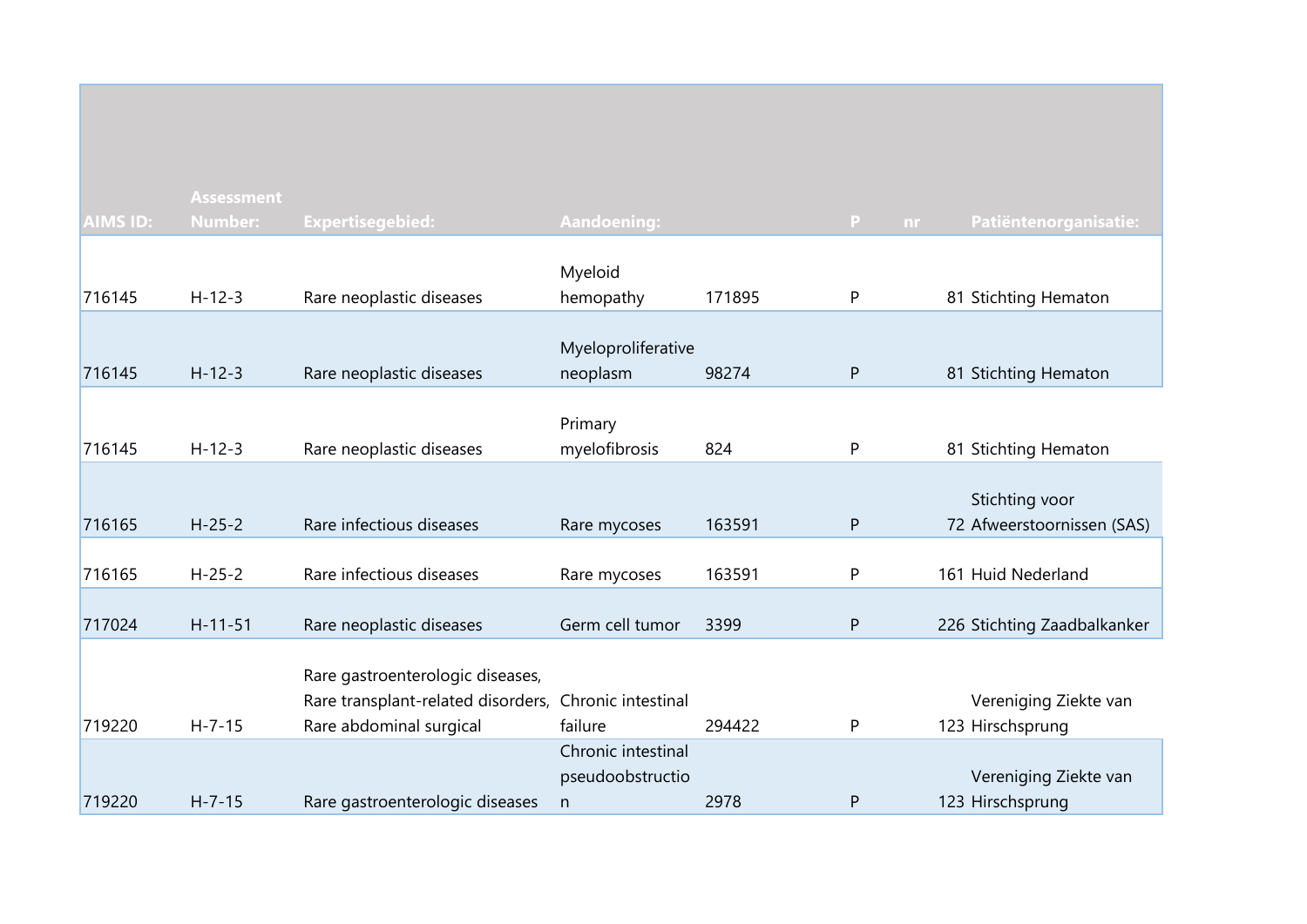| <b>AIMS ID:</b> | <b>Assessment</b><br><b>Number:</b> | <b>Expertisegebied:</b>         | <b>Aandoening:</b> |        | P.           | Patiëntenorganisatie:<br>nr. |
|-----------------|-------------------------------------|---------------------------------|--------------------|--------|--------------|------------------------------|
|                 |                                     |                                 | Secondary short    |        |              | Vereniging Ziekte van        |
| 719220          | $H - 7 - 15$                        | Rare gastroenterologic diseases | bowel syndrome     | 95427  | P            | 123 Hirschsprung             |
|                 |                                     |                                 | Parenteral         |        |              |                              |
|                 |                                     |                                 | nutrition-         |        |              |                              |
|                 |                                     |                                 | associated         |        |              | zonder                       |
| 719220          | $H - 7 - 15$                        | Rare gastroenterologic diseases | cholestasis        | 567983 | $\mathsf{P}$ | patiëntenorganisatie         |
|                 |                                     |                                 | Microvillus        |        |              | Zonder                       |
| 719220          | $H - 7 - 15$                        | Rare gastroenterologic diseases | inclusion disease  | 2290   | P            | patiëntenorganisatie         |
|                 |                                     |                                 |                    |        |              | Patiëntenvereniging voor     |
|                 |                                     |                                 | Aortic             |        |              | Aangeboren                   |
| 720077          | $H - 16 - 13$                       | Rare cardiac diseases           | malformation       | 98718  | ${\sf P}$    | 127 Hartafwijkingen (PAH)    |
|                 |                                     |                                 |                    |        |              | Patiëntenvereniging voor     |
|                 |                                     |                                 | Conotruncal heart  |        |              | Aangeboren                   |
| 720077          | $H - 16 - 13$                       | Rare cardiac diseases           | malformations      | 2445   | P            | 127 Hartafwijkingen (PAH)    |
|                 |                                     |                                 | Rare congenital    |        |              |                              |
|                 |                                     |                                 | non-syndromic      |        |              | Patiëntenvereniging voor     |
|                 |                                     |                                 | heart              |        |              | Aangeboren                   |
| 720077          | $H - 16 - 13$                       | Rare cardiac diseases           | malformation       | 88991  | ${\sf P}$    | 127 Hartafwijkingen (PAH)    |
|                 |                                     |                                 |                    |        |              | Patiëntenvereniging voor     |
|                 |                                     |                                 | Transposition of   |        |              | Aangeboren                   |
| 720077          | $H-16-13$                           | Rare cardiac diseases           | the great arteries | 216675 | P            | 127 Hartafwijkingen (PAH)    |
|                 |                                     |                                 |                    |        |              | Patiëntenvereniging voor     |
|                 |                                     |                                 | Univentricular     |        |              | Aangeboren                   |
| 720077          | $H-16-13$                           | Rare cardiac diseases           | cardiopathy        | 95483  | P            | 127 Hartafwijkingen (PAH)    |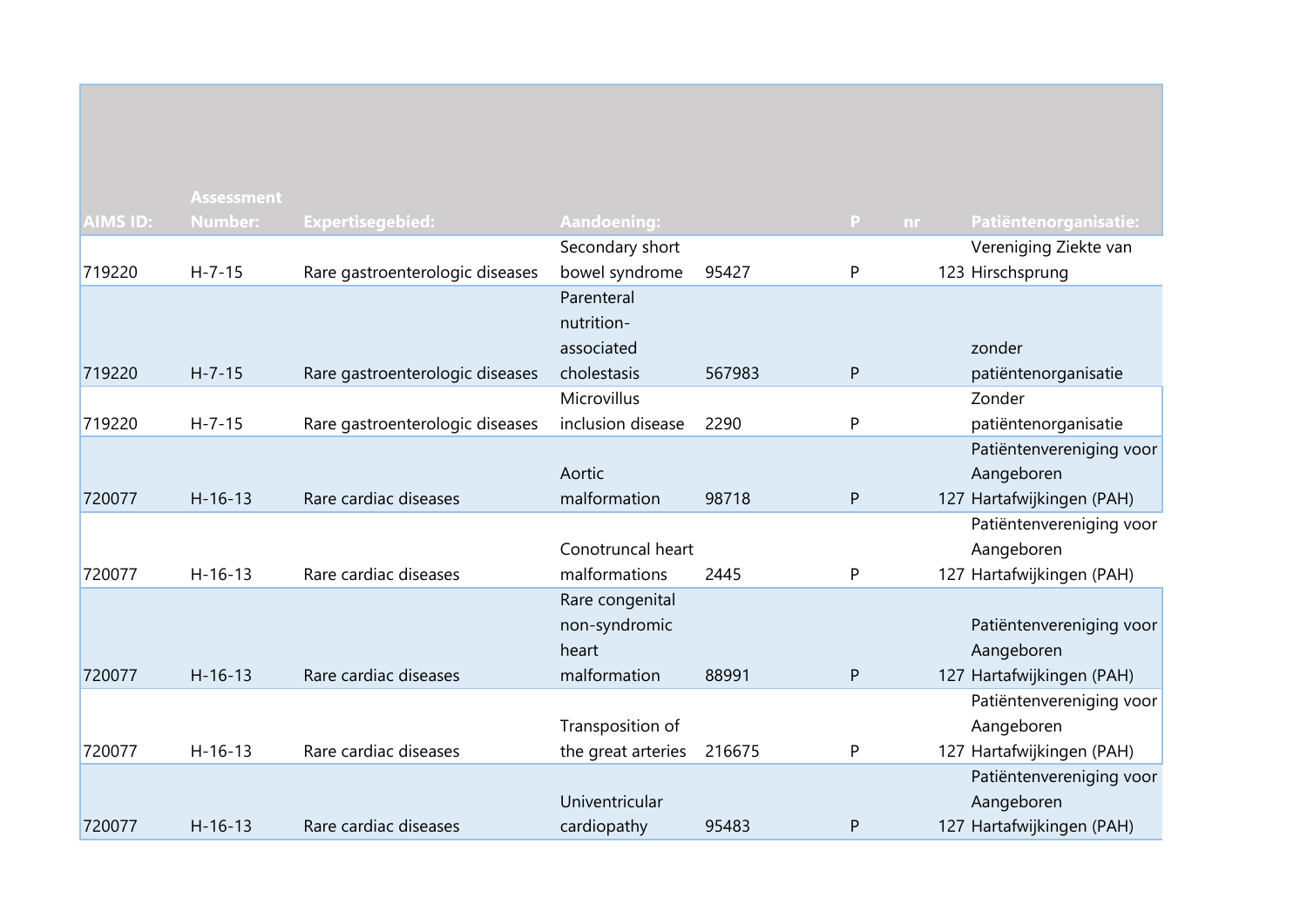|                 | <b>Assessment</b> |                              |                        |        |              |                             |
|-----------------|-------------------|------------------------------|------------------------|--------|--------------|-----------------------------|
| <b>AIMS ID:</b> | <b>Number:</b>    | <b>Expertisegebied:</b>      | Aandoening:            |        | P.           | Patiëntenorganisatie:<br>nr |
|                 |                   |                              |                        |        |              |                             |
|                 |                   |                              | Dyskeratosis           |        |              |                             |
| 720256          | $H-12-11$         | Rare hematologic diseases    | Congenita              | 1775   | $\mathsf{P}$ | 161 Huid Nederland          |
|                 |                   |                              |                        |        |              |                             |
|                 |                   | Rare surgical maxillo-facial | 22q11.2 deletion       |        |              |                             |
| 724127          | $H - 2 - 12$      | diseases                     | syndrome               | 567    | ${\sf P}$    | 17 LaPosa                   |
|                 |                   |                              | 22q11.2                |        |              |                             |
|                 |                   | Rare surgical maxillo-facial | duplication            |        |              |                             |
| 724127          | $H - 2 - 12$      | diseases                     | syndrome               | 1727   | $\mathsf{P}$ | 17 LaPosa                   |
|                 |                   |                              |                        |        |              |                             |
|                 |                   | Rare surgical maxillo-facial | <b>Isolated Pierre</b> |        |              |                             |
| 724127          | $H - 2 - 12$      | diseases                     | Robin syndrome         | 718    | $\mathsf{P}$ | 17 LaPosa                   |
|                 |                   |                              | Rare disease with      |        |              |                             |
|                 |                   | Rare surgical maxillo-facial | Pierre Robin           |        |              |                             |
| 724127          | $H - 2 - 12$      | diseases                     | syndrome               | 138044 | P            | 17 LaPosa                   |
|                 |                   |                              |                        |        |              |                             |
|                 |                   | Rare surgical maxillo-facial | 22q11.2 deletion       |        |              |                             |
| 724127          | $H - 2 - 12$      | diseases                     | syndrome               | 567    | ${\sf P}$    | 271 Stichting Steun 22q11   |
|                 |                   |                              | 22q11.2                |        |              |                             |
|                 |                   | Rare surgical maxillo-facial | duplication            |        |              |                             |
| 724127          | $H - 2 - 12$      | diseases                     | syndrome               | 1727   | P            | 271 Stichting Steun 22q11   |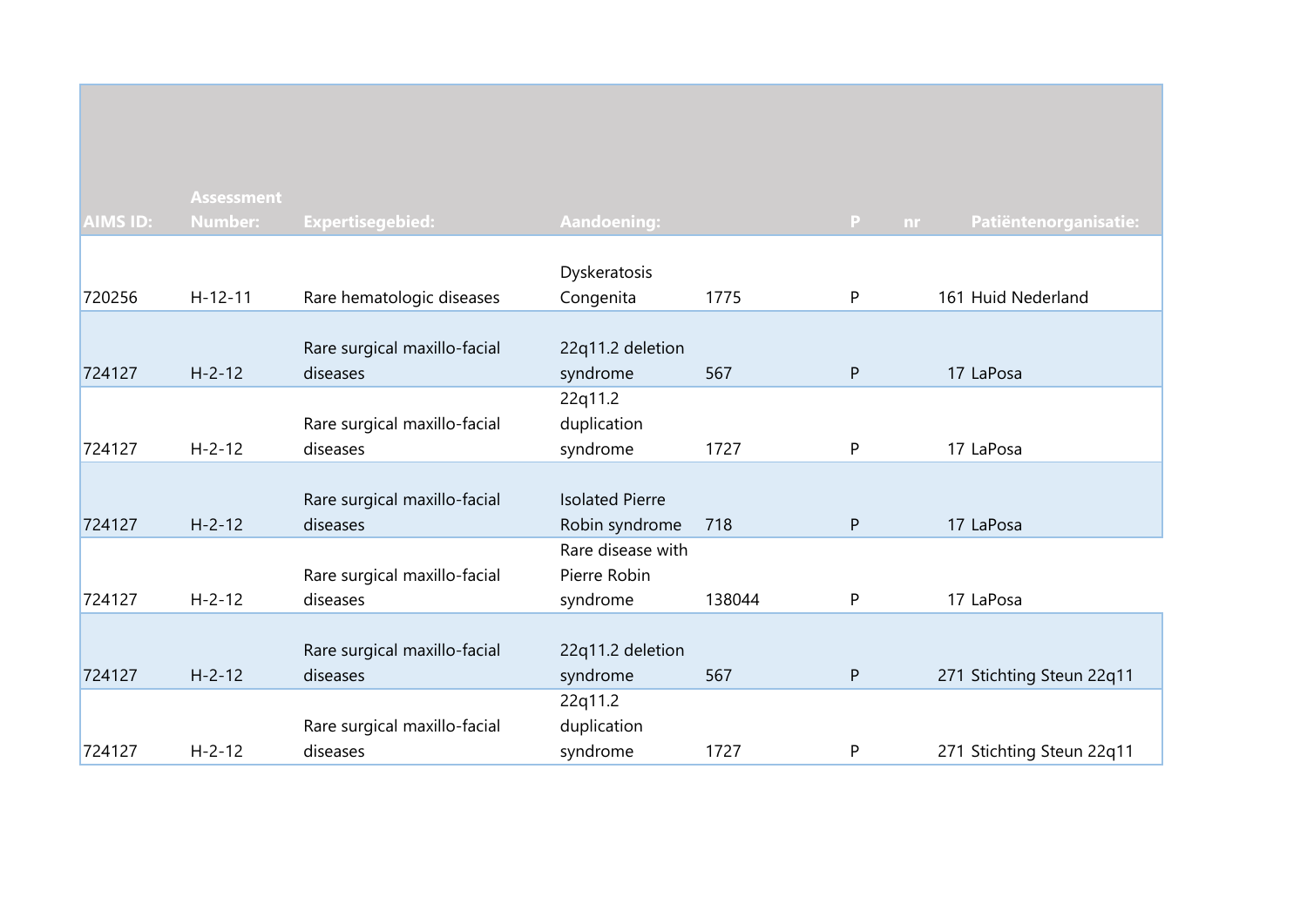|                 | <b>Assessment</b> |                              |                        |        |              |                               |
|-----------------|-------------------|------------------------------|------------------------|--------|--------------|-------------------------------|
| <b>AIMS ID:</b> | <b>Number:</b>    | <b>Expertisegebied:</b>      | Aandoening:            |        | P<br>nr.     | Patiëntenorganisatie:         |
|                 |                   |                              |                        |        |              |                               |
|                 |                   | Rare surgical maxillo-facial | <b>Isolated Pierre</b> |        |              | <b>Stichting Pierre Robin</b> |
| 724127          | $H - 2 - 12$      | diseases                     | Robin syndrome         | 718    | ${\sf P}$    | 279 Europe                    |
|                 |                   |                              | Rare disease with      |        |              |                               |
|                 |                   | Rare surgical maxillo-facial | Pierre Robin           |        |              | <b>Stichting Pierre Robin</b> |
| 724127          | $H - 2 - 12$      | diseases                     | syndrome               | 138044 | P            | 279 Europe                    |
|                 |                   |                              |                        |        |              |                               |
|                 |                   | Rare surgical maxillo-facial | <b>Isolated Pierre</b> |        |              |                               |
| 724127          | $H - 2 - 12$      | diseases                     | Robin syndrome         | 718    | P            | 287 Schisis Nederland         |
|                 |                   |                              | Rare disease with      |        |              |                               |
|                 |                   | Rare surgical maxillo-facial | Pierre Robin           |        |              |                               |
| 724127          | $H - 2 - 12$      | diseases                     | syndrome               | 138044 | P            | 287 Schisis Nederland         |
|                 |                   |                              |                        |        |              | <b>Stichting Olijf</b>        |
| 724182          | $H - 11 - 32$     | Rare neoplastic diseases     | Vulvar carcinoma       | 494418 | $\mathsf{P}$ | 88                            |
|                 |                   |                              | Malignant              |        |              |                               |
|                 |                   |                              | graniulosacel          |        |              |                               |
| 724182          | $H-11-32$         | Rare neoplastic diseases     | tumor of ovary         | 99915  | P            | 88 Stichting Olijf            |
|                 |                   |                              | Rare cancer of the     |        |              |                               |
| 724182          | $H - 11 - 32$     | Rare neoplastic diseases     | cervix uteri           | 213761 | ${\sf P}$    | 88 Stichting Olijf            |
|                 |                   |                              | Rare                   |        |              |                               |
|                 |                   |                              | gynecological          |        |              |                               |
| 724182          | $H - 11 - 32$     | Rare neoplastic diseases     | tumor                  | 98063  | $\mathsf{P}$ | 88 Stichting Olijf            |
|                 |                   |                              |                        |        |              |                               |
| 724182          | $H - 11 - 32$     | Rare neoplastic diseases     | Ovarian cancer         | 213500 | P            | 88 Stichting Olijf            |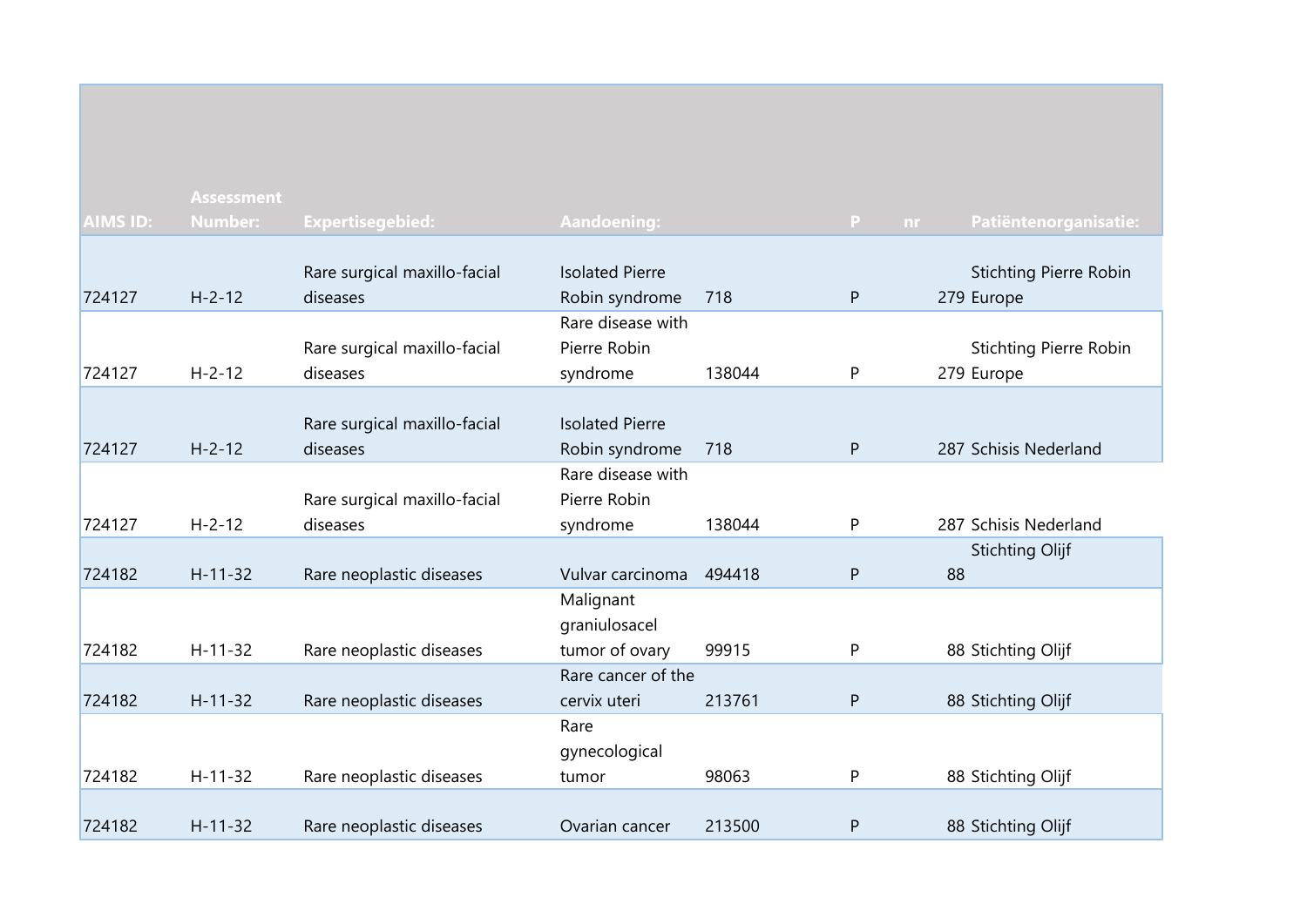|                 | <b>Assessment</b> |                          |                 |        |                     |                          |
|-----------------|-------------------|--------------------------|-----------------|--------|---------------------|--------------------------|
| <b>AIMS ID:</b> | Number:           | <b>Expertisegebied:</b>  | Aandoening:     |        | $\mathbf{P}$<br>nr. | Patiëntenorganisatie:    |
|                 |                   |                          |                 |        |                     |                          |
|                 |                   |                          | Benign          |        |                     | Neurofibromatosevereni   |
| 724234          | $H-15-11$         | Rare neoplastic diseases | schwannoma      | 252164 | ${\sf P}$           | 30 ging Nederland (NFVN) |
|                 |                   |                          |                 |        |                     |                          |
|                 |                   |                          | Vestibular      |        |                     | Neurofibromatosevereni   |
| 724234          | $H-15-11$         | Rare neoplastic diseases | schwannoom      | 252175 | P                   | 30 ging Nederland (NFVN) |
|                 |                   |                          |                 |        |                     |                          |
|                 |                   |                          | Benign          |        |                     |                          |
| 724234          | $H-15-11$         | Rare neoplastic diseases | schwannoma      | 252164 | P                   | 33 Stichting Hoormij     |
|                 |                   |                          |                 |        |                     |                          |
|                 |                   |                          | Vestibular      |        |                     |                          |
| 724234          | $H-15-11$         | Rare neoplastic diseases | schwannoom      | 252175 | ${\sf P}$           | 33 Stichting Hoormij     |
|                 |                   |                          |                 |        |                     |                          |
|                 |                   |                          |                 |        |                     |                          |
| 724234          | $H-15-11$         | Rare neoplastic diseases | Glial tumor     | 182067 | $\mathsf{P}$        | 33 Stichting Hoormij     |
|                 |                   |                          | Rare tumor of   |        |                     |                          |
|                 |                   |                          | neuroepithelial |        |                     |                          |
| 724234          | $H - 15 - 11$     | Rare neoplastic diseases | tissue          | 251558 | P                   | 33 Stichting Hoormij     |
|                 |                   |                          |                 |        |                     |                          |
|                 |                   |                          |                 |        |                     |                          |
| 724234          | $H - 15 - 11$     | Rare neoplastic diseases | Meningioma      | 2495   | $\mathsf{P}$        | 33 Stichting Hoormij     |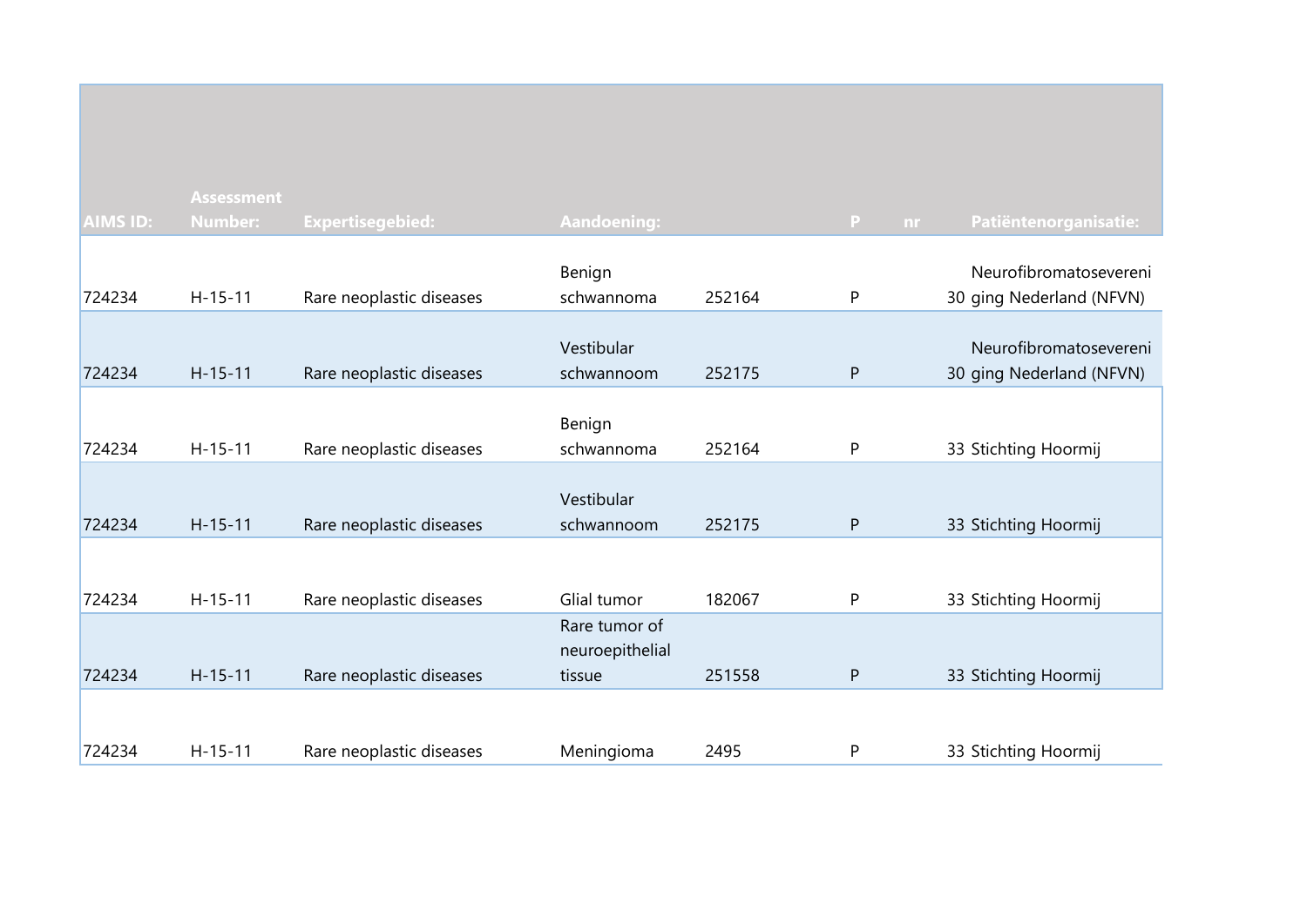|                 | <b>Assessment</b> |                            |                    |        |              |     |                         |
|-----------------|-------------------|----------------------------|--------------------|--------|--------------|-----|-------------------------|
| <b>AIMS ID:</b> | <b>Number:</b>    | <b>Expertisegebied:</b>    | <b>Aandoening:</b> |        | P            | nr. | Patiëntenorganisatie:   |
|                 |                   |                            |                    |        |              |     |                         |
|                 |                   |                            |                    |        |              |     | Vereniging Kinderkanker |
| 724234          | $H - 15 - 11$     | Rare neoplastic diseases   | Glial tumor        | 182067 | $\mathsf{P}$ |     | 82 Nederland            |
|                 |                   |                            | Rare tumor of      |        |              |     |                         |
|                 |                   |                            | neuroepithelial    |        |              |     | Vereniging Kinderkanker |
| 724234          | $H-15-11$         | Rare neoplastic diseases   | tissue             | 251558 | P            |     | 82 Nederland            |
|                 |                   |                            |                    |        |              |     |                         |
|                 |                   |                            |                    |        |              |     |                         |
| 724234          | $H - 15 - 11$     | Rare neoplastic diseases   | Glial tumor        | 182067 | $\mathsf{P}$ |     | 91 Hersenletsel.nl      |
|                 |                   |                            |                    |        |              |     |                         |
|                 |                   |                            |                    |        |              |     |                         |
| 724234          | $H - 15 - 11$     | Rare neoplastic diseases   | Meningioma         | 2495   | P            |     | 91 Hersenletsel.nl      |
|                 |                   |                            | Moyamoya           |        |              |     | Zonder                  |
| 724296          | $H - 9 - 13$      | Rare neurological diseases | angiopathy         | 477768 | P            |     | patiëntenorganisatie    |
|                 |                   |                            | Moyamoya           |        |              |     | Zonder                  |
| 724296          | $H - 9 - 13$      | Rare neurological diseases | disease            | 2573   | P            |     | patiëntenorganisatie    |
|                 |                   |                            | Hereditary breast  |        |              |     |                         |
|                 |                   |                            | and ovarian        |        |              |     |                         |
| 724346          | $H-15-9$          | Rare genetic diseases      | cancer syndrome    | 145    | P            |     | 88 Stichting Olijf      |
|                 |                   |                            | Hereditary site-   |        |              |     |                         |
|                 |                   |                            | specific ovarian   |        |              |     |                         |
| 724346          | $H-15-9$          | Rare genetic diseases      | cancer syndrome    | 213524 | P            |     | 88 Stichting Olijf      |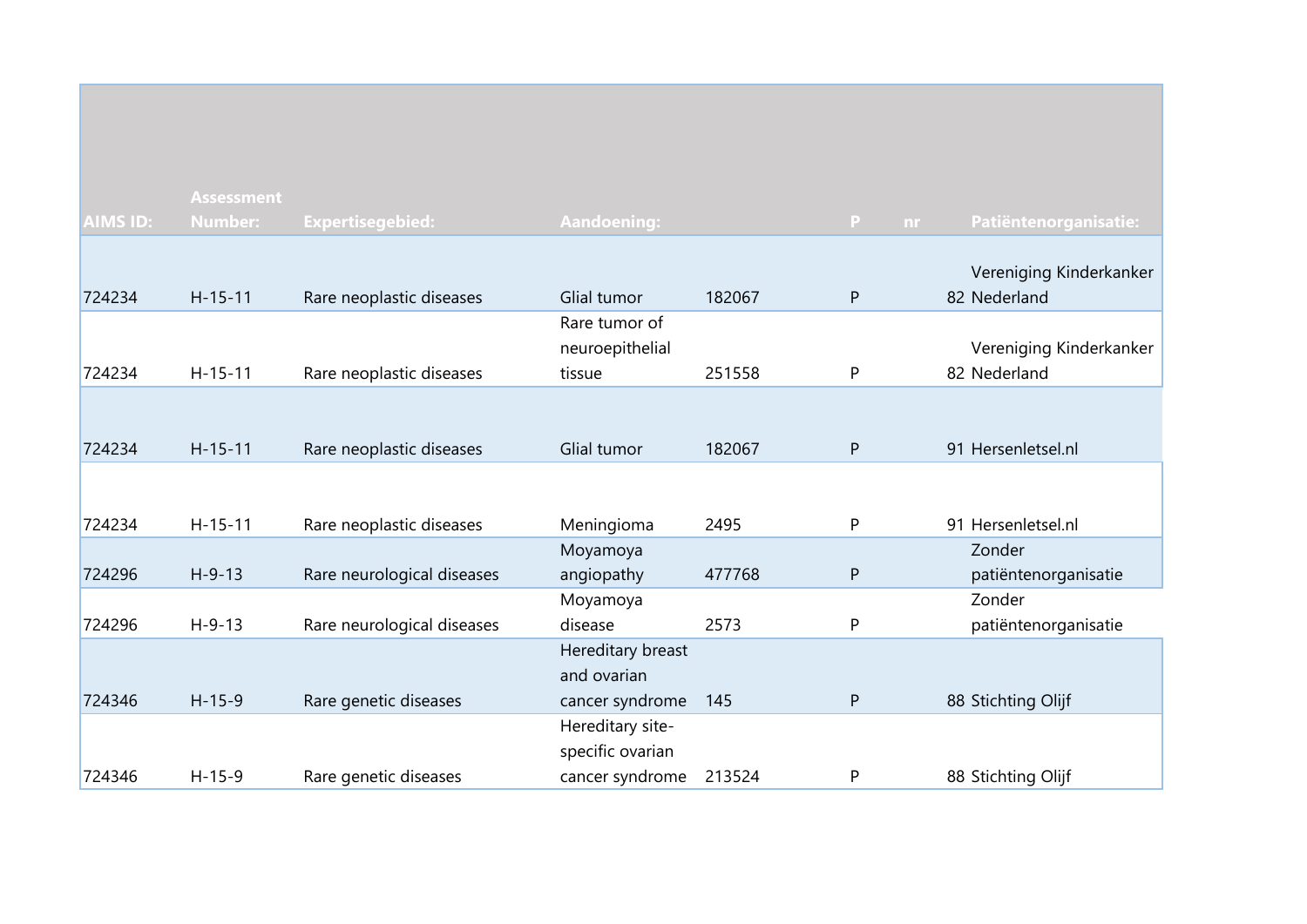|                 | <b>Assessment</b> |                            |                    |        |              |                            |
|-----------------|-------------------|----------------------------|--------------------|--------|--------------|----------------------------|
| <b>AIMS ID:</b> | <b>Number:</b>    | <b>Expertisegebied:</b>    | <b>Aandoening:</b> |        | P<br>nr.     | Patiëntenorganisatie:      |
|                 |                   |                            | Hereditary breast  |        |              |                            |
|                 |                   |                            | and ovarian        |        |              | Borstkankervereniging      |
| 724346          | $H-15-9$          | Rare genetic diseases      | cancer syndrome    | 145    | $\mathsf{P}$ | 89 (BVN)                   |
|                 |                   |                            | Hereditary breast  |        |              | Borstkankervereniging      |
| 724346          | $H-15-9$          | Rare genetic diseases      | cancer             | 227535 | P            | 89 (BVN)                   |
|                 |                   |                            | Hereditary breast  |        |              |                            |
|                 |                   |                            | and ovarian        |        |              | Stichting Erfelijke Kanker |
| 724346          | $H - 15 - 9$      | Rare genetic diseases      | cancer syndrome    | 145    | $\mathsf{P}$ | 339 Nederland (SEKN)       |
|                 |                   |                            | <b>Bilateral</b>   |        |              |                            |
|                 |                   |                            | striopallidodentat |        |              |                            |
| 724406          | $H-9-12$          | Rare genetic diseases      | e calcinosis       | 1980   | P            | 2 Alzheimer Nederland      |
|                 |                   |                            | Bilateral          |        |              |                            |
|                 |                   |                            | striopallidodentat |        |              | Fahr Patiënten             |
| 724406          | $H - 9 - 12$      | Rare genetic diseases      | e calcinosis       | 1980   | ${\sf P}$    | 346 Vereniging Nederland   |
|                 |                   |                            | Neonatal hypoxic   |        |              |                            |
|                 |                   |                            | and ischemic brain |        |              |                            |
| 724467          | $H-11-55$         | Rare neurological diseases | injury             | 137577 | P            | 114 Care4Neo               |
|                 |                   |                            | Neonatal hypoxic   |        |              |                            |
|                 |                   |                            | and ischemic brain |        |              |                            |
| 724467          | $H-11-55$         | Rare neurological diseases | injury             | 137577 | ${\sf P}$    | 284 CP Nederland           |
|                 |                   |                            | Cerebral           |        |              |                            |
|                 |                   |                            | sinovenous         |        |              | Zonder                     |
| 724467          | $H - 11 - 55$     | Rare neurological diseases | thrombosis         | 329217 | P            | patiëntenorganisatie       |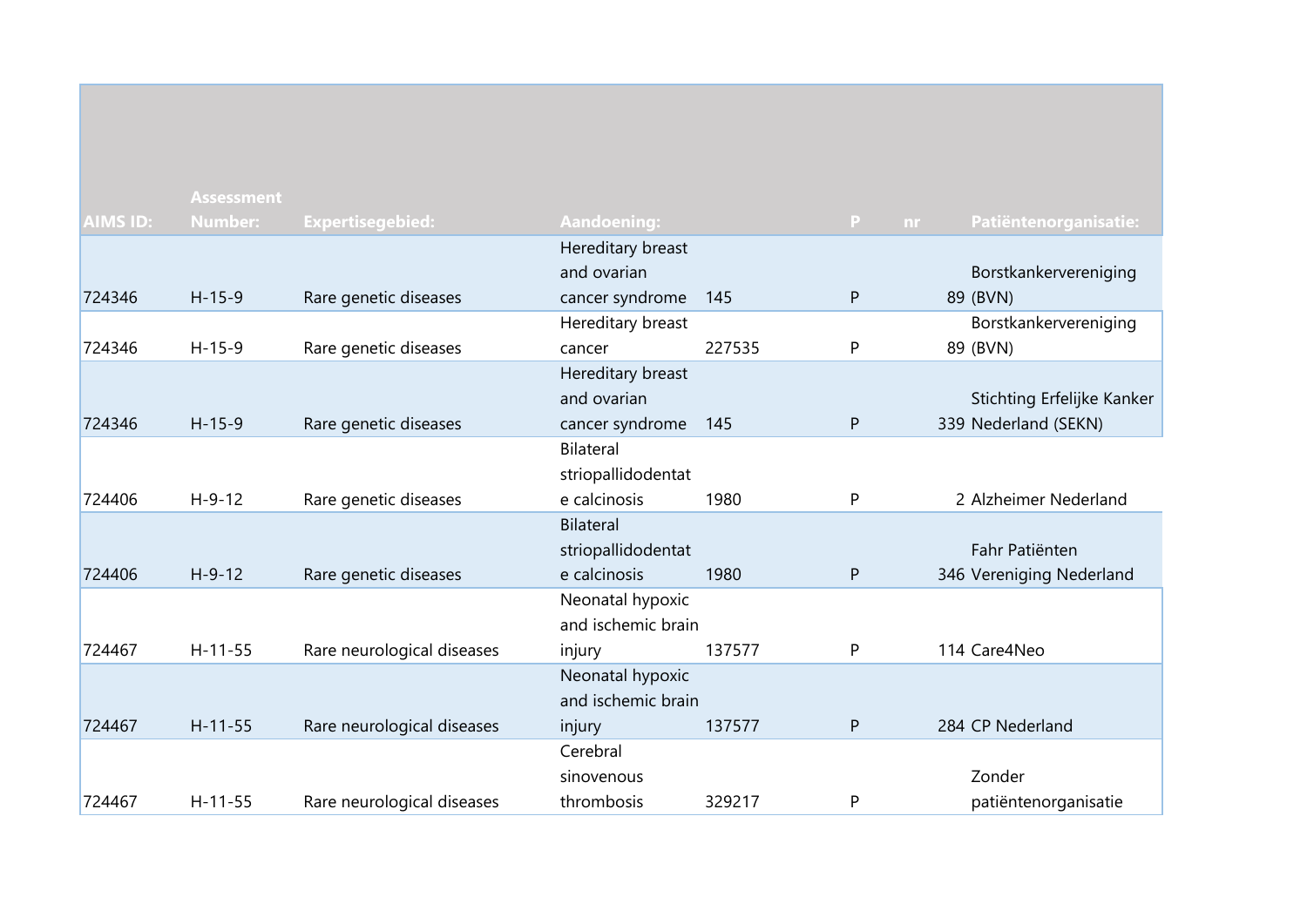|                 | <b>Assessment</b> |                            |                    |        |              |                       |
|-----------------|-------------------|----------------------------|--------------------|--------|--------------|-----------------------|
| <b>AIMS ID:</b> | <b>Number:</b>    | Expertisegebied:           | Aandoening:        |        | P.<br>nr     | Patiëntenorganisatie: |
|                 |                   |                            | Pediatric arterial |        |              | Zonder                |
| 724467          | $H-11-55$         | Rare neurological diseases | ischemic stroke    | 439175 | $\mathsf{P}$ | patiëntenorganisatie  |
|                 |                   |                            | Nasopharyngeal     |        |              | Patiëntenvereniging   |
| 724526          | $H-11-50$         | Rare neoplastic diseases   | carcinoma          | 150    | P            | 169 Hoofd - Hals      |
|                 |                   |                            | Rare tumor of      |        |              | Patiëntenvereniging   |
| 724526          | $H - 11 - 50$     | Rare neoplastic diseases   | salivary glands    | 276142 | ${\sf P}$    | 169 Hoofd - Hals      |
|                 |                   |                            | Squamous cell      |        |              |                       |
|                 |                   |                            | carcinoma of oral  |        |              | Patiëntenvereniging   |
| 724526          | $H - 11 - 50$     | Rare neoplastic diseases   | cavity and lip     | 502369 | P            | 169 Hoofd - Hals      |
|                 |                   |                            | Squamous cell      |        |              |                       |
|                 |                   |                            | carcinoma of the   |        |              | Patiëntenvereniging   |
| 724526          | $H - 11 - 50$     | Rare neoplastic diseases   | hypopharynx        | 494547 | P            | 169 Hoofd - Hals      |
|                 |                   |                            | Squamous cell      |        |              |                       |
|                 |                   |                            | carcinoma of the   |        |              | Patiëntenvereniging   |
| 724526          | $H - 11 - 50$     | Rare neoplastic diseases   | larynx             | 494550 | P            | 169 Hoofd - Hals      |
|                 |                   |                            | Squamous cell      |        |              |                       |
|                 |                   |                            | carcinoma of the   |        |              |                       |
|                 |                   |                            | nasal cavity and   |        |              | Patiëntenvereniging   |
| 724526          | $H - 11 - 50$     | Rare neoplastic diseases   | paranasal sinuses  | 500464 | $\mathsf{P}$ | 169 Hoofd - Hals      |
|                 |                   |                            | Squamous cell      |        |              |                       |
|                 |                   |                            | carcinoma of the   |        |              | Patiëntenvereniging   |
| 724526          | $H - 11 - 50$     | Rare neoplastic diseases   | oral cavity        | 502363 | P            | 169 Hoofd - Hals      |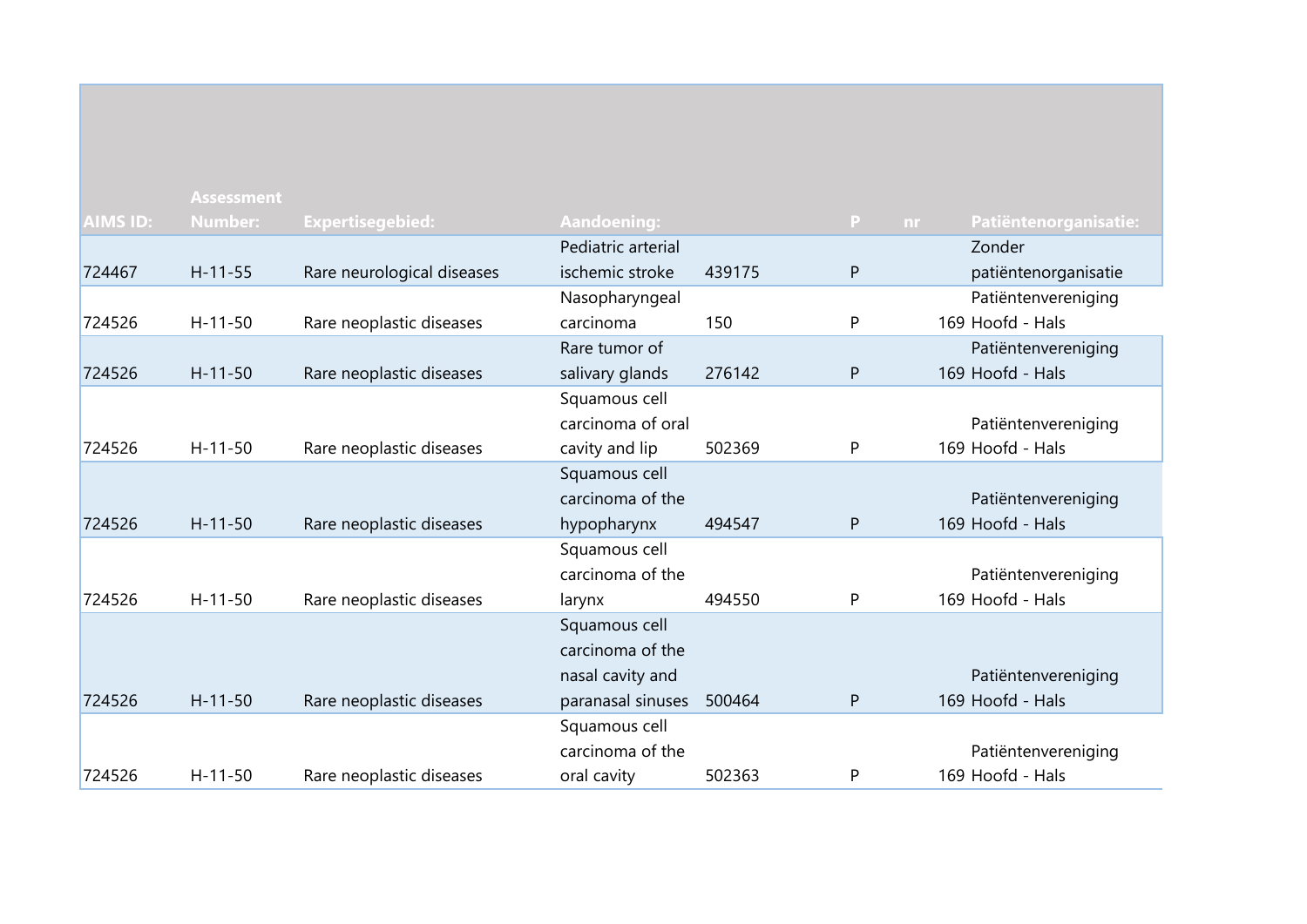|                 | <b>Assessment</b> |                                               |                    |        |              |                          |
|-----------------|-------------------|-----------------------------------------------|--------------------|--------|--------------|--------------------------|
| <b>AIMS ID:</b> | <b>Number:</b>    | <b>Expertisegebied:</b>                       | <b>Aandoening:</b> |        | P.<br>nr     | Patiëntenorganisatie:    |
|                 |                   |                                               | Squamous cell      |        |              |                          |
|                 |                   |                                               | carcinoma of the   |        |              | Patiëntenvereniging      |
| 724526          | $H - 11 - 50$     | Rare neoplastic diseases                      | oropharynx         | 500478 | P            | 169 Hoofd - Hals         |
|                 |                   |                                               | Rare tumor of      |        |              | Patiëntenvereniging      |
| 724526          | $H - 11 - 50$     | Rare neoplastic diseases                      | salivary glands    | 276142 | P            | 255 Speekselklierkanker  |
|                 |                   |                                               |                    |        |              | Stichting                |
|                 |                   |                                               |                    |        |              | Patiëntenplatform        |
| 724576          | $H - 11 - 41$     | Rare neoplastic diseases                      | Desmoid tumor      | 873    | P            | 94 Sarcomen              |
|                 |                   |                                               |                    |        |              | Stichting                |
|                 |                   |                                               |                    |        |              | Patiëntenplatform        |
| 724576          | $H - 11 - 41$     | Rare neoplastic diseases                      | Soft tissue        | 3394   | P            | 94 Sarcomen              |
|                 |                   |                                               |                    |        |              |                          |
|                 |                   |                                               |                    |        |              | Stichting                |
|                 |                   |                                               | Gastro-intestinale |        |              | Patiëntenplatform        |
| 724628          | $H - 11 - 31$     | Rare genetic diseases                         | stromale tumor     | 44890  | $\mathsf{P}$ | 94 Sarcomen              |
|                 |                   |                                               |                    |        |              | Volwassenen Kinderen     |
|                 |                   |                                               | Classic organic    |        |              | en Stofwisselingsziekten |
| 724687          | $H - 18 - 11$     | Rare inborn errors of metabolism aciduria     |                    | 79163  | P            | 56 (VKS)                 |
|                 |                   |                                               |                    |        |              | Volwassenen Kinderen     |
|                 |                   |                                               |                    |        |              | en Stofwisselingsziekten |
| 724687          | $H - 18 - 11$     | Rare inborn errors of metabolism CLN3 disease |                    | 228346 | P            | 56 (VKS)                 |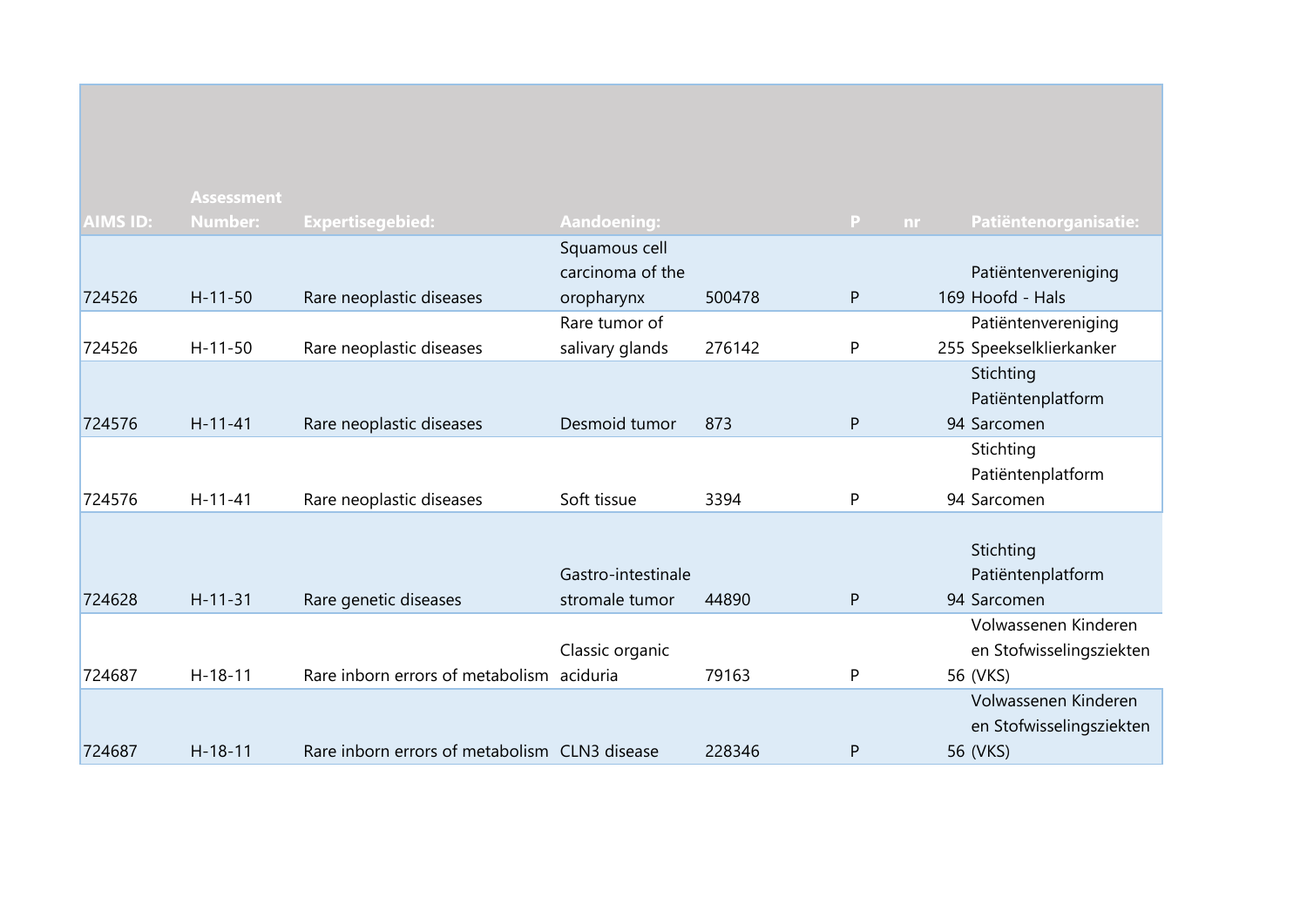|                 | <b>Assessment</b> |                                                  |                         |        |              |    |                          |
|-----------------|-------------------|--------------------------------------------------|-------------------------|--------|--------------|----|--------------------------|
| <b>AIMS ID:</b> | <b>Number:</b>    | <b>Expertisegebied:</b>                          | Aandoening:             |        | P.           | nr | Patiëntenorganisatie:    |
|                 |                   |                                                  |                         |        |              |    | Volwassenen Kinderen     |
|                 |                   |                                                  |                         |        |              |    | en Stofwisselingsziekten |
| 724687          | $H - 18 - 11$     | Rare inborn errors of metabolism Hurler syndrome |                         | 93473  | P            |    | 56 (VKS)                 |
|                 |                   |                                                  | Juvenile neuronal       |        |              |    | Volwassenen Kinderen     |
|                 |                   |                                                  | ceroid                  |        |              |    | en Stofwisselingsziekten |
| 724687          | $H-18-11$         | Rare inborn errors of metabolism lipofuscinosis  |                         | 79264  | P            |    | 56 (VKS)                 |
|                 |                   |                                                  |                         |        |              |    | Volwassenen Kinderen     |
|                 |                   |                                                  |                         |        |              |    | en Stofwisselingsziekten |
| 724687          | $H-18-11$         | Rare inborn errors of metabolism                 | Lysosomal disease 68366 |        | P            |    | 56 (VKS)                 |
|                 |                   |                                                  | Methylmalonic           |        |              |    | Volwassenen Kinderen     |
|                 |                   |                                                  | acidemia with           |        |              |    | en Stofwisselingsziekten |
| 724687          | $H - 18 - 11$     | Rare inborn errors of metabolism homocystinuria  |                         | 26     | $\mathsf{P}$ |    | 56 (VKS)                 |
|                 |                   |                                                  | Methylmalonic           |        |              |    | Volwassenen Kinderen     |
|                 |                   |                                                  | acidemia without        |        |              |    | en Stofwisselingsziekten |
| 724687          | $H-18-11$         | Rare inborn errors of metabolism homocystinuria  |                         | 293355 | P            |    | 56 (VKS)                 |
|                 |                   |                                                  |                         |        |              |    |                          |
|                 |                   |                                                  | Neonatal epileptic      |        |              |    |                          |
|                 |                   |                                                  | encephalopathy          |        |              |    |                          |
|                 |                   |                                                  | due to                  |        |              |    | Volwassenen Kinderen     |
|                 |                   |                                                  | glutaminase             |        |              |    | en Stofwisselingsziekten |
| 724687          | $H - 18 - 11$     | Rare inborn errors of metabolism                 | deficiency              | 557064 | P            |    | 56 (VKS)                 |